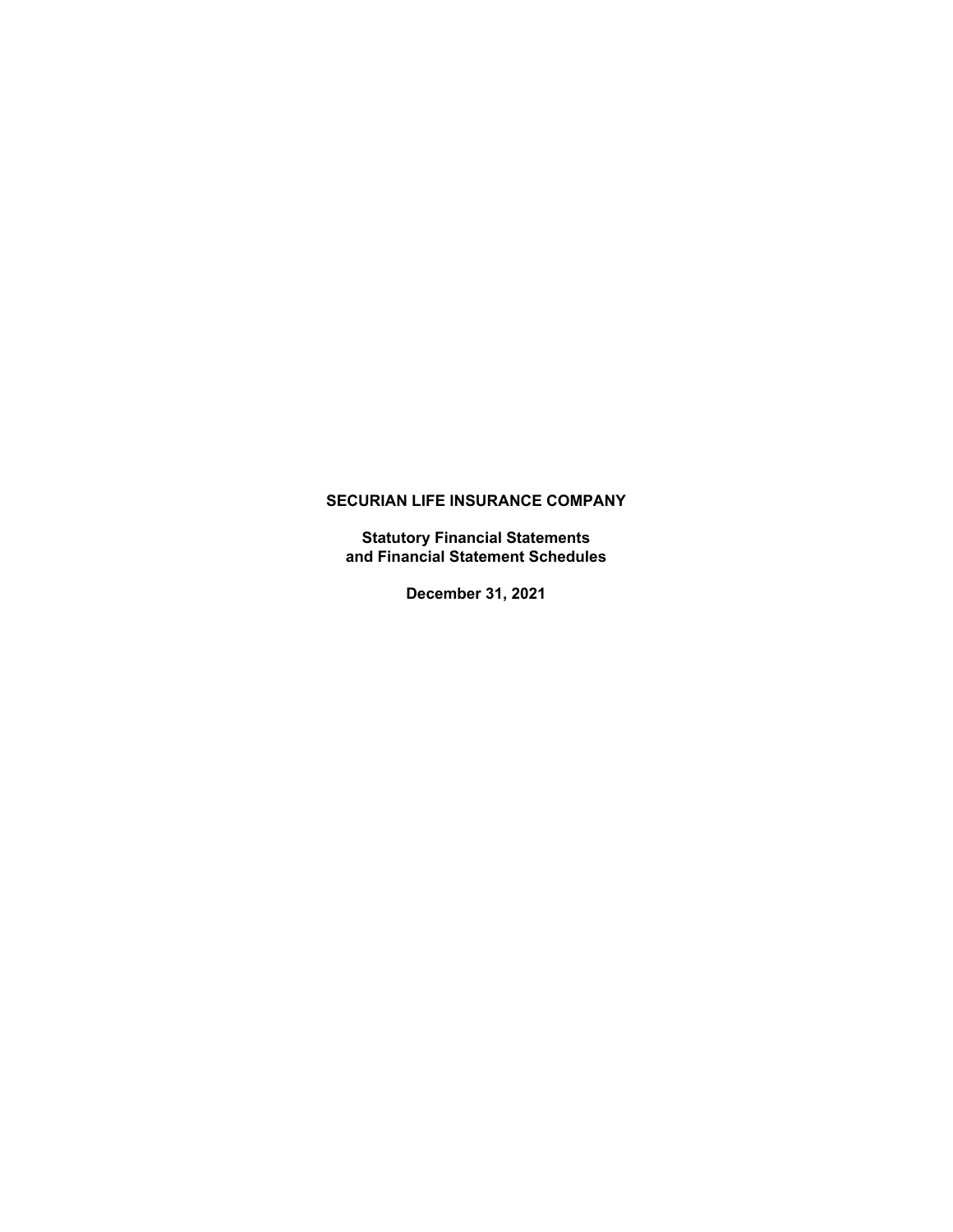

KPMG LLP 4200 Wells Fargo Center 90 South Seventh Street Minneapolis, MN 55402

## **Independent Auditors' Report**

The Board of Directors and Stockholder Securian Life Insurance Company:

## *Opinions*

We have audited the financial statements of Securian Life Insurance Company (the Company), which comprise the statutory statements of admitted assets, liabilities and capital and surplus as of December 31, 2021 and 2020, and the related statutory statements of operations and capital and surplus, and cash flow for each of the years in the three-year period ended December 31, 2021, and the related notes to the statutory financial statements.

## *Unmodified Opinion on Statutory Basis of Accounting*

In our opinion, the accompanying financial statements present fairly, in all material respects, the admitted assets, liabilities and capital and surplus of the Company as of December 31, 2021 and 2020, and the results of its operations and its cash flow for each of the years in the three-year period ended December 31, 2021 in accordance with accounting practices prescribed or permitted by the Minnesota Department of Commerce described in Note 2.

## *Adverse Opinion on U.S. Generally Accepted Accounting Principles*

In our opinion, because of the significance of the matter discussed in the Basis for Adverse Opinion on U.S. Generally Accepted Accounting Principles section of our report, the financial statements do not present fairly, in accordance with U.S. generally accepted accounting principles, the financial position of the Company as of December 31, 2021 and 2020, or the results of its operations or its cash flows for each of the years in the threeyear period ended December 31, 2021.

## *Basis for Opinions*

We conducted our audits in accordance with auditing standards generally accepted in the United States of America (GAAS). Our responsibilities under those standards are further described in the Auditors' Responsibilities for the Audit of the Financial Statements section of our report. We are required to be independent of the Company and to meet our other ethical responsibilities, in accordance with the relevant ethical requirements relating to our audits. We believe that the audit evidence we have obtained is sufficient and appropriate to provide a basis for our audit opinions.

## *Basis for Adverse Opinion on U.S. Generally Accepted Accounting Principles*

As described in Note 2 to the financial statements, the financial statements are prepared by the Company using accounting practices prescribed or permitted by the Minnesota Department of Commerce, which is a basis of accounting other than U.S. generally accepted accounting principles. Accordingly, the financial statements are not intended to be presented in accordance with U.S. generally accepted accounting principles. The effects on the financial statements of the variances between the statutory accounting practices described in Note 2 and U.S. generally accepted accounting principles, although not reasonably determinable, are presumed to be material and pervasive.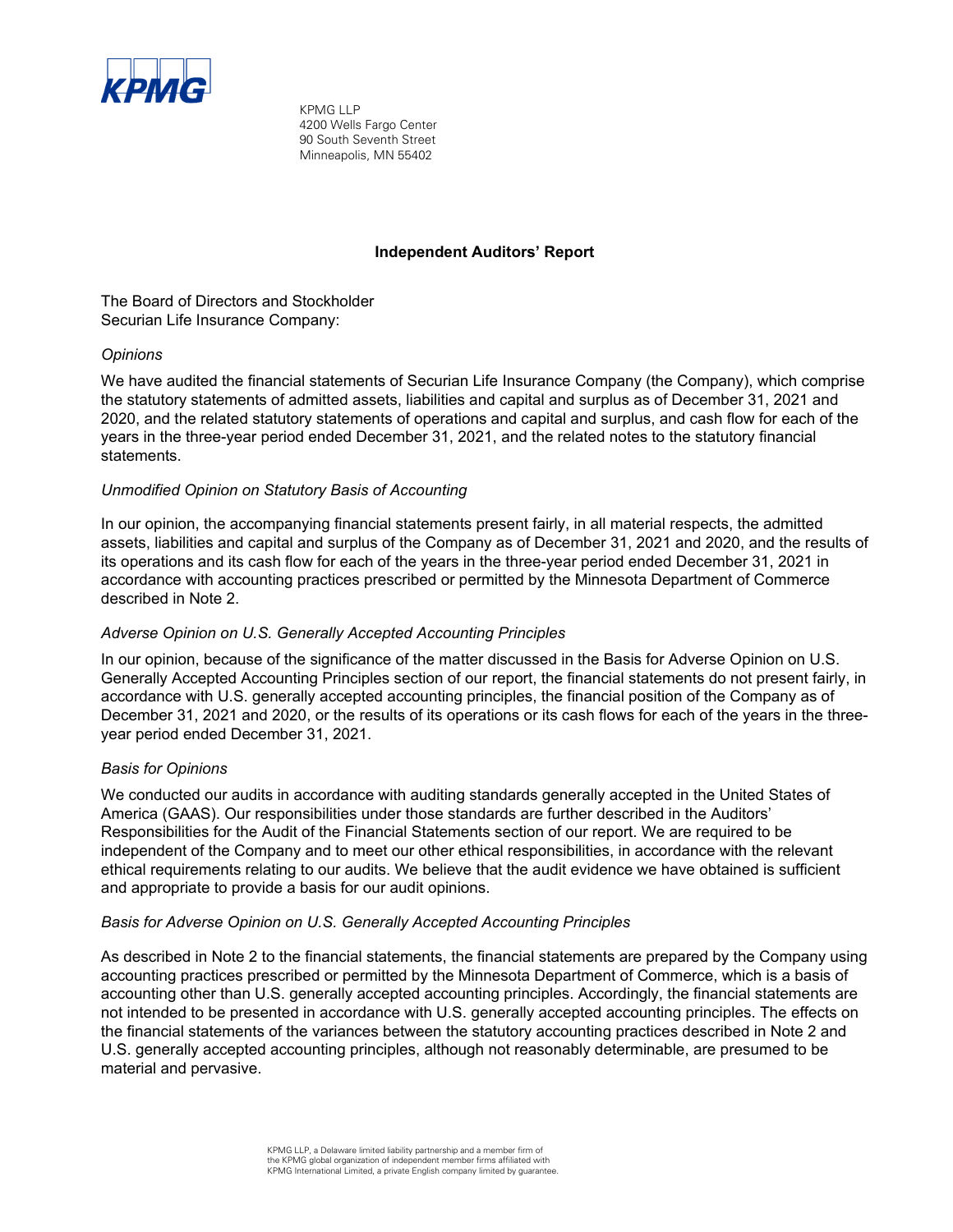

## *Responsibilities of Management for the Financial Statements*

Management is responsible for the preparation and fair presentation of the financial statements in accordance with accounting practices prescribed or permitted by the Minnesota Department of Commerce. Management is also responsible for the design, implementation, and maintenance of internal control relevant to the preparation and fair presentation of financial statements that are free from material misstatement, whether due to fraud or error.

In preparing the financial statements, management is required to evaluate whether there are conditions or events, considered in the aggregate, that raise substantial doubt about the Company's ability to continue as a going concern for one year after the date that the financial statements are issued.

## *Auditors' Responsibilities for the Audit of the Financial Statements*

Our objectives are to obtain reasonable assurance about whether the financial statements as a whole are free from material misstatement, whether due to fraud or error, and to issue an auditors' report that includes our opinion. Reasonable assurance is a high level of assurance but is not absolute assurance and therefore is not a guarantee that an audit conducted in accordance with GAAS will always detect a material misstatement when it exists. The risk of not detecting a material misstatement resulting from fraud is higher than for one resulting from error, as fraud may involve collusion, forgery, intentional omissions, misrepresentations, or the override of internal control. Misstatements are considered material if there is a substantial likelihood that, individually or in the aggregate, they would influence the judgment made by a reasonable user based on the financial statements.

In performing an audit in accordance with GAAS, we:

- Exercise professional judgment and maintain professional skepticism throughout the audit.
- Identify and assess the risks of material misstatement of the financial statements, whether due to fraud or error, and design and perform audit procedures responsive to those risks. Such procedures include examining, on a test basis, evidence regarding the amounts and disclosures in the financial statements.
- Obtain an understanding of internal control relevant to the audit in order to design audit procedures that are appropriate in the circumstances, but not for the purpose of expressing an opinion on the effectiveness of the Company's internal control. Accordingly, no such opinion is expressed.
- Evaluate the appropriateness of accounting policies used and the reasonableness of significant accounting estimates made by management, as well as evaluate the overall presentation of the financial statements.
- Conclude whether, in our judgment, there are conditions or events, considered in the aggregate, that raise substantial doubt about the Company's ability to continue as a going concern for a reasonable period of time.

We are required to communicate with those charged with governance regarding, among other matters, the planned scope and timing of the audit, significant audit findings, and certain internal control related matters that we identified during the audit.

## *Supplementary Information*

Our audits were conducted for the purpose of forming an opinion on the financial statements as a whole. The supplementary information included in the schedule of selected financial data, the schedule of supplemental investment risks interrogatories, the summary investment schedule, and the schedule of supplemental reinsurance risks interrogatories is presented for purposes of additional analysis and is not a required part of the financial statements but is supplementary information required by the Minnesota Department of Commerce.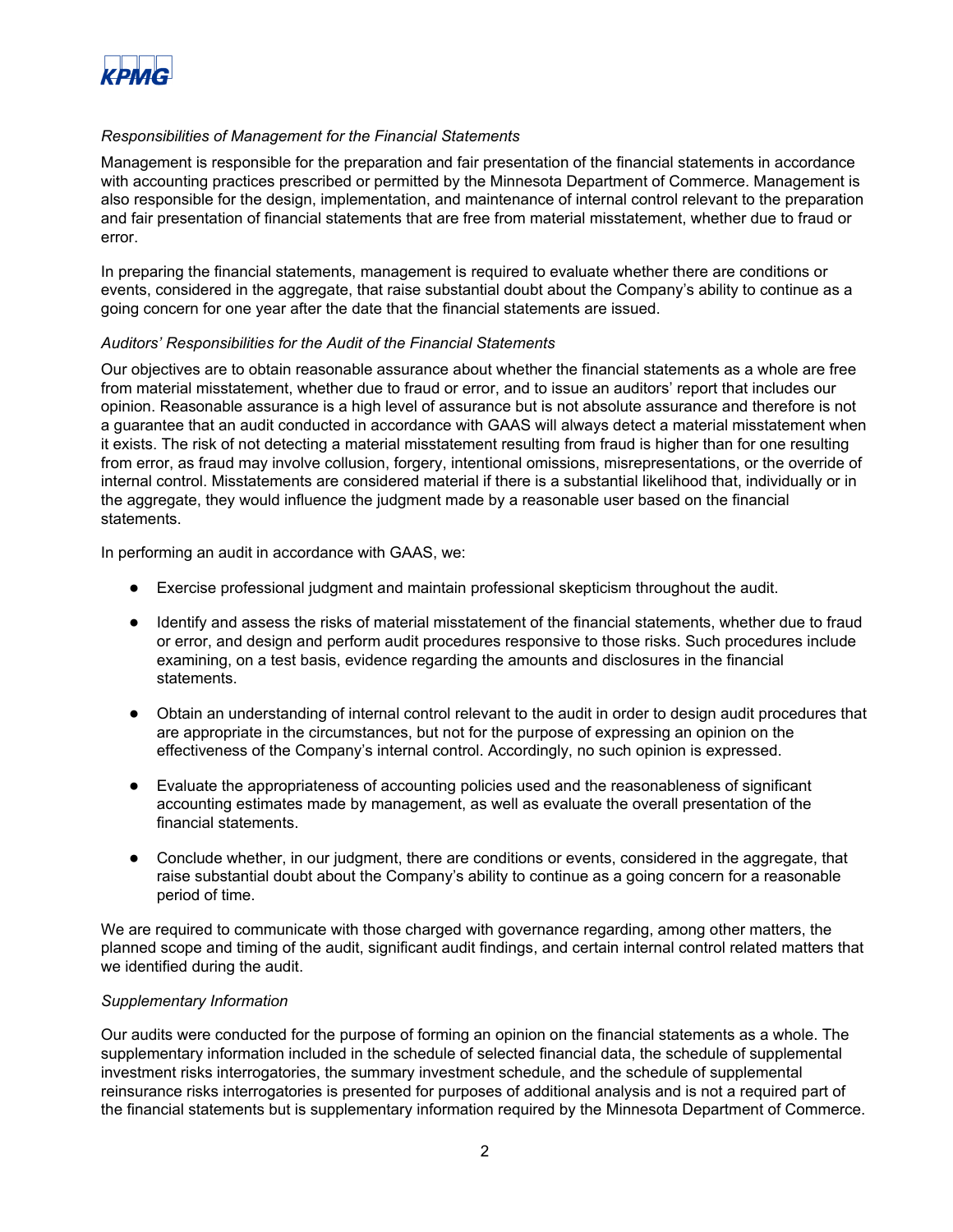

Such information is the responsibility of management and was derived from and relates directly to the underlying accounting and other records used to prepare the financial statements. The information has been subjected to the auditing procedures applied in the audits of the financial statements and certain additional procedures, including comparing and reconciling such information directly to the underlying accounting and other records used to prepare the financial statements or to the financial statements themselves, and other additional procedures in accordance with GAAS. In our opinion, the information is fairly stated in all material respects in relation to the financial statements as a whole.

KPMG LLP

Minneapolis, Minnesota March 31, 2022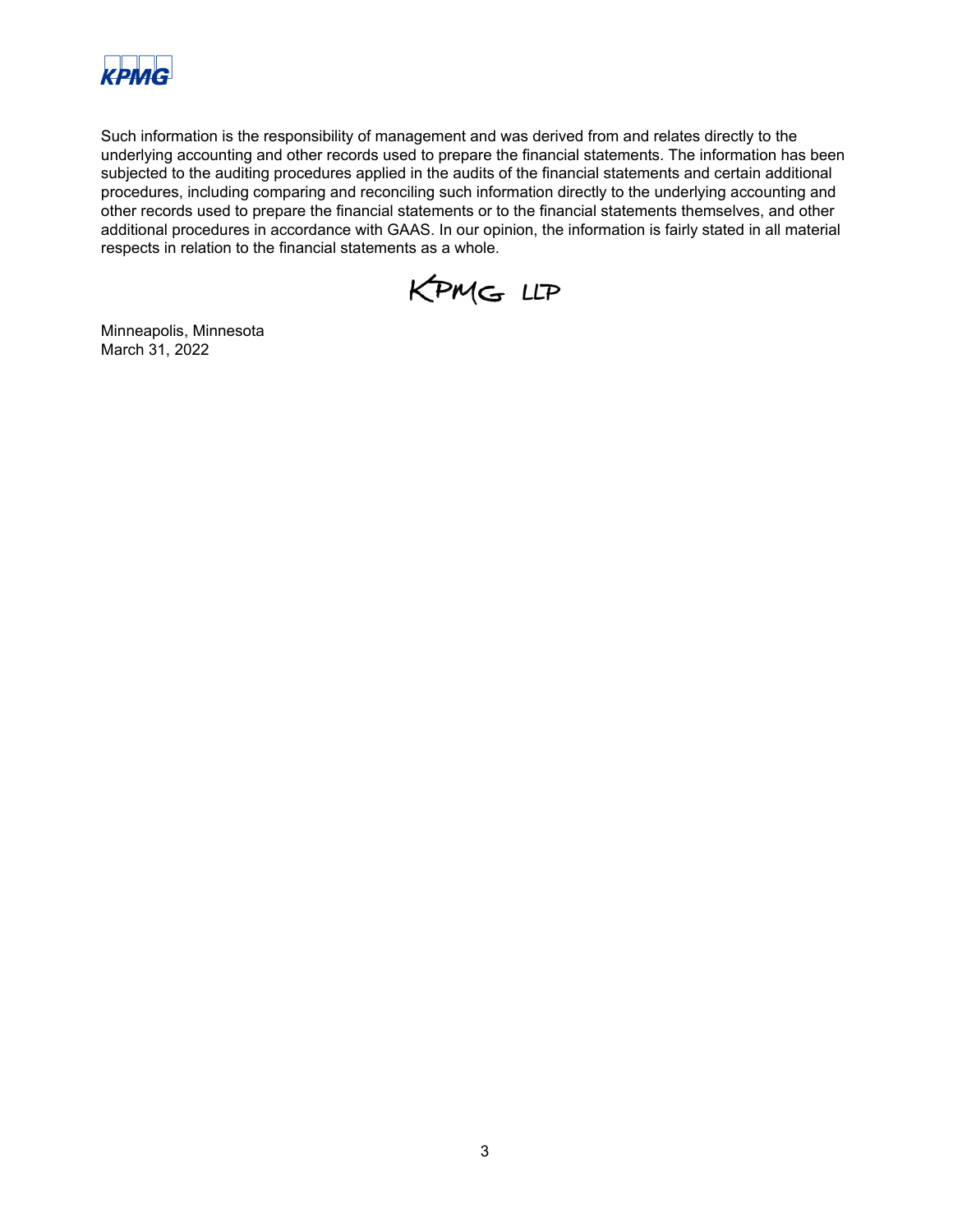## **SECURIAN LIFE INSURANCE COMPANY Statutory Statements of Admitted Assets, Liabilities and Capital and Surplus December 31, 2021 and 2020**

*(in thousands)*

| <b>Admitted Assets</b>                                    | 2021                | 2020                |
|-----------------------------------------------------------|---------------------|---------------------|
| <b>Bonds</b>                                              | \$<br>1,463,018     | \$<br>1,277,599     |
| Common stocks                                             | 9,422               | 7,981               |
| Mortgage loans                                            | 278,173             | 208,553             |
| Derivative instruments                                    | 32,307              | 33,076              |
| Other invested assets                                     | 9,594               | 7,919               |
| Policy loans                                              | 8,566               | 6,000               |
| Cash, cash equivalents and short-term investments         | 61,163              | 63,271              |
| Total invested assets                                     | 1,862,243           | 1,604,399           |
| Premiums deferred and uncollected                         | 38,329              | 38,349              |
| Investment income due and accrued                         | 11,187              | 9,763               |
| Amounts recoverable on reinsurance                        | 129,053             | 108,641             |
| Current income tax recoverable                            | 2,687               |                     |
| Deferred income taxes                                     | 15,438              | 12,864              |
| Other assets                                              | 182                 | 233                 |
| Total assets, excluding separate accounts                 | 2,059,119           | 1,774,249           |
| Separate account assets                                   | 6,870               | 5,897               |
|                                                           |                     |                     |
| <b>Total assets</b>                                       | 2,065,989           | \$<br>1,780,146     |
| <b>Liabilities and Capital and Surplus</b>                |                     |                     |
| Liabilities:                                              |                     |                     |
| Policy reserves:                                          |                     |                     |
| Life insurance                                            | \$<br>472,063       | \$<br>420,405       |
| Annuities and other fund deposits                         | 732,100             | 548,443             |
| Accident and health                                       | 28,988              | 24,498              |
| Policy claims in process of settlement                    | 95,881              | 79,227              |
| Dividends payable to policyholders                        | 90                  | 80                  |
| Other policy liabilities                                  | 396                 | 718                 |
| Asset valuation reserve                                   | 8,322               | 6,740               |
| Interest maintenance reserve                              | 116                 | 1,763               |
| Amounts payable on reinsurance                            | 154,656             | 162,672             |
| Current income tax liability                              |                     | 547                 |
|                                                           | 27,537              | 21,862              |
| Accrued commissions and expenses<br>Payable to affiliates | 15,386              | 10,580              |
| Other liabilities                                         |                     |                     |
|                                                           | 47,478<br>1,583,013 | 49,923<br>1,327,458 |
| Total liabilities, excluding separate accounts            |                     |                     |
| Separate account liabilities                              | 6,870               | 5,897               |
| <b>Total liabilities</b>                                  | 1,589,883           | 1,333,355           |
| Capital and surplus:                                      |                     |                     |
| Common stock, \$1 par value, 5,000,000 shares authorized, |                     |                     |
| 2,500,000 issued and outstanding                          | 2,500               | 2,500               |
| Additional paid in capital                                | 357,301             | 294,468             |
| Aggregate write-in for special surplus funds              | 3,846               | (4, 156)            |
| Unassigned surplus                                        | 112,459             | 153,979             |
| Total capital and surplus                                 | 476,106             | 446,791             |
| Total liabilities and capital and surplus                 | 2,065,989           | \$<br>1,780,146     |
|                                                           |                     |                     |

See accompanying notes to statutory financial statements.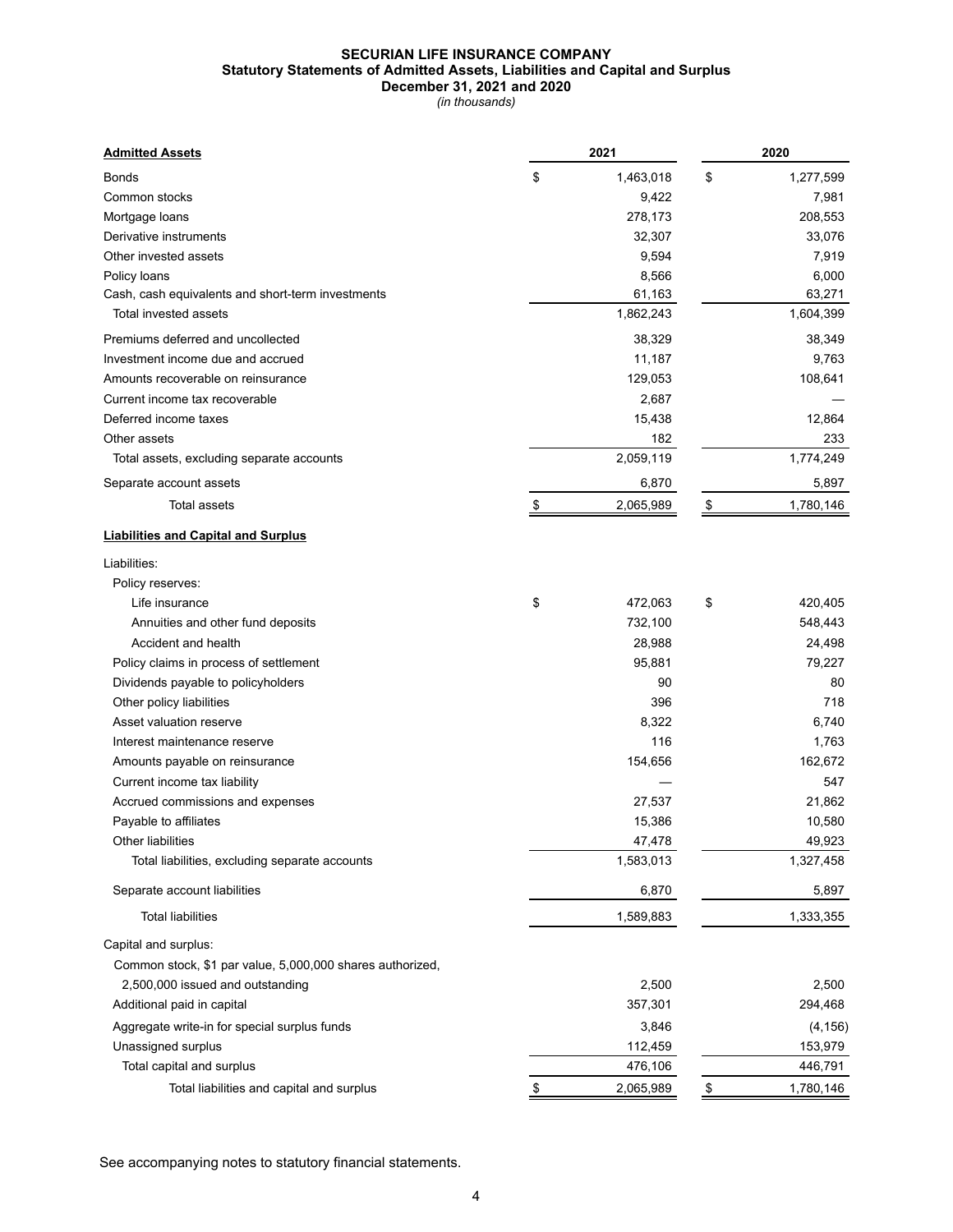## **SECURIAN LIFE INSURANCE COMPANY Statutory Statements of Operations and Capital and Surplus Years ended December 31, 2021, 2020 and 2019**

*(in thousands)*

| <b>Statements of Operations</b>                                         | 2021          |                                   | 2020     |                         | 2019     |
|-------------------------------------------------------------------------|---------------|-----------------------------------|----------|-------------------------|----------|
| Revenues:                                                               |               |                                   |          |                         |          |
| Premiums and annuity considerations                                     | \$<br>532,288 | \$                                | 510,324  | \$                      | 450,119  |
| Net investment income                                                   | 56,858        |                                   | 47,304   |                         | 40,366   |
| Commissions and expense allowance on reinsurance                        | 86,340        |                                   | 70,329   |                         | 82,457   |
| Affiliated allowance                                                    | 12,101        |                                   | 21,581   |                         | 11,533   |
| Other income                                                            | 3,936         |                                   | 13,004   |                         | 10,243   |
| Total revenues                                                          | 691,523       |                                   | 662,542  |                         | 594,718  |
| Benefits and expenses:                                                  |               |                                   |          |                         |          |
| Policyholder benefits                                                   | 340,542       |                                   | 259,765  |                         | 233,640  |
| Increase in policy reserves                                             | 217,738       |                                   | 240,100  |                         | 167,813  |
| General insurance expenses and taxes                                    | 106,276       |                                   | 88,349   |                         | 105,059  |
| Commissions                                                             | 64,471        |                                   | 61,477   |                         | 58,483   |
| Separate account transfers, net                                         | (254)         |                                   | (74)     |                         | (398)    |
| Deferred gain on reinsurance                                            | 3,086         |                                   |          |                         |          |
| Total benefits and expenses                                             | 731,859       |                                   | 649,617  |                         | 564,597  |
| Gain (loss) from operations before dividends, federal                   |               |                                   |          |                         |          |
| income tax expense (benefit) and net realized capital gains (losses)    | (40, 336)     |                                   | 12,925   |                         | 30,121   |
| Dividends to policyholders                                              | 75            |                                   | 69       |                         | 62       |
| Gain (loss) from operations before federal income tax expense (benefit) |               |                                   |          |                         |          |
| net realized capital gains (losses)                                     | (40, 411)     |                                   | 12,856   |                         | 30,059   |
| Federal income tax expense (benefit)                                    | (3,983)       |                                   | 8,740    |                         | 9,691    |
| Gain (loss) from operations before net realized capital gains (losses)  | (36, 428)     |                                   | 4,116    |                         | 20,368   |
| Net realized capital gains (losses), net of transfers to interest       |               |                                   |          |                         |          |
| maintenance reserve and federal income tax expense (benefit)            | 6,164         |                                   | 2,173    |                         | (1,032)  |
| Net income (loss)                                                       | (30, 264)     | \$                                | 6,289    | \$                      | 19,336   |
| <b>Statements of Capital and Surplus</b>                                |               |                                   |          |                         |          |
| Capital and surplus, beginning of year                                  | \$<br>446,791 | \$                                | 447,286  | \$                      | 360,809  |
| Net income (loss)                                                       | (30, 264)     |                                   | 6,289    |                         | 19,336   |
| Net change in unrealized capital gains and losses                       | 868           |                                   | 106      |                         | 7,127    |
| Net change in deferred income tax                                       | 7,159         |                                   | 7,870    |                         | 4,542    |
| Change in asset valuation reserve                                       | (1, 582)      |                                   | (1,309)  |                         | (4,706)  |
| Change in unauthorized reinsurance                                      | (2,556)       |                                   | (1,816)  |                         | 1,156    |
| Change in non-admitted assets                                           | (12, 852)     |                                   | (6, 549) |                         | (1, 549) |
| Change in reserves due to change in valuation basis                     | (2, 293)      |                                   |          |                         | 1,962    |
| Capital contribution                                                    | 62,833        |                                   |          |                         | 58,699   |
| Other, net                                                              | 8,002         |                                   | (5,086)  |                         | (90)     |
| Capital and surplus, end of year                                        | \$<br>476,106 | $\frac{\mathcal{L}}{\mathcal{L}}$ | 446,791  | $\sqrt[6]{\frac{1}{2}}$ | 447,286  |

See accompanying notes to statutory financial statements.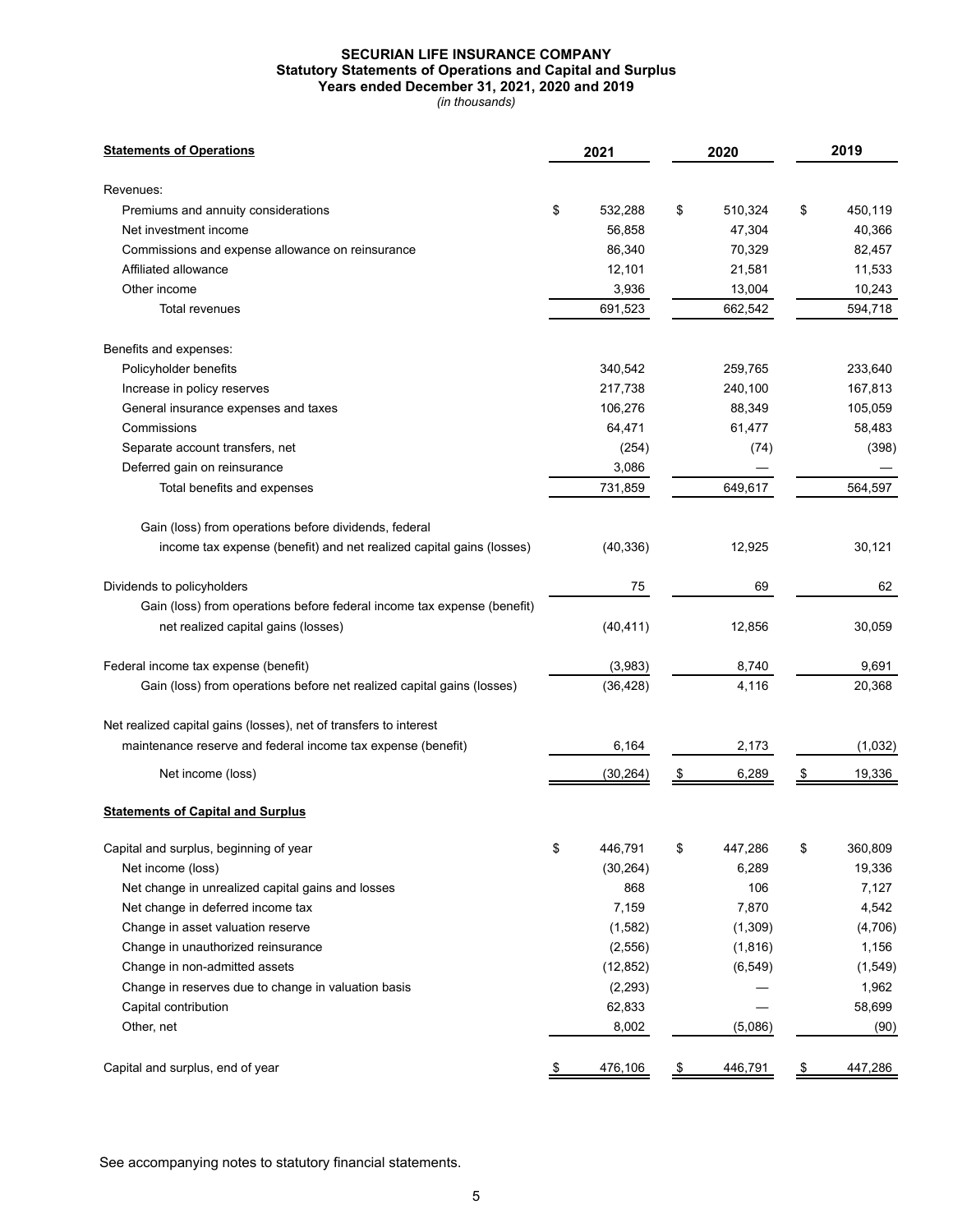## **SECURIAN LIFE INSURANCE COMPANY Statutory Statements of Cash Flow Years ended December 31, 2021, 2020 and 2019**

*(in thousands)*

| <b>Cash Flow from Operating Activities</b>                          | 2021          | 2020          | 2019          |
|---------------------------------------------------------------------|---------------|---------------|---------------|
| Revenues:                                                           |               |               |               |
| Premiums and annuity considerations                                 | \$<br>513,746 | \$<br>556,477 | \$<br>462,470 |
| Net investment income                                               | 57,298        | 46,500        | 38,526        |
| Other cash provided                                                 | 88,745        | 126,504       | 101,276       |
| Total receipts                                                      | 659,789       | 729,481       | 602,272       |
| Benefits and expenses paid:                                         |               |               |               |
| Policyholder benefits                                               | 330,721       | 279,448       | 212,525       |
| Dividends to policyholders                                          | 65            | 59            | 53            |
| Commissions and expenses                                            | 163,481       | 149,931       | 161,977       |
| Separate account transfer, net                                      | (254)         | (74)          | (398)         |
| Federal income taxes                                                | 603           | 10,288        | 11,169        |
| Total payments                                                      | 494,616       | 439,652       | 385,326       |
| Cash provided from operations                                       | 165,173       | 289,829       | 216,946       |
| <b>Cash Flow from Investing Activities</b>                          |               |               |               |
| Proceeds from investments sold, matured or repaid:                  |               |               |               |
| <b>Bonds</b>                                                        | 379,369       | 385,183       | 214,072       |
| Mortgage loans                                                      | 11,780        | 4,254         | 5,853         |
| Real estate                                                         | 987           |               |               |
| Derivative instruments                                              | 16,131        | 10,687        | 5,347         |
| Total cash provided                                                 | 408,267       | 400,124       | 225,272       |
| Cost of investments acquired:                                       |               |               |               |
| <b>Bonds</b>                                                        | 505,519       | 627,694       | 400,185       |
| Common stocks                                                       | 285           | 1,877         | 2,000         |
| Mortgage loans                                                      | 81,400        | 38,700        | 44,900        |
| Derivative instruments                                              | 8,982         | 8,034         | 7,003         |
| Real estate                                                         | 77            | 15            | 106           |
| Net change in policy loans                                          | 2,566         | 423           | 1,066         |
| Other, net                                                          | 1,474         | 3,255         | 78            |
| Total cash used                                                     | 600,303       | 679,998       | 455,338       |
| Cash applied to investing                                           | (192, 036)    | (279, 874)    | (230,066)     |
| <b>Cash Flow from Financing and Miscellaneous Activities</b>        |               |               |               |
| Net deposits on deposit-type contract funds                         | 26,399        | 29,665        | 27,072        |
| Other cash provided (applied)                                       | (1,644)       | (8, 248)      | 5,160         |
| Cash provided from financing                                        | 24,755        | 21,417        | 32,232        |
| Reconciliation of Cash, Cash Equivalents and Short-term Investments |               |               |               |
| Net change in cash, cash equivalents and short-term investments     | (2, 108)      | 31,372        | 19,112        |
| Beginning of the year                                               | 63,271        | 31,899        | 12,787        |
| End of the year                                                     | 61,163        | 63,271        | 31,899        |
|                                                                     |               |               |               |

See accompanying notes to statutory financial statements.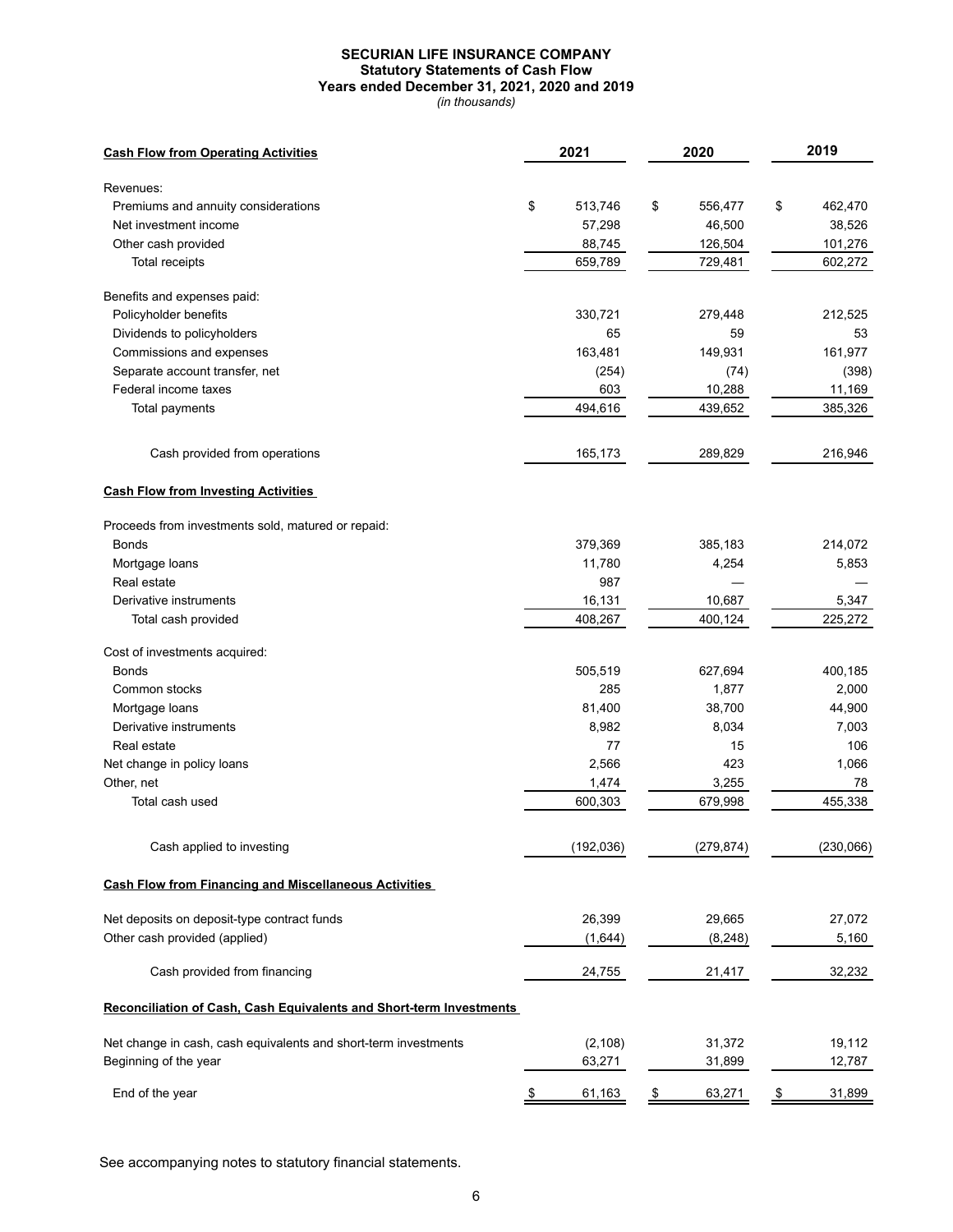#### **Notes to Statutory Financial Statements December 31, 2021, 2020 and 2019** *(in thousands)*

#### **(1) Nature of Operations**

#### Organization and Description of Business

Securian Life Insurance Company (the Company), is a wholly-owned subsidiary of Minnesota Life Insurance Company (Minnesota Life) and provides a diversified array of insurance, retirement and investment products and services designed principally to protect and enhance the long-term financial security of individuals and families.

The Company, which operates in the United States, generally offers the following types of products:

- Fixed, indexed and universal life, term life and whole life insurance products to individuals through affiliated and independent channel partners.
- Deferred annuities, with fixed rate options through affiliated and independent channel partners.
- Group life insurance and voluntary products to private and public employers.
- Customized retirement options to employers and investment firms.
- Life insurance protection through banks, credit unions, and finance companies.

### **(2) Summary of Significant Accounting Policies**

The accompanying statutory financial statements of the Company have been prepared in accordance with accounting practices prescribed or permitted by the Minnesota Department of Commerce. The Minnesota Department of Commerce recognizes statutory accounting practices prescribed or permitted by the state of Minnesota for determining and reporting the financial condition and results of operations of an insurance company and for determining its solvency under the Minnesota Insurance Law. Prescribed statutory accounting practices are those practices that are incorporated directly or by reference in state laws, regulations and general administrative rules applicable to all insurance enterprises domiciled in a particular state. Permitted statutory accounting practices include practices not prescribed by the domiciliary state, but allowed by the domiciliary state regulatory authority. The National Association of Insurance Commissioners' (NAIC) *Accounting Practices and Procedures* manual (NAIC SAP) has been adopted as a component of prescribed or permitted practices by the state of Minnesota. The state has adopted the prescribed accounting practices as stated in NAIC SAP, without modification. The Company has no material statutory accounting practices that differ from those of the state of Minnesota or the NAIC accounting practices. Certain prior year balances have been reclassified to conform to current year presentation. See note 11 Capital and Surplus and Dividends for discussion of statutory dividend limitations. These practices differ from U.S. generally accepted accounting principles (GAAP).

The more significant differences, of which the aggregate effects are material, are as follows:

- Acquisition costs, such as commissions and other costs incurred in connection with the successful acquisition of new and renewal business, are charged to current operations as incurred whereas premiums are recognized as earned over the premium paying periods of the policies and contracts. Under GAAP, acquisition costs are capitalized and charged to operations as the revenues or expected gross profits are recognized.
- Certain assets are designated as "non-admitted" and changes in such amounts are charged directly to unassigned surplus.
- Policy reserves are based on methods prescribed by the NAIC, which include mortality and interest assumptions without consideration for lapses or withdrawals. Under GAAP, policy reserves are based on current best estimates or locked in best estimate assumptions on the date of issuance with a provision for adverse deviation, which include considerations for lapses and withdrawals.
- The Company is required to establish an asset valuation reserve (AVR) and an interest maintenance reserve (IMR). The AVR provides for a standardized statutory investment valuation reserve for bonds, preferred stocks, short-term investments, mortgage loans, common stocks, real estate and other invested assets. Changes in this reserve are recorded as direct charges or credits to surplus. The IMR is designed to defer net realized capital gains and losses resulting from changes in the level of interest rates in the market and to amortize them over the remaining life of the bond or mortgage loan sold. The IMR represents the unamortized portion of the bond or mortgage loan not yet taken into income. If IMR is negative, it is designated as non-admitted and is directly charged to unassigned surplus. For securities the Company intends to sell in which a write-down is necessary, the Company reviews whether the realized loss affects the IMR or AVR. There are no such requirements on a GAAP basis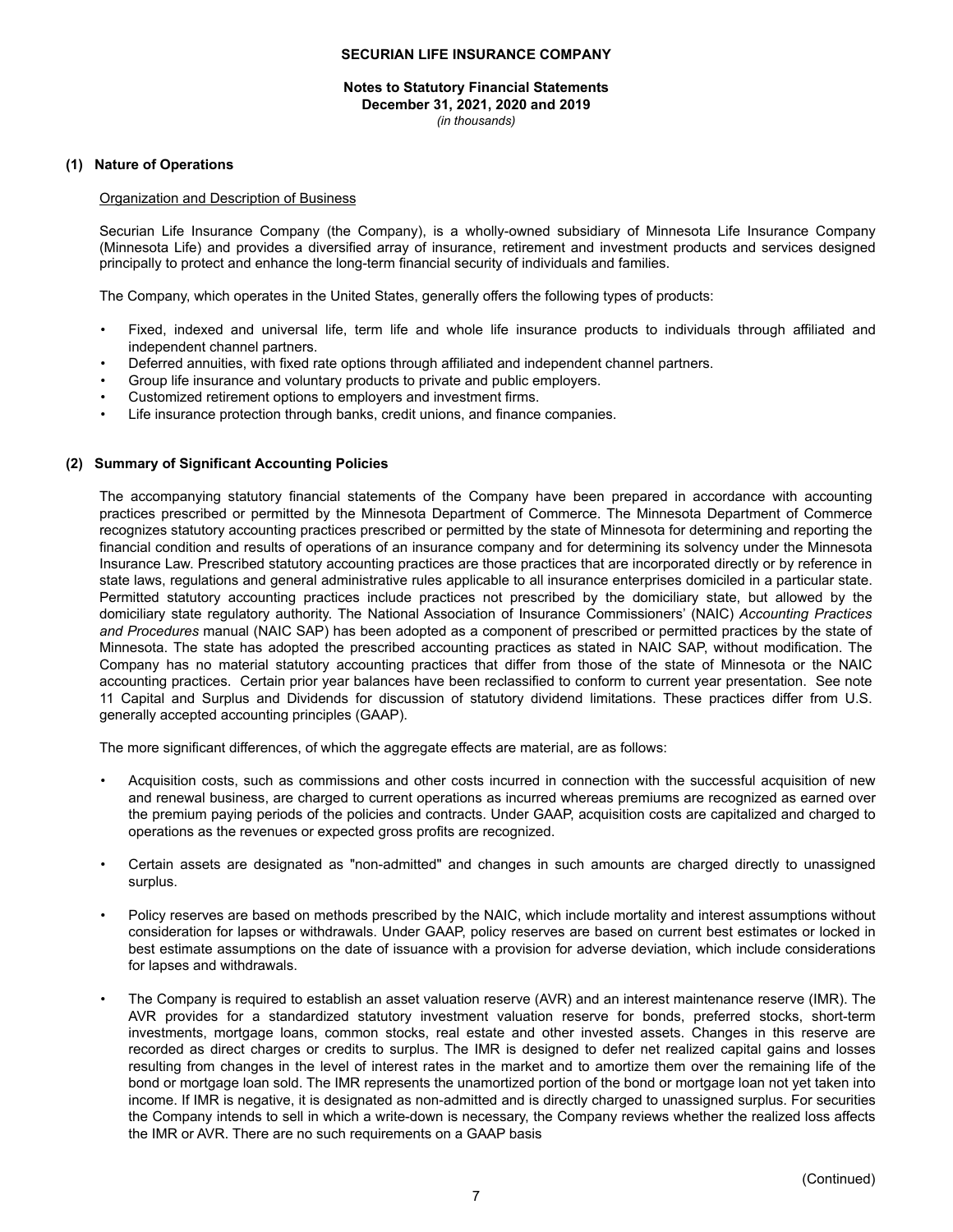#### **Notes to Statutory Financial Statements (Continued)**

*(in thousands)*

### **(2) Summary of Significant Accounting Policies (Continued)**

The more significant differences, of which the aggregate effects are material, are as follows (Continued):

- Investments, other than common stocks, preferred stocks and investments in subsidiaries, are carried at values prescribed by the NAIC. GAAP requires investments, other than common stocks, preferred stocks and investments in subsidiaries, to be classified as held-to-maturity securities, which are reported at amortized cost, trading securities, which are reported at fair value through earnings, or available-for-sale securities, which are reported at fair value through stockholder's equity.
- Investments in common stocks and preferred stocks are carried at values prescribed by the NAIC. GAAP requires common stocks and preferred stocks to be reported at fair value through earnings.
- Bonds that have been assigned the NAIC Category 6 designation are carried at the appropriate carrying value of fair value or cost. There are no such requirements on a GAAP basis.
- Deferred federal income taxes are provided for the tax effects of certain income and expense items recognized for income tax purposes in different years than for financial reporting purposes. The change in the net deferred tax asset or liability is reflected in surplus. Admittance testing may result in a charge to capital and surplus for non-admitted portions of the net deferred tax asset. GAAP requires the change to be reported in operations or other comprehensive income.
- In determining the need for tax contingency reserves, consideration is given to whether it is more-likely-than-not that specific uncertain tax benefits will be realized. GAAP subsequently subjects the tax benefits to an additional quantitative measurement step.
- Rental income on home office properties owned by the Company is recognized by the Company and a similar amount of rental expense is recognized as a charge for the related office space. Under GAAP, there is no recognition of either rental income or rental expense on home office properties owned by the Company.
- Certain assets and liabilities are recorded net of the effects of related reinsurance, which is not permitted by GAAP.
- Gain on retrospective reinsurance ceded is reported as a component of special surplus. The gain is amortized into unassigned surplus in proportion to earnings on the underlying business reinsured. Under GAAP, the deferred gain would be included as a liability and amortized into income using the recovery method.
- The statutory financial statements do not include accumulated other comprehensive income (loss) as required by GAAP.
- Nontraditional life insurance products include individual adjustable life, universal life and variable life insurance and group universal and variable universal life insurance. Revenues from nontraditional life products and deferred annuities consist of premiums received rather than policy and contract fees charged for the cost of insurance, policy administration and surrenders as required under GAAP.
- The statutory statements of cash flow do not classify cash flow consistent with GAAP and a reconciliation of net income to net cash provided from operating activities is not provided.
- A provision is established for unsecured reinsurance recoverable balances from unauthorized reinsurers. The change in this provision is credited or charged to unassigned surplus. Under GAAP, a provision is established for uncollectible reinsurance balances with any changes to this provision reflected in earnings for the period.
- Statutory policyholder dividend liabilities are required to be calculated including dividends anticipated to be paid in the next twelve months. GAAP requires a dividend accrual representing dividends due and unpaid through the current yearend.
- The calculation of reserves and transfers in the Separate Account Statement requires the use of a Commissioners' Annuity Reserve Valuation Method (CARVM) allowance on annuities and a Commissioners' Reserve Valuation Method (CRVM) allowance on certain life products for statutory reporting. There is no such requirement on a GAAP basis.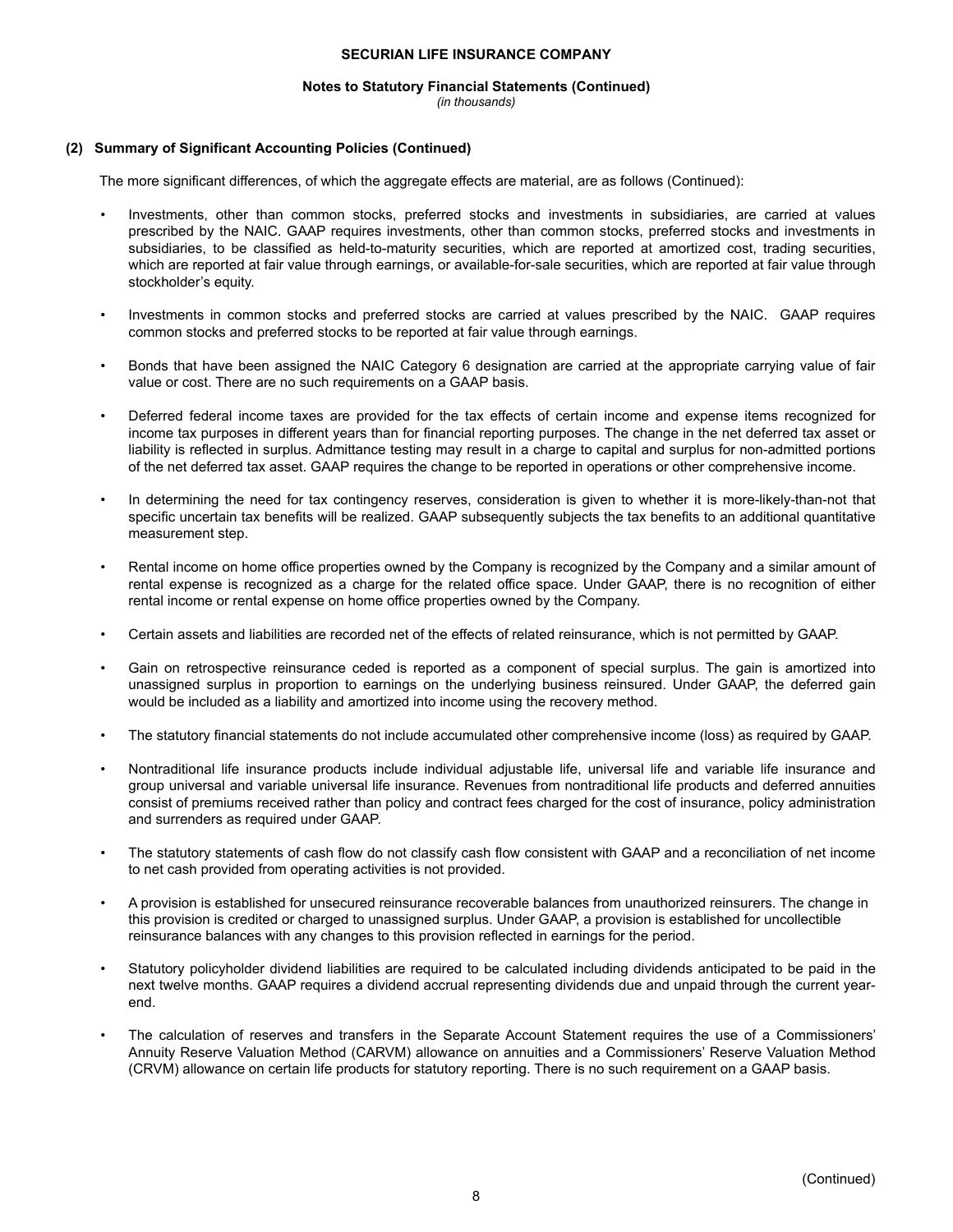#### **Notes to Statutory Financial Statements (Continued)**

*(in thousands)*

## **2) Summary of Significant Accounting Policies (Continued)**

The more significant differences, of which the aggregate effects are material, are as follows (Continued):

- Derivative instruments are recorded at fair value or amortized cost. Changes in derivative instruments recognized at fair value, other than hedges, are recorded as unrealized capital gains and losses on the statutory statements of capital and surplus. Hedges are held using the same accounting methodology as the hedged item. Under GAAP reporting, derivative instruments are held at fair value. Changes in fair value are recorded to realized capital gains and losses, policyholder benefits in the case of certain life insurance product hedging or unrealized capital gains and losses depending on the nature of the hedging relationship, if any, that are designated.
- The Company issues certain indexed universal life contracts that contain features which are considered to be embedded derivatives that are not separated between components and are accounted for consistent with the host contract. Under GAAP, the embedded derivative is bifurcated from the host contract and accounted for separately as a derivative carried at fair value with changes in fair value recorded in net income.
- A deferred premium asset is established to recognize receipt of premiums on a payment mode other than annual. This asset is considered an offset to statutory reserve calculations which use only annual modal premium assumptions. Deferred premiums are calculated from the current statement date to policy anniversary date. On a GAAP basis, deferred premiums are netted against policy reserves and are generally calculated as a constant of gross premiums.
- Policy and contract fees are recognized through the statements of operations as received. Under GAAP, these amounts are reported as unearned revenue and are recognized in operations over the period in which the services are provided.
- The Company periodically invests money in its separate accounts, which is reported as a component of separate account assets and unassigned surplus. On a GAAP basis, these investments are reported as investments in equity securities, based on the underlying characteristics of the investment.

The significant accounting policies that are reflected in the accompanying statutory financial statements are as follows:

## New Accounting Pronouncements

In July 2020 the NAIC adopted revisions to SSAP 26R, Bonds, that requires the Company to account for the difference of proceeds received and par on bond tenders as prepayment fees which are reported in net investment income on the statement of operations. Previously, the Company treated bond tenders as sales, reporting the difference between proceeds and par as realized capital gains (losses) on the statement of operations and deferring in IMR. For 2021 reporting, revisions to SAP 26R were adopted prospectively.

In March 2020, the NAIC adopted revisions to SSAP No. 51, Life Contracts, SSAP No. 52, Deposit-type contracts and SSAP No. 61R, Life, Deposit-type and Accident and Health Insurance, to enhance existing disclosures for annuity actuarial reserves and deposit-type liabilities by withdrawal characteristics and add similar disclosures for life products. The revised statements are effective for 2020 reporting and resulted in additional disclosures in note 16 Annuity Actuarial Reserves and Deposit Liabilities by Withdrawal Characteristics and note 17 Analysis of Life Actuarial Reserves by Withdrawal Characteristics.

In December 2019, the NAIC adopted revisions to SSAP No. 61R, Life, Deposit-type and Accident and Health Reinsurance, to provide new disclosures on reinsurance contracts that have risk-limiting features. The disclosure requirements are effective for 2020 reporting and are included in note 14 Reinsurance and supplemental schedule of reinsurance risks interrogatories.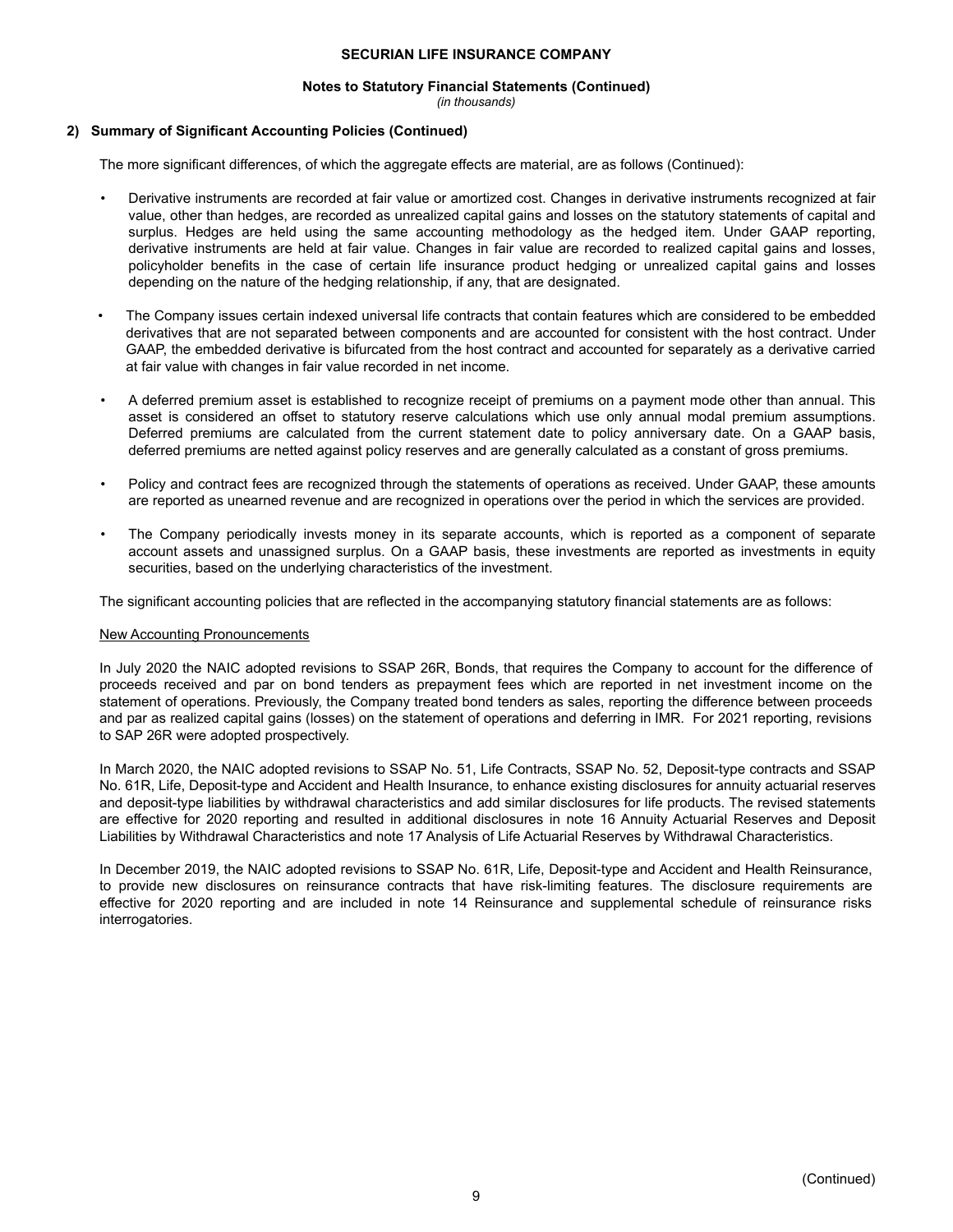#### **Notes to Statutory Financial Statements (Continued)**

*(in thousands)*

#### **(2) Summary of Significant Accounting Policies (Continued)**

#### Revenues and Expenses

Premiums are credited to revenue over the premium paying period of the policies, with the exception of single and flexible premium contracts which are credited to revenue when received from the policyholder. Annuity considerations and investment management, administration and contract guarantee fees are recognized as revenue when received. Any premiums due that are not yet paid, and premiums paid on other than an annual basis, are included in premiums deferred and uncollected on the statutory statements of admitted assets, liabilities and capital and surplus. Benefits and expenses, including acquisition costs related to acquiring new and renewal business, are charged to operations as incurred. Acquisition expenses incurred are reduced for ceding allowances received or receivable.

#### Valuation of Investments and Net Investment Income

Bonds and stocks are valued as prescribed by the NAIC. Bonds not backed by other loans are generally carried at cost, adjusted for the amortization of premiums, accretion of discounts and any other-than-temporary impairment (OTTI). Premiums and discounts are amortized and accreted over the estimated or contractual lives of the related bonds based on the interest yield method. Prepayment penalties are recorded to net investment income when collected. Bonds that have been assigned the NAIC category 6 designation are carried at the lower of cost or fair value.

Hybrid securities are investments structured to have characteristics of both stocks and bonds. Hybrid securities totaled \$1,500 December 31, 2021 and 2020, respectively, and were classified as bonds on the statutory statements of admitted assets, liabilities and capital and surplus.

Loan-backed securities are stated at either amortized cost or the lower of amortized cost or discounted cash flows. The Company's loan-backed securities are reviewed quarterly, and as a result, the carrying value of a loan-backed security may be reduced to reflect changes in valuation resulting from discounted cash flow information. Loan-backed securities that have been assigned the NAIC category 6 designation are written down to the appropriate fair value. The Company uses a thirdparty pricing service in assisting the Company's determination of the fair value of most loan-backed securities. An internally developed matrix pricing model, discounted cash flow or other model is used to price a small number of holdings. The retrospective adjustment method is used to record investment income on all non-impaired securities except for interest-only securities or other non-investment grade securities where the yield had become negative. Investment income is recorded using the prospective method on these securities.

For loan-backed securities, the Company recognizes income using a constant effective yield method based on prepayment assumptions obtained from an outside service provider or upon analyst review of the underlying collateral and the estimated economic life of the securities. When estimated prepayments differ from the anticipated prepayments, the effective yield is recalculated to reflect actual prepayments to date and anticipated future payments. Any resulting adjustment is included in net investment income. For loan-backed securities that have a recognized OTTI, the adjusted cost basis is prospectively amortized over the remaining life of the security based on the amount and timing of future estimated cash flows. All other investment income is recorded using the interest method without anticipating the impact of prepayments.

Common stocks are carried at fair value.

The Company recognizes interest income as earned and recognizes dividend income on common stock upon declaration of the dividend. Investment income is reported net of related investment expenses. For the years ended December 31, 2021 and 2020 the Company sold, redeemed or otherwise disposed 27 and 7 CUSIPs, respectively, as a result of callable features which generated investment income of \$4,846 and \$546, respectively, from prepayment penalties and acceleration fees.

Preferred stocks are carried at cost less any OTTI adjustments and are classified as other invested assets on the statutory statements of admitted assets, liabilities and capital and surplus.

Mortgage loans are carried at the outstanding principal balances, net of unamortized premiums and discounts. Premiums and discounts are amortized and accreted over the terms of the mortgage loans based on the effective interest yield method. Prepayment penalties are recorded to net investment income. The Company invests primarily in commercial mortgages with a range of interest rates from 2.50% to 3.40% during 2021. In 2021, the maximum percentage of any one loan to value of the collateral at the time of the investment of the loan, exclusive of insured or guaranteed or purchase money mortgages, was 66%.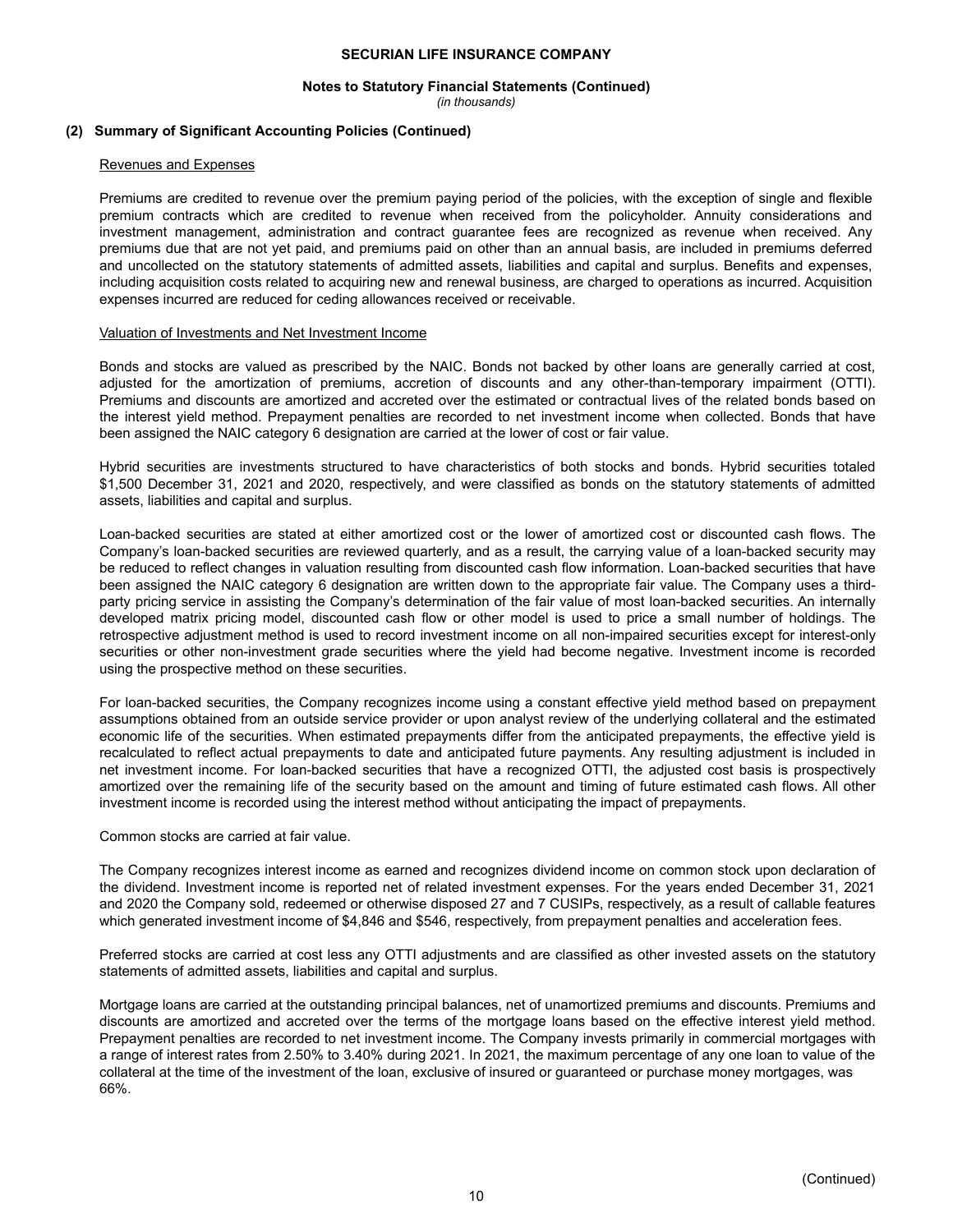#### **Notes to Statutory Financial Statements (Continued)**

*(in thousands)*

#### **(2) Summary of Significant Accounting Policies (Continued)**

#### Valuation of Investments and Net Investment Income (Continued)

The Company continues to record interest on those impaired mortgage loans that it believes to be collectible as due and accrued investment income. Any loans that have income 180 days or more past due continue to accrue income, but report all due and accrued income as a non-admitted asset. Past due interest on loans that are uncollectible is written off and no further interest is accrued. Any cash received for interest on impaired loans is recorded as income when collected.

Real estate is carried at cost less accumulated depreciation, adjusted for any OTTI losses taken. Real estate is included in other invested assets on the statutory statements of admitted assets, liabilities and capital and surplus. Estimated losses are directly recorded to the carrying value of the asset and recorded as realized losses in the statutory statements of operations. No real estate is held at December 31, 2021. Total accumulated depreciation at December 31, 2020 was \$3,149. Depreciation is computed principally on a straight-line basis.

The Company's investments in surplus notes of unrelated entities are included in other invested assets on the statutory statements of admitted assets, liabilities and capital and surplus. Surplus note investments with a NAIC designation of NAIC 1 or NAIC 2 are reported at amortized cost. Surplus note investments with a NAIC designation equivalent of NAIC 3 through NAIC 6 are reported at the lessor of amortized cost or fair value. An OTTI is considered to have occurred if it is probable that the Company will be unable to collect all amounts due according to the contractual terms of the surplus note. If it is determined that a decline in fair value is other than temporary, an impairment loss is recognized as a realized loss equal to the difference between the surplus note's carrying value and the fair value and is reported in earnings.

Policy loans are carried at the outstanding loan balance which includes any interest over 90 days past due. Loan balances unsecured by the cash surrender value of the policy and accelerated payment benefits are non-admitted assets which totaled \$0 as of both December 31, 2021 and 2020.

Commercial paper and bonds with original maturity dates of less than twelve months are considered to be short-term investments. Short-term investments are stated at fair value or amortized cost. Short-term investments at December 31, 2021 and 2020 totaled \$5,500 and \$11,697, respectively.

Cash and cash equivalents are carried at cost, which generally approximates fair value. Money market funds are included in cash equivalents and are generally valued at fair value. The Company considers short-term investments that are readily convertible to known amounts of cash and have an original maturity date of three months or less to be cash equivalents. The Company places its cash and cash equivalents with high quality financial institutions and, at times, these balances may be in excess of the Federal Deposit Insurance Corporation insurance limit.

#### Derivative Instruments

The Company uses option contracts to manage the risks associated with cash flows or changes in estimated fair values related to the Company's financial instruments. The Company currently enters into derivative transactions that do not qualify for hedge accounting or in certain cases, elects not to utilize hedge accounting.

Derivative instruments are generally carried at fair value with changes in fair value recorded in net change in unrealized capital gains and losses on the statutory statements of capital and surplus. Interest income generated by derivative instruments is reported in net realized capital gains (losses) on the statutory statements of operations.

Some life insurance products in the Company's liability portfolio contain investment guarantees that create economic exposure to market risks. These guarantees take the form of equity linked interest credits on fixed indexed universal life products. The Company uses economic hedges in its efforts to minimize the financial risk associated with these product guarantees.

#### Realized and Unrealized Capital Gains and Losses

Realized capital gains and losses, less federal income taxes and amounts transferred to the IMR, if any, are recognized in net income. Unrealized capital gains and losses are accounted for as a direct increase or decrease to capital and surplus. Both realized and unrealized capital gains and losses are determined using the specific identification method.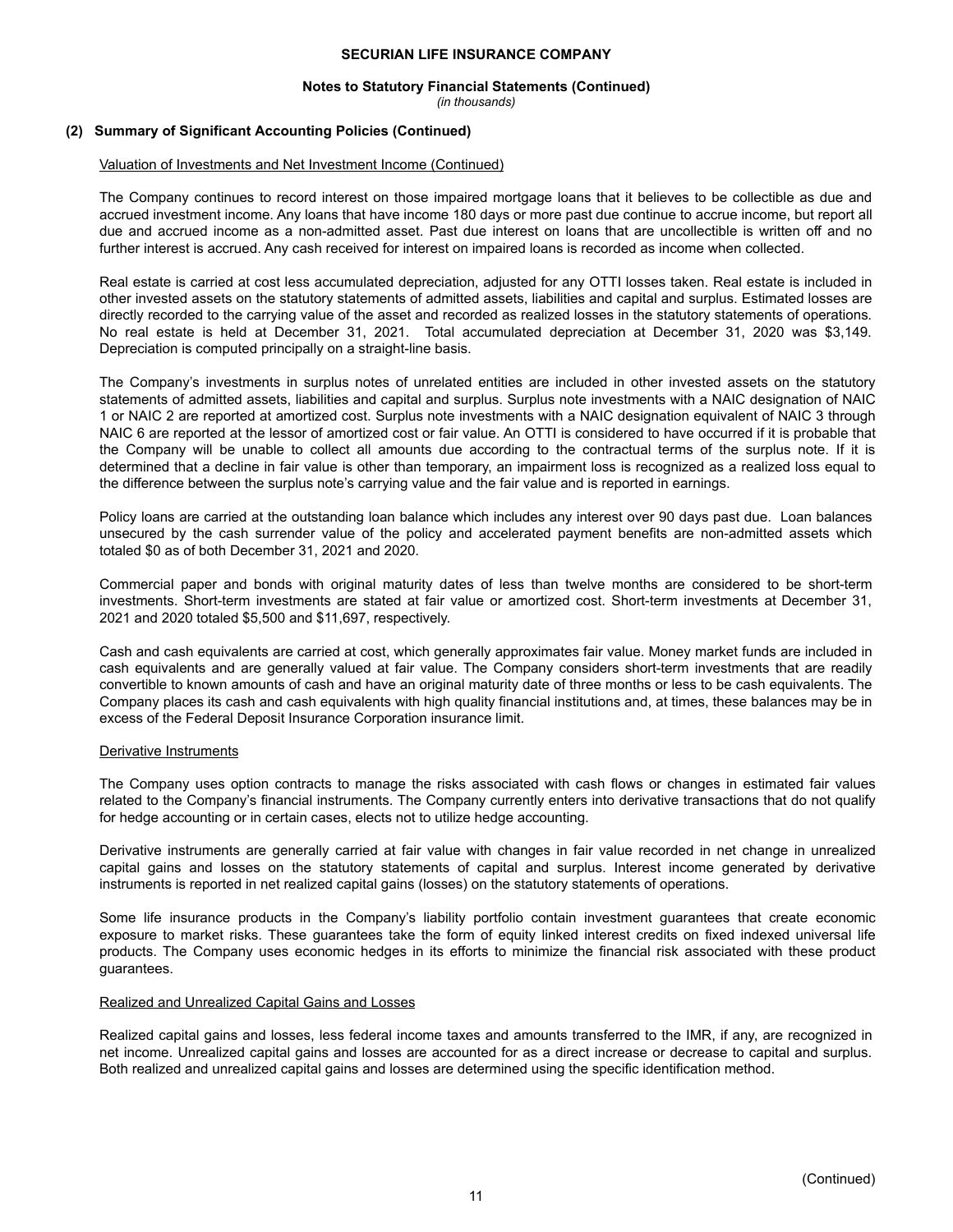#### **Notes to Statutory Financial Statements (Continued)**

*(in thousands)*

#### **(2) Summary of Significant Accounting Policies (Continued)**

#### Realized and Unrealized Capital Gains and Losses (Continued)

The Company regularly reviews each investment in its various asset classes to evaluate the necessity of recording impairment losses for other-than-temporary declines in the fair value of the investments. When the Company determines that an invested asset is other-than-temporarily impaired, the invested asset is written down to a new cost basis and the amount of the impairment is included in realized gains and losses on the statutory statements of operations. Any subsequent recoveries are not recognized until disposition.

Under the Company's accounting policy for loan-backed and structured securities, if the Company has the intent to sell or does not have the intent and ability to retain a security for a period of time sufficient to recover the amortized cost basis, an OTTI is recognized in earnings equal to the difference between the security's amortized cost basis and the fair value. Otherwise, if the present value of cash flows expected to be collected is less than the amortized cost basis of the security, an OTTI is recognized in earnings equal to the difference between the investment's amortized cost basis and the present value of cash flows expected to be collected, discounted at the loan-backed or structured security's original effective interest rate.

For other bonds, when the Company has determined an OTTI has occurred, the security is written-down to fair value. If the impairment is deemed to be non-interest related, an OTTI is recorded in earnings. For interest related declines, an OTTI is recorded when the Company has the intent to sell or does not have the ability to hold the bond until the forecasted recovery occurs. Many criteria are considered during this process including but not limited to, the length of time and the extent to which the current fair value has been below the amortized cost of the security, specific credit issues such as collateral, financial prospects related to the issuer, the Company's intent to sell the security and current economic conditions.

For common stocks, an OTTI is recorded when the Company does not have the intent and ability to hold the investment for a sufficient period of time to allow for anticipated recovery of unrealized losses. When an OTTI has occurred, the entire difference between NAIC fair value and the common stock's cost is charged to earnings. Common stocks that have been in an unrealized loss position of greater than 20% for longer than six months are reviewed specifically using available third party information based on the investee's current financial condition, liquidity, near-term recovery prospects, and other factors. In addition, common stocks that have an unrealized loss position greater than \$100 are reviewed based on the individual characteristics of the stock. Preferred stocks with significant unrealized losses are also reviewed on the same basis for impairment.

All other material unrealized losses are reviewed for any unusual event that may trigger an OTTI. Determination of the status of each analyzed investment as OTTI or not is made based on these evaluations with documentation of the rationale for the decision.

The Company may, from time to time, sell invested assets subsequent to the statutory statement of admitted assets, liabilities and capital and surplus date that were considered temporarily impaired at the statutory statement of admitted assets, liabilities and capital and surplus date for several reasons. The rationale for the change in the Company's intent to sell generally focuses on unforeseen changes in the economic facts and circumstances related to the invested asset subsequent to the statutory statement of admitted assets, liabilities and capital and surplus date, significant unforeseen changes in the Company's liquidity needs, changes in interest rates, or changes in tax laws or the regulatory environment. The Company had no material sales of invested assets, previously considered OTTI or in an unrealized loss position, subsequent to the statutory statement of admitted assets, liabilities and capital and surplus dates for either December 31, 2021 or 2020.

The Company recognizes valuation allowances for impairments of mortgage loans on a specific identification basis. Mortgage loans are considered to be impaired when, based on current information and events, it is probable that the Company will be unable to collect all amounts due according to the contractual terms of the loan agreement. A nonperforming loan is defined as a loan that is not performing to the contractual terms of the loan agreement. Examples of nonperforming loans may include delinquent loans, requests for forbearance and loans in the process of foreclosure. The valuation allowance is equal to the difference between the carrying value and fair value of the collateral less estimated costs to sell. Changes in the valuation allowance are recorded in net change in unrealized capital gains and losses on the statutory statements of capital and surplus.

Impairment losses are recorded on investments in real estate and other long-lived assets used in operations when indicators of impairment are present, using undiscounted cash flows if available or independent market appraisals.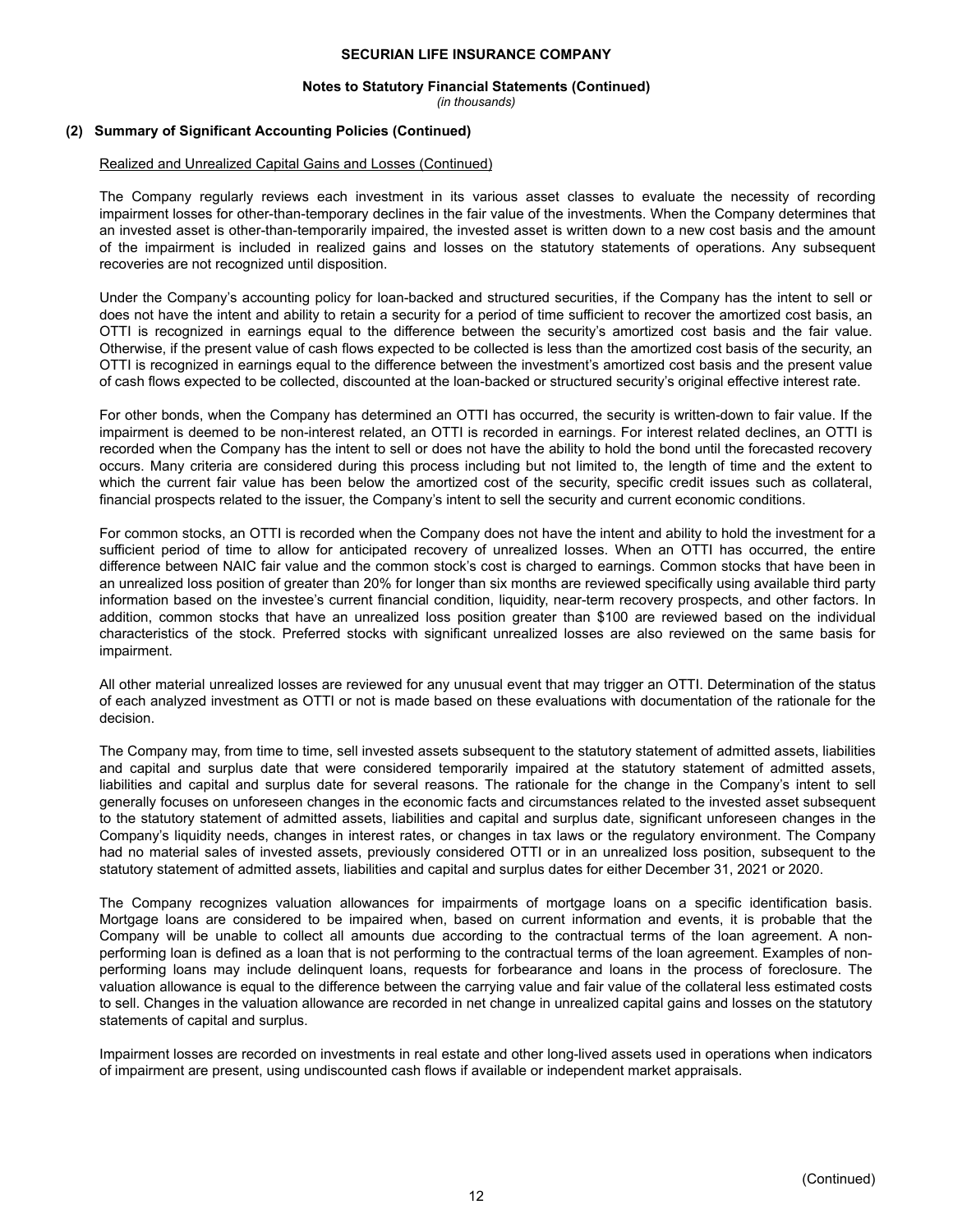## **Notes to Statutory Financial Statements (Continued)**

*(in thousands)*

#### **(2) Summary of Significant Accounting Policies (Continued)**

#### Separate Accounts

Separate account assets represent segregated funds administered by an unaffiliated asset management firm. These segregated funds are invested by both an unaffiliated asset management firm and an affiliate of the Company for the exclusive benefit of the Company's group variable life insurance policyholders. Assets consist principally of marketable securities and are reported at fair value of the investments held in the segregated funds. Investment income and gains and losses accrue directly to the policyholders. Premiums, benefits and expenses of the separate accounts are reported in the statutory statements of operations. The Company receives administrative and investment advisory fees for services rendered on behalf of these accounts, and such fees are recorded as earned.

#### Software Capitalization

Computer software costs incurred for internal use are capitalized and amortized over a three or five-year period. Computer software costs include application software, purchased software packages and significant upgrades to software. The Company had unamortized software costs of \$3 and \$3 as of December 31, 2021 and 2020, respectively, all of which is nonadmitted, and amortized software expense of \$1, \$1 and \$2 for the years ended December 31, 2021, 2020 and 2019, respectively.

#### Non-admitted Assets

Certain assets, designated as "non-admitted assets" (principally deferred taxes that do not meet admissibility testing, certain prepaid assets and certain receivables), amounting to \$34,302 and \$21,450 at December 31, 2021 and 2020, respectively, have been charged to capital and surplus.

#### **Reinsurance**

Insurance liabilities are reported after the effects of ceded reinsurance. Reinsurance recoverables represent amounts due from reinsurers for paid benefits, expense reimbursements and prepaid premiums. Reinsurance premiums ceded and recoveries on benefits and claims incurred are deducted from the respective income and expense accounts.

#### Policy Reserves

Policy reserves are determined using methods and assumptions consistent with the Standard Valuation Law and presently accepted actuarial standards and guidelines. Policy reserves generally represent the net present value of future benefits less the present value of future net premiums.

Life insurance policy reserves are calculated primarily using the Commissioners' Reserve Valuation Method (CRVM). The Company adopted the principles-based approach (PBR) prescribed by the NAIC Valuation Manual (VM-20) for new life insurance policies issued on or after January 1, 2020. The Company waives deduction of deferred fractional premiums upon death of the insured and returns any portion of the final premium beyond the date of death. At December 31, 2021 and 2020, the amounts of surrender values in excess of reserves were \$41,451 and \$40,989, respectively.

For substandard policies in which reserves are determined using a tabular method, the reserve is calculated by an exact method using multiples of standard mortality as determined by the currently assigned mortality category. As of December 31, 2021 and 2020, the Company had \$8,424 and \$18,808, respectively, of insurance in force for which gross premiums are less than the net premiums according to standard valuation.

Fixed annuity policy reserves are primarily calculated using the Commissioners' Annuity Reserve Valuation Method.

Policy reserves on accident and health contracts are determined using tabular and lag factor methods reflecting Company experience. The Company's liability for unpaid accident and health claims and claim adjustment expenses are determined using appropriate interest rate tables, company experience and actuarial studies.

Other policy liabilities include primarily premium considerations for accident and health contracts received in advance for certain group insurance contracts and premium deposit funds. Policy reserves on group annuity contracts purchased under a qualified retirement plan are equal to the account value.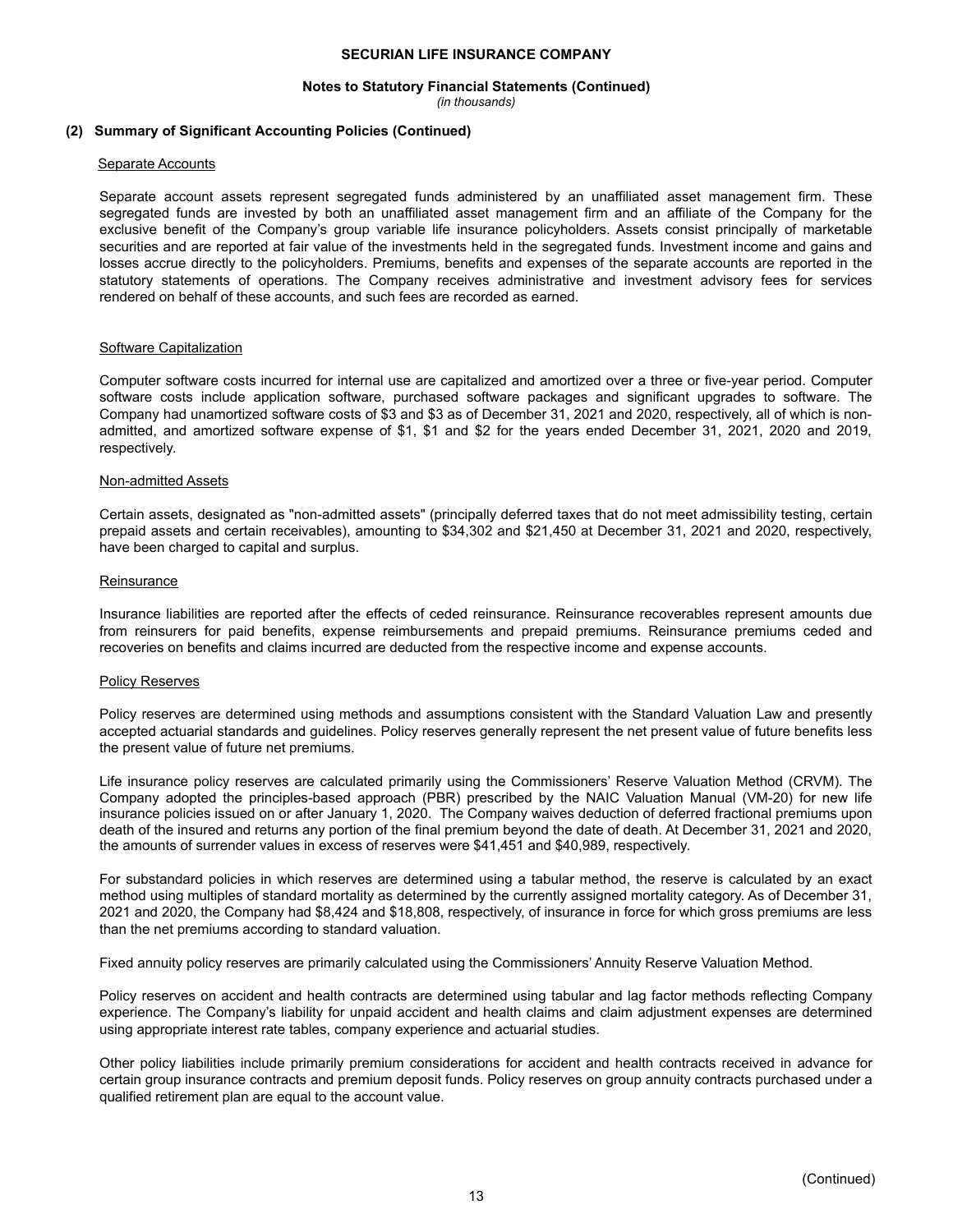## **Notes to Statutory Financial Statements (Continued)**

*(in thousands)*

#### **(2) Summary of Significant Accounting Policies (Continued)**

#### Policy Reserves (Continued)

During 2021, the Company recorded a change in valuation basis related to certain reserves on annuity products. The change in valuation basis resulted in a cumulative effect adjustment to decrease capital and surplus by \$2,293 and is reported in change in reserve due to change in valuation basis on the statutory statements of operations and capital and surplus. The tax impact of this adjustment is \$64 and is included in Federal income tax expense (benefit) on the statutory statements of operations and capital and surplus.

During 2019, the Company recorded a change in valuation basis related to certain reserves on life term products. The change in valuation basis resulted in a cumulative effect adjustment to increase capital and surplus by \$1,962 and is reported in change in reserve due to change in valuation basis on the statutory statements of operations and capital and surplus. The tax impact of this adjustment is \$413 and is included in Federal income tax expense (benefit) on the statutory statements of operations and capital and surplus.

During 2020, the Company completed the required asset adequacy analysis related to its reserves. As a result of the analysis, the Company determined an additional reserve of \$5,000 was necessary as of December 31, 2020 due to updated New York State Department of Financial Services requirements. This amount is reported as a change in Other, net on the statutory statements of operations and capital and surplus

During 2021, the Company completed the required asset adequacy analysis related to its reserves. As a result of the analysis, the Company determined that the reserve of \$5,000 established as of December 31, 2020 was no longer necessary as of December 31, 2021. This amount is reported as a change in Other, net on the statutory statements of operations and capital and surplus.

#### Liability for Accident and Health Losses and Loss Adjustment Expenses

The liability for unpaid losses and loss adjustment expenses includes an amount for losses incurred but unreported, based on past experience, as well as an amount for reported but unpaid losses, which is calculated on a case-by-case basis. Such liabilities are necessarily based on assumptions and estimates. While management believes that the amount is adequate, the ultimate liability may be in excess of or less than the amount estimated. The methods, including key assumptions, of making such estimates and for establishing the resulting liability are continually reviewed and any adjustments are reflected in the period such change in estimate is made. The liability for unpaid accident and health claims and claim adjustment expenses, net of reinsurance, is included in accident and health policy reserves and policy claims in process of settlement on the statutory statements of admitted assets, liabilities and capital and surplus.

#### Participating Business

Dividends on participating policies and other discretionary payments are declared by the Board of Directors based upon actuarial determinations that take into consideration current mortality, interest earnings, expense factors and federal income taxes. Dividends are generally recognized as expenses when declared by the Board of Directors and up to one year in advance of the payout dates. At December 31, 2021 and 2020, the total participating business in force was \$37,206 and \$37,885, respectively. As a percentage of total life insurance in force, participating business in force represented less than 1% at both December 31, 2021 and 2020.

For 2021, 2020 and 2019, premiums under individual policies were \$683, \$675 and \$710, respectively. The Company accounts for its policyholder dividends based upon the contribution method. The Company paid dividends in 2021, 2020 and 2019 in the amount of \$65, \$59, and \$53, respectively, to policyholders and did not allocate any additional income to such policyholders.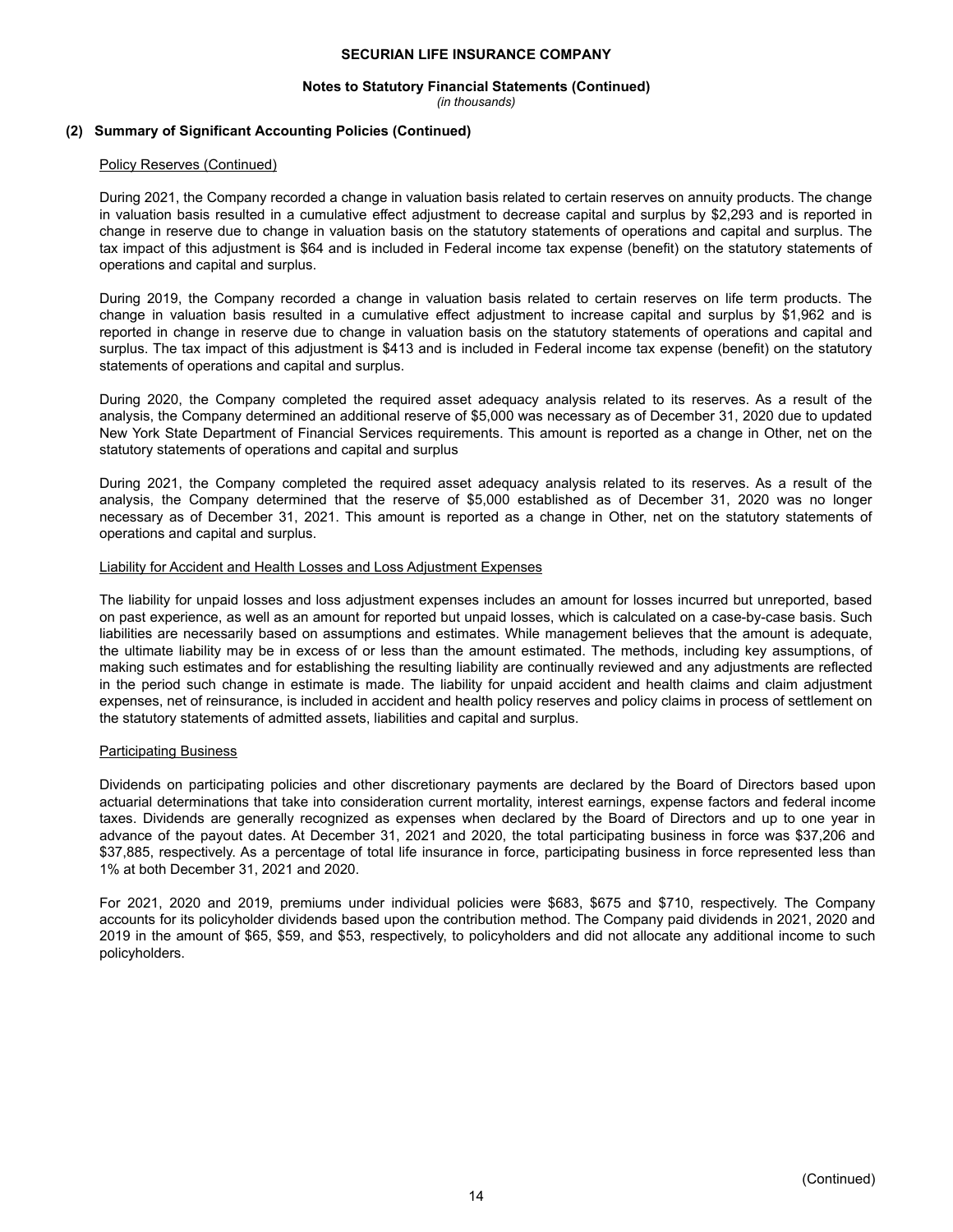## **Notes to Statutory Financial Statements (Continued)**

*(in thousands)*

#### **(2) Summary of Significant Accounting Policies (Continued)**

#### Federal Income Taxes

The Company files a consolidated life/non-life federal income tax return with Minnesota Mutual Companies, Inc. (MMC), the Company's ultimate parent. Entities included in the consolidated return include: Securian Holding Company, Robert Street Property Management, Inc., Securian Financial Group, Inc. (SFG), Securian Casualty Company, Securian Ventures, Inc., Securian Financial Services, Inc. (SFS), Securian Trust Company, Securian Asset Management, Inc. (Securian AM), Ochs Inc., Lowertown Capital, LLC, Empyrean Holding Company, Inc. and its subsidiaries and Minnesota Life Insurance Company and its subsidiaries. Empyrean Holding Company's subsidiaries include Empyrean Benefits Solutions, Inc., Empyrean Insurance Services, Inc. and Spinnaker Holdings, LLC. Minnesota Life's subsidiaries include the Company, Allied Solutions LLC (Allied), Securian AAM Holdings, LLC, Marketview Properties, LLC, Marketview Properties II, LLC, Marketview Properties III, LLC, Marketview Properties IV, LLC and Oakleaf Service Corporation.

The method of allocation between companies is subject to written agreement, approved by an officer of the Company. Under the agreement, the Company computes federal income taxes on a separate return basis, and benefit is given for operating losses and credits as utilized to reduce consolidated federal income taxes. Intercompany tax balances are settled annually when the tax return is filed with the Internal Revenue Service (IRS).

The Company provides for federal income taxes based on amounts the Company believes it ultimately will owe. Inherent in the provision for federal income taxes are estimates regarding the deductibility of certain items and the realization of certain tax credits. In the event the ultimate deductibility of certain items or the realization of certain tax credits differs from estimates, the Company may be required to significantly change the provision for federal income taxes recorded in the statutory financial statements. Any such change could significantly affect the amounts reported in the statutory statements of operations. Management has used best estimates to establish reserves based on current facts and circumstances regarding tax exposure items where the ultimate deductibility is open to interpretation. Management evaluates the appropriateness of such reserves based on any new developments specific to their fact patterns. Information considered includes results of completed tax examinations, Technical Advice Memorandums and other rulings issued by the IRS or the tax courts.

Deferred tax assets and liabilities are recognized for the future tax consequences attributable to differences between the financial statement carrying amounts of existing assets and liabilities and their respective tax bases and operating loss and tax credit carryforwards. Gross deferred tax assets and liabilities are measured using enacted tax rates, and a statutory valuation allowance must be established if it is more likely than not that some portion or all of the gross deferred tax assets will not be realized. The adjusted gross deferred tax assets are then considered for admitted asset status according to the admissibility tests as set forth by the NAIC. Changes in deferred tax assets and deferred tax liabilities, including changes attributable to changes in tax rates, are recognized as a component of unassigned surplus.

#### Use of Estimates

The preparation of financial statements in conformity with statutory accounting practices requires management to make certain estimates and assumptions that affect reported assets and liabilities, including reporting or disclosure of contingent assets and liabilities as of the dates of the statutory statements of admitted assets, liabilities and capital and surplus and the reported amounts of revenues and expenses during the reporting period. Future events, including but not limited to, changes in mortality, morbidity, interest rates and asset valuations, could cause actual results to differ from the estimates used in the financial statements and such changes in estimates are generally recorded on the statutory statements of operations in the period in which they are made.

The most significant estimates include those used in determining policy reserves, policy claims in process of settlement, valuation of and impairment losses on investments, and federal income taxes. Although some variability is inherent in these estimates, the recorded amounts reflect management's best estimates based on facts and circumstances as of the statutory statements of admitted assets, liabilities and capital and surplus date. Management believes the amounts provided are appropriate.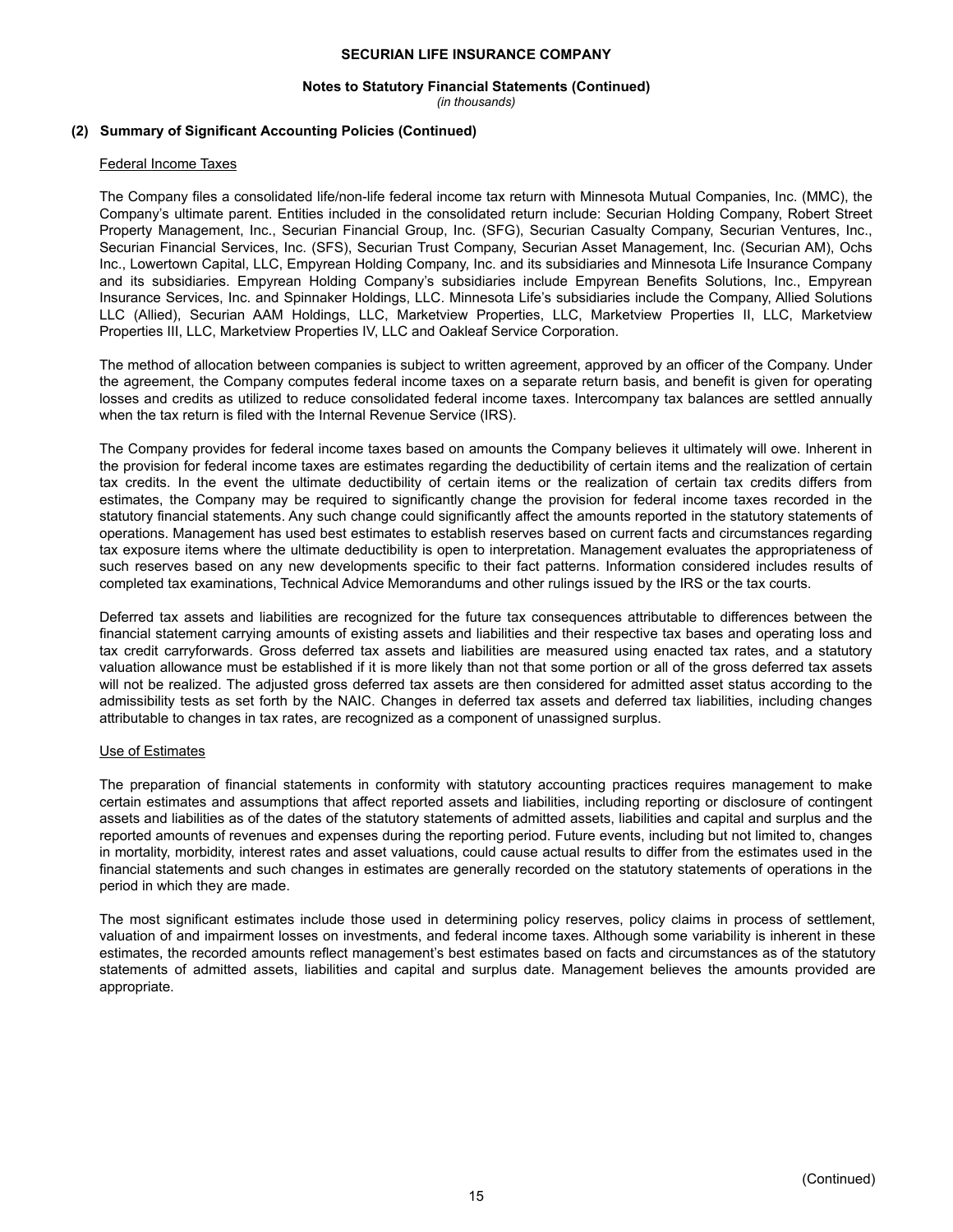#### **Notes to Statutory Financial Statements (Continued)**

*(in thousands)*

#### **(3) Risks**

The Company's financial statements are based on estimates and assumptions that are subject to significant business, economic and competitive risks and uncertainties, many of which are beyond the Company's control or are subject to change. As such, actual results could differ from the estimates used in the financial statements and the value of the Company's investments, its financial condition and its liquidity could be adversely affected. The following risks and uncertainties, among others, may have such an effect:

- Economic environment and capital markets-related risks such as those related to interest rates, equity markets, credit spreads, real estate, and derivatives.
- Investment-related risks such as those related to valuation, impairment, and concentration.
- Business and operational-related risks such as those related to mortality/longevity, morbidity and claims experience, reinsurers and counterparties, liquidity, ratings, competition, cyber or other information security, fraud, and overall risk management.
- Catastrophic and pandemic event-related risks such as COVID-19 that may impact policyholder behavior and claims experience, volatility in financial markets and economic activity, and operations.
- Acquisition, disposition, or other structural change related risks.
- Regulatory and legal risks such as those related to changes in fiscal, tax and other legislation, insurance regulation, and accounting standards.

The Company actively monitors and manages risks and uncertainties through a variety of policies and procedures in an effort to mitigate or minimize the adverse impact of any exposures impacting the financial statements.

#### **(4) Fair Value of Financial Instruments**

#### Financial Assets and Financial Liabilities Reported at Fair Value

The fair value of the Company's financial assets and financial liabilities has been determined using available market information as of December 31, 2021 and 2020.

Fair value is defined as the price that would be received to sell an asset or paid to transfer a liability (exit price) in an orderly transaction between market participants at the measurement date. In determining fair value, the Company primarily uses the market approach which utilizes prices and other relevant information generated by market transactions involving identical or comparable assets or liabilities. To a lesser extent, the Company also uses the income approach which uses discounted cash flows to determine fair value. When applying either approach, the Company maximizes the use of observable inputs and minimizes the use of unobservable inputs. Observable inputs reflect the assumptions market participants would use in valuing a financial instrument based on market data obtained from sources independent of the Company. Unobservable inputs reflect the Company's estimates about the assumptions market participants would use in valuing financial assets and financial liabilities based on the best information available in the circumstances. Considerable judgement is required to interpret market data to develop the estimates of fair value. The use of different market assumptions and/or estimation methodologies may have a material effect on the estimated fair value amounts.

The Company is required to categorize its financial assets and financial liabilities carried at fair value on the statutory statements of admitted assets, liabilities and capital and surplus according to a three-level hierarchy. A level is assigned to each financial asset and financial liability based on the lowest level input that is significant to the fair value measurement in its entirety. The levels of fair value hierarchy are as follows:

Level 1 – Fair value is based on unadjusted quoted prices for identical assets or liabilities in an active market.

Level 2 – Fair value is based on significant inputs, other than quoted prices included in Level 1, that are observable in active markets for identical or similar assets and liabilities.

Level 3 – Fair value is based on at least one or more significant unobservable inputs. These inputs reflect the Company's assumptions about the inputs market participants would use in pricing the assets or liabilities.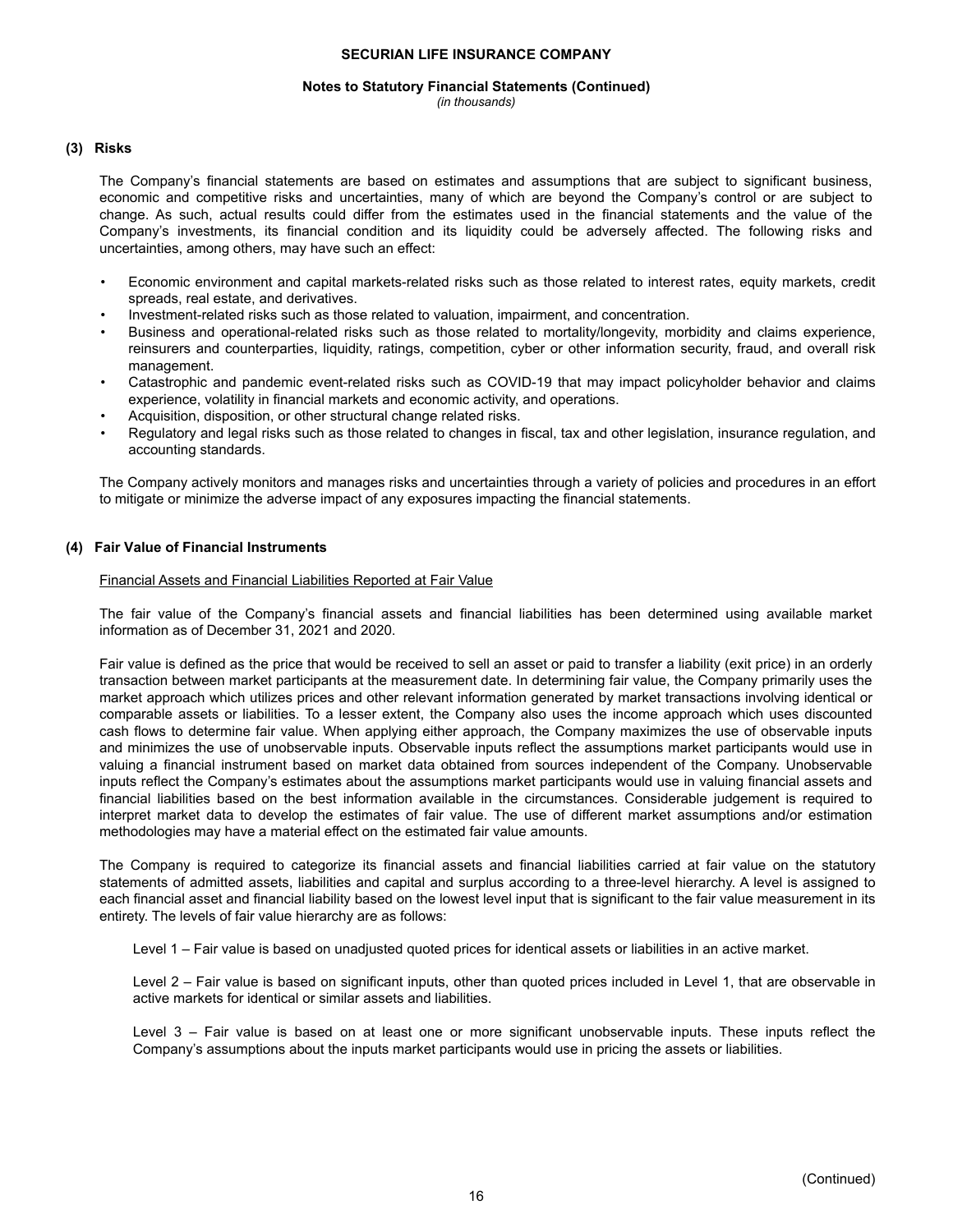#### **Notes to Statutory Financial Statements (Continued)**

*(in thousands)*

#### **(4) Fair Value of Financial Instruments (Continued)**

#### Financial Assets and Financial Liabilities Reported at Fair Value (Continued)

The Company uses prices and inputs that are current as of the measurement date. In periods of market disruption, the ability to observe prices and inputs may be reduced, which could cause an asset or liability to be reclassified to a lower level.

The following table summarizes the Company's financial assets and financial liabilities carried at fair value as of December 31, 2021:

|                                       | Level 1 |    | Level 2 | Level 3                        |   | Total  |
|---------------------------------------|---------|----|---------|--------------------------------|---|--------|
| Common stocks                         | 7,248   | S  |         | 12                             | S | 7,260  |
| Derivative instruments                |         |    | 32,307  |                                |   | 32,307 |
| Cash equivalents                      | 9,572   |    |         |                                |   | 9,572  |
| Separate account assets               |         |    | 6.870   |                                |   | 6,870  |
| Total financial assets                | 16.820  | \$ | 39.177  | 12                             |   | 56,009 |
| Derivative instruments <sup>(1)</sup> |         |    | 18.602  | \$<br>$\overline{\phantom{0}}$ |   | 18,602 |
| <b>Total financial liabilities</b>    |         |    | 18,602  |                                |   | 18,602 |

 $<sup>(1)</sup>$  Included in other liabilities on the statutory statements of admitted assets, liabilities and capital and surplus.</sup>

The following table summarizes the Company's financial assets and financial liabilities carried at fair value as of December 31, 2020:

|                                       | Level 1 |   | Level 2 |   | Level 3           | Total  |
|---------------------------------------|---------|---|---------|---|-------------------|--------|
| Common stocks                         | 6,091   | S |         |   | $12 \overline{ }$ | 6,103  |
| Derivative instruments                |         |   | 33,076  |   |                   | 33,076 |
| Cash equivalents                      | 9,073   |   |         |   |                   | 9,073  |
| Separate account assets               |         |   | 5,897   |   |                   | 5,897  |
| Total financial assets                | 15,164  |   | 38,973  |   | 12                | 54,149 |
| Derivative instruments <sup>(1)</sup> |         |   | 20,180  | S |                   | 20,180 |
| <b>Total financial liabilities</b>    |         |   | 20,180  |   |                   | 20,180 |

 $(1)$  Included in other liabilities on the statutory statements of admitted assets, liabilities and capital and surplus.

The methods and assumptions used to estimate the fair value of financial assets and liabilities are summarized as follows:

#### *Common stocks*

The Company's common stocks consist primarily of investments in common stock of publicly traded companies. The fair values of common stocks are based on quoted market prices in active markets for identical assets and are classified within Level 1. The Company carried a small amount of non-exchange traded common stock classified within Level 3.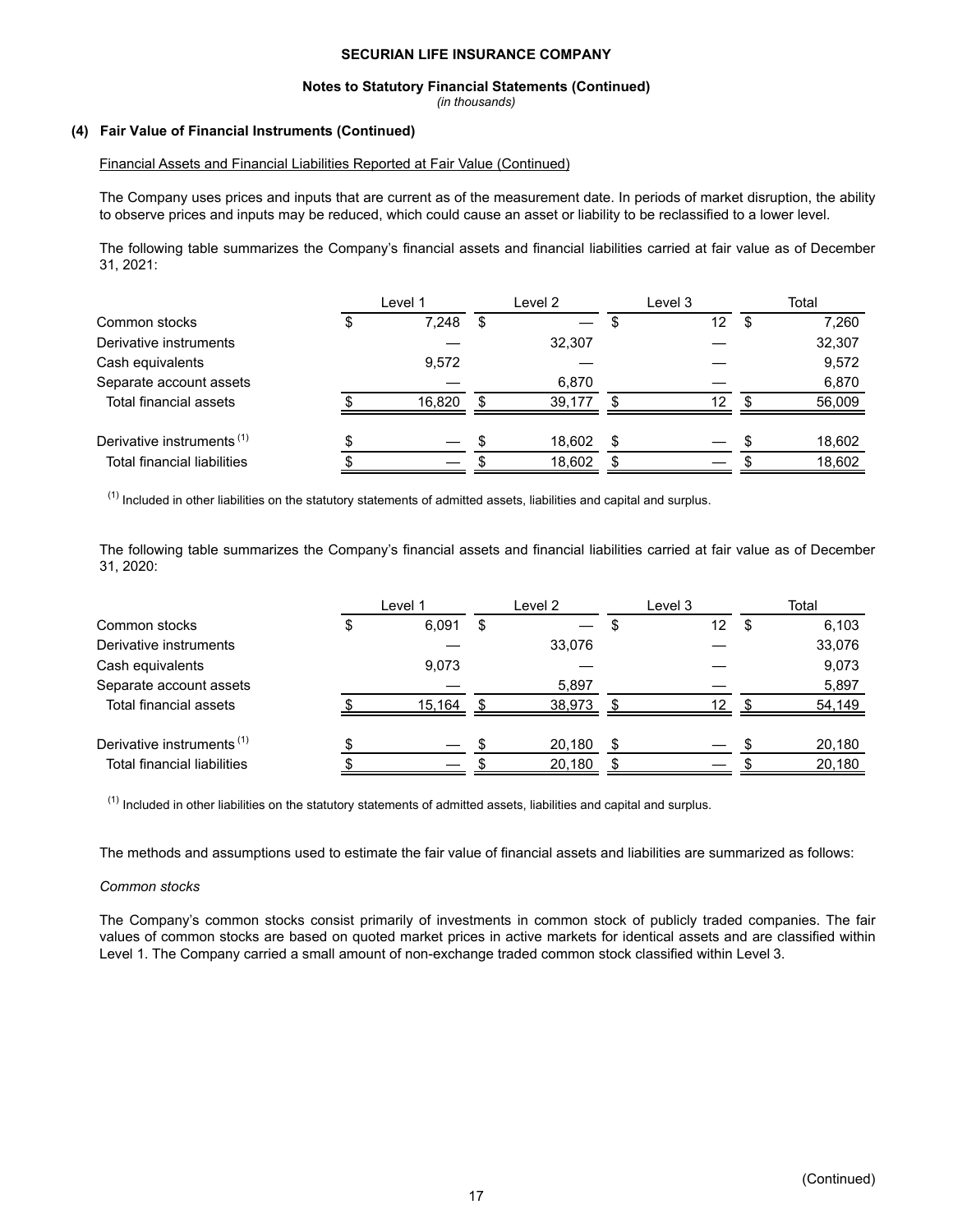#### **Notes to Statutory Financial Statements (Continued)**

*(in thousands)*

#### **(4) Fair Value of Financial Instruments (Continued)**

#### Financial Assets and Financial Liabilities Reported at Fair Value (Continued)

The methods and assumptions used to estimate the fair value of financial assets and liabilities are summarized as follows (continued):

#### *Derivative instruments*

Derivative instrument fair values are based on quoted market prices when available. If a quoted market price is not available, fair value is estimated using current market assumptions and modeling techniques, which are then compared with quotes from counterparties.

The majority of the Company's derivative positions are traded in the Over-the-Counter (OTC) derivative market and are classified as Level 2. The fair values of most OTC derivatives are determined using discounted cash flow pricing models. The significant inputs to the pricing models are observable in the market or can be derived principally from or corroborated by observable market data. Significant inputs that are observable generally include: interest rates, foreign currency exchange rates, interest rate curves, credit curves and volatility. However, certain OTC derivatives may rely on inputs that are significant to the estimated fair value that are not observable in the market or cannot be derived principally from or corroborated by observable market data. Significant inputs that are unobservable generally include: independent broker quotes and inputs that are outside the observable portion of the interest rate curve, credit curve, volatility or other relevant market measure. These unobservable inputs may involve significant management judgment or estimation. In general, OTC derivatives are compared to an outside broker quote when available and are reviewed in detail through the Company's valuation oversight group. OTC derivatives valued using significant unobservable inputs would be classified as Level 3.

The credit risk of both the counterparty and the Company are considered in determining the estimated fair value for all OTC derivatives after taking into account the effects of netting agreements and collateral arrangements.

#### *Cash equivalents*

Money market funds are reported as cash equivalents. All money market funds are generally valued using unadjusted prices in active markets and are reflected in Level 1.

#### *Separate account assets*

Separate account assets are reported as a summarized total and are carried at estimated fair value based on the underlying assets in which the separate accounts are invested. Valuations for common stock and short-term investments are determined consistent with similar instruments as previously described. When available, fair values of bonds are based on quoted market prices of identical assets in active markets and are reflected in Level 1. When quoted prices are not available, the Company's process is to obtain prices from third party pricing services, when available, and generally classify the security as Level 2. Valuations for certain mutual funds and pooled separate accounts are classified as Level 2 as the values are based upon quoted prices or reported net asset values provided by the fund managers with little readily determinable public pricing information. Other valuations using internally developed pricing models or broker quotes are generally classified as Level 3.

The following table provides a summary of changes in fair value of Level 3 financial assets and financial liabilities measured at fair value during the year ended December 31, 2021:

|                        |                                    | Total realized and<br>unrealized gains<br>(losses) included in: |         |       |                               |                                       |                           |
|------------------------|------------------------------------|-----------------------------------------------------------------|---------|-------|-------------------------------|---------------------------------------|---------------------------|
|                        | Balance at<br>beginning<br>of year | Net<br>income                                                   | Surplus | Sales | Transfers<br>in to<br>Level 3 | <b>Transfers</b><br>out of<br>Level 3 | Balance at<br>end of year |
| Common stocks          | 12                                 |                                                                 |         |       |                               |                                       | 12                        |
| Total financial assets | 12                                 |                                                                 |         |       |                               |                                       | 12                        |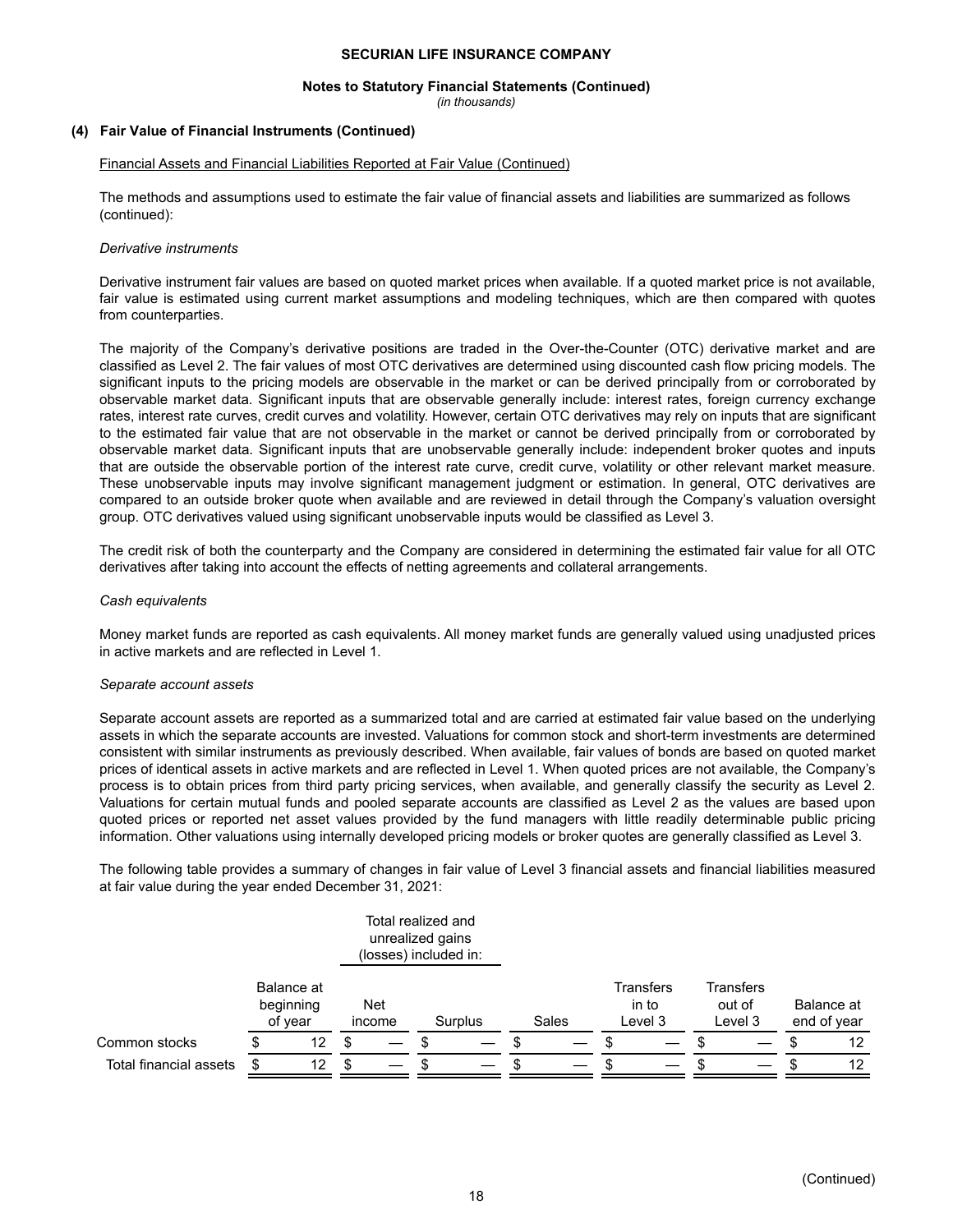#### **Notes to Statutory Financial Statements (Continued)**

*(in thousands)*

#### **(4) Fair Value of Financial Instruments (Continued)**

#### Financial Assets and Financial Liabilities Reported at Fair Value (Continued)

The following table provides a summary of changes in fair value of Level 3 financial assets and financial liabilities measured at fair value during the year ended December 31, 2020:

#### Total realized and unrealized gains (losses) included in: Balance at beginning of year Net income Surplus Sales **Transfers**  in to Level 3 **Transfers** out of Level 3 Balance at end of year Common stocks  $\frac{1}{2}$  \$ 23 \$  $-$  \$  $\frac{1}{2}$  (11) \$  $-$  \$  $-$  \$ 12 Total financial assets \$ 23 \$ — \$ (11) \$ — \$ — \$ — \$ 12

#### Financial Assets and Financial Liabilities

The following table summarizes by level of fair value hierarchy the aggregate fair value of financial assets and liabilities held by the Company as of December 31, 2021:

|                                                  | Aggregate<br>fair value | Carrying<br>value |         | Level 1       | Level <sub>2</sub> | Level 3       | <b>Not</b><br>practicable<br>carrying<br>value |
|--------------------------------------------------|-------------------------|-------------------|---------|---------------|--------------------|---------------|------------------------------------------------|
| Bonds:                                           |                         |                   |         |               |                    |               |                                                |
| U.S. government securities                       | 41,776<br>\$            | \$                | 40,654  | \$<br>41,776  | \$                 | \$            | \$                                             |
| Agencies not backed by the full                  |                         |                   |         |               |                    |               |                                                |
| faith and credit of the                          |                         |                   |         |               |                    |               |                                                |
| U.S. government                                  | 70,613                  |                   | 65.866  |               | 70,613             |               |                                                |
| Corporate securities                             | 1,071,502               | 1,009,952         |         |               | 883,763            | 187,739       |                                                |
| Asset-backed securities                          | 71,763                  |                   | 71,849  |               | 71,763             |               |                                                |
| Commercial mortgage-backed<br>securities (CMBS)  | 139,743                 |                   | 134,395 |               | 139,743            |               |                                                |
| Residential mortgage-backed<br>securities (RMBS) | 141,301                 |                   | 140,302 |               | 141,301            |               |                                                |
| <b>Total bonds</b>                               | 1,536,698               | 1,463,018         |         | 41,776        | 1,307,183          | 187,739       |                                                |
| Common stocks                                    | 7,260                   |                   | 9,422   | 7,248         |                    | 12            | 2,162                                          |
| Preferred stocks                                 | 2,100                   |                   | 2,000   |               |                    | 2,100         |                                                |
| Mortgage loans                                   | 286,055                 |                   | 278,173 |               |                    | 286,055       |                                                |
| Surplus notes                                    | 7,065                   |                   | 6,557   |               | 7,065              |               |                                                |
| Derivative assets                                | 32,307                  |                   | 32,307  |               | 32,307             |               |                                                |
| Policy loans                                     | 10,301                  |                   | 8,566   |               |                    | 10,301        |                                                |
| Cash equivalents                                 | 64,422                  |                   | 64,422  | 64,422        |                    |               |                                                |
| Short-term investments                           | 5,500                   |                   | 5,500   | 5,500         |                    |               |                                                |
| Separate account assets                          | 6,870                   |                   | 6,870   |               | 6,870              |               |                                                |
| <b>Total financial assets</b>                    | 1,958,578               | 1,876,835<br>\$   |         | \$<br>118,946 | \$<br>1,353,425    | \$<br>486,207 | \$<br>2,162                                    |
| Deferred annuities                               | 22,552                  |                   | 20,946  |               |                    | 22,552        |                                                |
| Annuity certain contracts                        | 4,810                   |                   | 4,598   |               |                    | 4,810         |                                                |
| Supplementary contracts without                  |                         |                   |         |               |                    |               |                                                |
| life contingencies                               | 99,740                  |                   | 99,740  |               |                    | 99,740        |                                                |
| Derivative liabilities <sup>(1)</sup>            | 18,602                  |                   | 18,602  |               | 18,602             |               |                                                |
| Separate account liabilities                     | 6,870                   |                   | 6,870   |               | 6,870              |               |                                                |
| <b>Total financial liabilities</b>               | 152,574                 | \$                | 150,756 | \$            | \$<br>25,472       | \$<br>127,102 | \$                                             |

 $<sup>(1)</sup>$  Included in other liabilities on the statutory statements of admitted assets, liabilities and capital and surplus.</sup>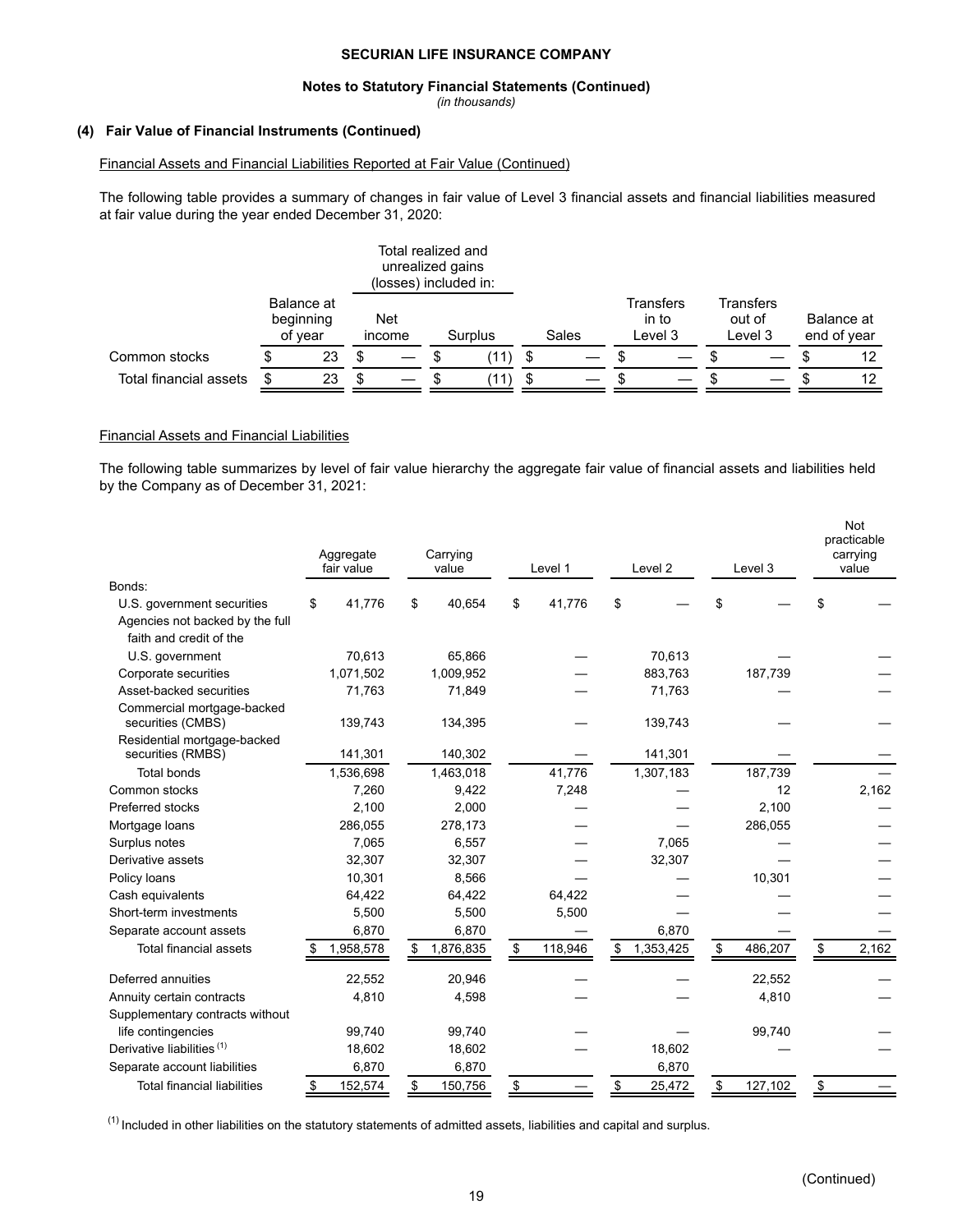#### **Notes to Statutory Financial Statements (Continued)**

*(in thousands)*

#### **(4) Fair Value of Financial Instruments (Continued)**

#### Financial Assets and Financial Liabilities (Continued)

The following table provides a summary of financial assets with a not practicable carrying value as of December 31, 2021:

|              |                           | Effective     |               | Explanation for investments held at |
|--------------|---------------------------|---------------|---------------|-------------------------------------|
|              | Carrying value            | interest rate | Maturity date | cost                                |
| Common stock | $^{\circ}$ 162 $^{\circ}$ | N/A           | N/A           | Nonmarketable FHLB membership       |

The following table summarizes by level of fair value hierarchy the aggregate fair value of financial assets and liabilities held by the Company as of December 31, 2020:

|                                    | Aggregate<br>fair value | Carrying<br>value | Level 1      |    | Level <sub>2</sub> |    | Level 3 |           | <b>Not</b><br>practicable<br>carrying<br>value |
|------------------------------------|-------------------------|-------------------|--------------|----|--------------------|----|---------|-----------|------------------------------------------------|
| Bonds:                             |                         |                   |              |    |                    |    |         |           |                                                |
| U.S. government securities         | 47,364<br>\$            | \$<br>45,563      | \$<br>47,364 | S  |                    | S  |         |           |                                                |
| Agencies not backed by the full    |                         |                   |              |    |                    |    |         |           |                                                |
| faith and credit of the            |                         |                   |              |    |                    |    |         |           |                                                |
| U.S. government                    | 82,900                  | 76,595            |              |    | 82,900             |    |         |           |                                                |
| Corporate securities               | 913,629                 | 809,920           |              |    | 762,398            |    | 151,231 |           |                                                |
| Asset-backed securities            | 53,716                  | 53,193            |              |    | 53,022             |    | 694     |           |                                                |
| <b>CMBS</b>                        | 132,982                 | 121,396           |              |    | 132,982            |    |         |           |                                                |
| <b>RMBS</b>                        | 177,178                 | 170,932           |              |    | 177,178            |    |         |           |                                                |
| <b>Total bonds</b>                 | 1,407,769               | 1,277,599         | 47,364       |    | 1,208,480          |    | 151,925 |           |                                                |
| Common stocks                      | 6,103                   | 7,981             | 6,091        |    |                    |    | 12      |           | 1,877                                          |
| Preferred stocks                   | 2,150                   | 2,000             |              |    |                    |    | 2,150   |           |                                                |
| Mortgage loans                     | 219,625                 | 208,553           |              |    |                    |    | 219,625 |           |                                                |
| Surplus notes                      | 4,703                   | 4,314             |              |    | 4,703              |    |         |           |                                                |
| Derivative assets                  | 33,076                  | 33,076            |              |    | 33,076             |    |         |           |                                                |
| Policy loans                       | 7,216                   | 6.000             |              |    |                    |    | 7,216   |           |                                                |
| Cash equivalents                   | 51,571                  | 51,570            | 51,571       |    |                    |    |         |           |                                                |
| Short-term investments             | 11,697                  | 11,697            | 11,697       |    |                    |    |         |           |                                                |
| Separate account assets            | 5,897                   | 5,897             |              |    | 5,897              |    |         |           |                                                |
| <b>Total financial assets</b>      | 1,749,807               | 1,608,687         | 116,723      |    | 1,252,156          |    | 380,928 |           | 1,877                                          |
| Deferred annuities                 | 22.882                  | 21,498            |              |    |                    |    | 22,882  |           |                                                |
| Annuity certain contracts          | 1,878                   | 1,744             |              |    |                    |    | 1,878   |           |                                                |
| Supplementary contracts without    |                         |                   |              |    |                    |    |         |           |                                                |
| life contingencies                 | 76,074                  | 76,074            |              |    |                    |    | 76,074  |           |                                                |
| Derivative liabilities (1)         | 20,180                  | 20,180            |              |    | 20,180             |    |         |           |                                                |
| Separate account liabilities       | 5,897                   | 5,897             |              |    | 5,897              |    |         |           |                                                |
| <b>Total financial liabilities</b> | 126,911<br><u>\$</u>    | \$<br>125,393     | \$           | \$ | 26,077             | \$ | 100,834 | <u>\$</u> |                                                |

 $<sup>(1)</sup>$  Included in other liabilities on the statutory statements of admitted assets, liabilities and capital and surplus.</sup>

#### Financial Assets and Financial Liabilities Reported at Other Than Fair Value

The Company uses various methods and assumptions to estimate the fair value of financial assets and financial liabilities that are not carried at fair value on the statutory statements of admitted assets, liabilities and capital and surplus.

Refer to note 2 Summary of Significant Accounting Policies and note 6 Derivative Instruments for additional fair value disclosures concerning bonds, cash equivalents, short-term investments, other assets and derivatives.

When available, fair values of bonds and surplus notes of unrelated entities are based on quoted market prices of identical assets in active markets and are reflected in Level 1.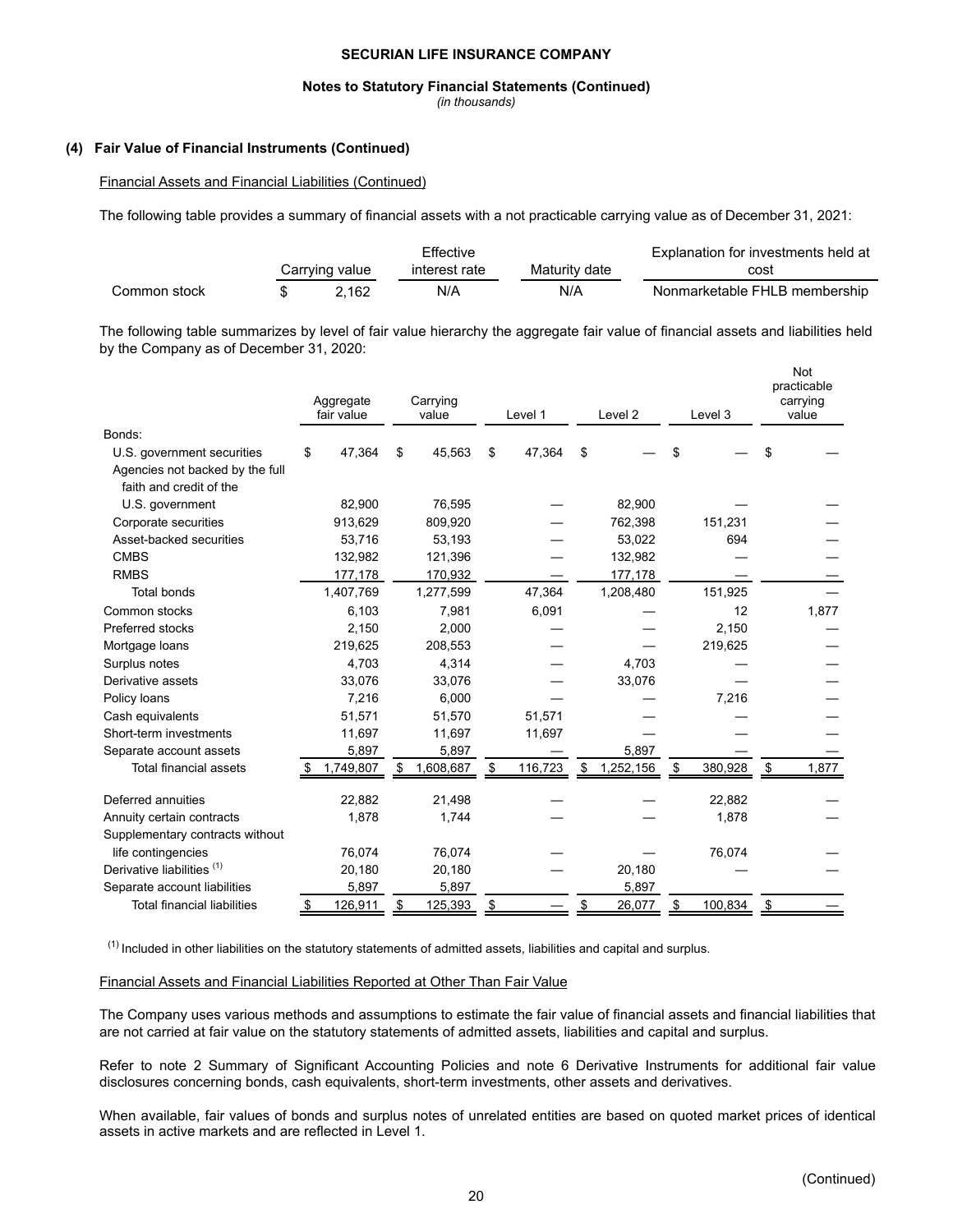## **Notes to Statutory Financial Statements (Continued)**

*(in thousands)*

#### **(4) Fair Value of Financial Instruments (Continued)**

#### Financial Assets and Financial Liabilities Reported at Other Than Fair Value (Continued)

When quoted prices are not available, the Company's process is to obtain prices from third party pricing services, when available. The Company generally receives prices from pricing services and maintains a vendor hierarchy by asset type based on historical pricing experience and vendor expertise. The Company's primary pricing service has policies and processes to ensure that it is using objectively verifiable observable market data. The pricing service regularly reviews the valuation inputs for investments covered and publishes and updates a summary of inputs used in its valuations by major type. The market inputs utilized in the pricing valuation depend on asset class and market conditions but typically include: benchmark yields, reported trades, broker/dealer quotes, issuer spreads, benchmark securities, bids, offers, reference data, and industry and economic events. If the pricing service determines it does not have sufficient objectively verifiable information about an instrument's valuation, it discontinues providing a valuation. In this instance, the Company would be required to produce its own internally modeled estimate of fair value.

Prices are reviewed by affiliated asset managers and management to validate reasonability. Instruments with validated prices from pricing services are generally reflected in Level 2. If the pricing information received from third party pricing services is not reflective of market activity or other inputs observable in the market, the Company may challenge the price through a formal process with the pricing service. If the pricing service updates the price to be more consistent in comparison to the presented market observations, the instrument remains within Level 2.

For instruments where quoted market prices are not available or the Company concludes the pricing information received from third party pricing services is not reflective of market activity - generally private placement bonds or bonds that do not trade regularly - a matrix pricing, discounted cash flow or other model is used. The pricing models are developed by obtaining spreads versus the U.S. Treasury yield for corporate bonds with varying weighted average lives and ratings. The weighted average life and rating of a particular instrument to be priced are important inputs into the model and are used to determine a corresponding spread that is added to the U.S. Treasury yield to create an estimated market yield for that instrument. The estimated market yield, liquidity premium, any adjustments for known credit risk, and other relevant factors are then used to estimate the fair value. Certain other valuations are based on independent non-binding broker quotes. Instruments valued using pricing models or broker quotes are reflected in Level 3.

Fair values of mortgage loans are based upon matrix pricing and discounted cash flows. Fair values of policy loans are estimated by discounting expected cash flows. The expected cash flows reflect an estimate for the timing of repayment of the loans and weighted average loan interest rates.

The fair value of deferred annuities, which have guaranteed interest rates and surrender charges, were calculated using CARVM calculation procedures and current market interest rates. The Company believes this a reasonable approximation of fair value. Contracts without guaranteed interest rates and surrender charges have fair values equal to their accumulation values plus applicable market value adjustments.

The fair value of annuity certain contracts and supplementary contracts without life contingencies are calculated using discounted cash flows, based on interest rates currently offered for similar products with maturities consistent with those remaining for the contracts being valued.

#### **(5) Investments**

#### Bonds and Common Stocks

The Company's bond portfolio consists of public and private corporate bonds, mortgage and other asset-backed bonds and U.S. government and agency obligations.

The Company invests in private placement bonds to enhance the overall value of its portfolio, increase diversification and obtain higher yields than are possible with comparable publicly traded bonds. Generally, private placement bonds provide broader access to management information, strengthened negotiated protective covenants, call protection features and, frequently, improved seniority of collateral protection. Private placement bonds generally are only tradable subject to restrictions by federal and state securities laws and are, therefore, less liquid than publicly traded bonds.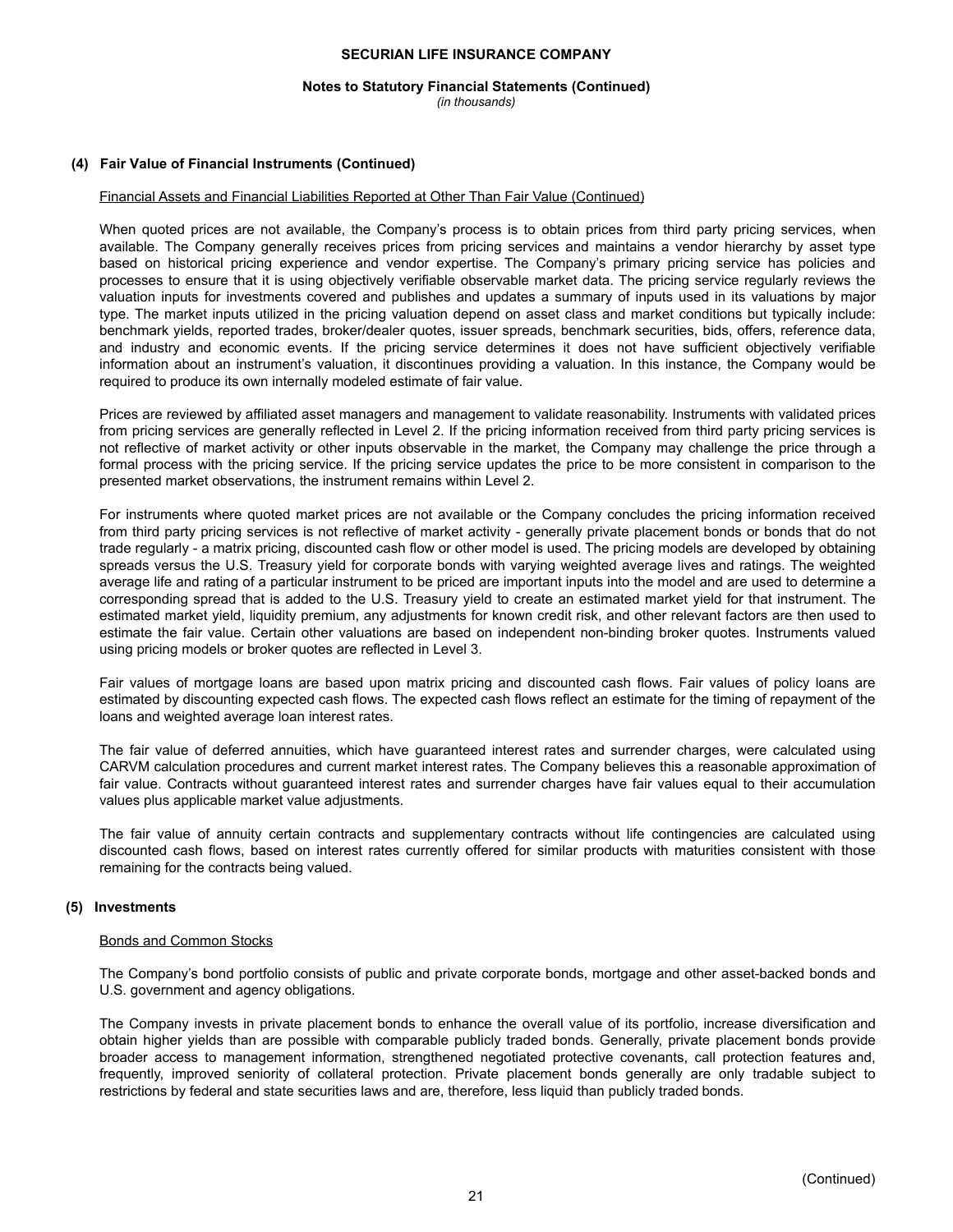## **Notes to Statutory Financial Statements (Continued)**

*(in thousands)*

### **(5) Investments (Continued)**

#### Bonds and Common Stocks (Continued)

The Company holds CMBS that may be originated by single or multiple issuers, which are collateralized by mortgage loans secured by income producing commercial properties such as office buildings, multi-family dwellings, industrial, retail, hotels and other property types.

The Company's RMBS portfolio consists of pass-through securities, which are pools of mortgage loans collateralized by single-family residences and primarily issued by government sponsored entities (e.g., GNMA, FNMA and FHLMC), and structured pass-through securities, such as collateralized mortgage obligations, that may have specific prepayment and maturity profiles and may be issued by either government sponsored entities or "private label" issuers. The Company's RMBS portfolio primarily contains loans made to borrowers with strong credit histories. The Company's portfolio consisted of \$140,302 and \$170,932 agency backed RMBS and no non-agency backed RMBS as of December 31, 2021 and 2020, respectively. The Company's RMBS portfolio also includes Alt-A mortgage loans to customers who have good credit ratings but have limited documentation for their source of income or some other standards used to underwrite the mortgage loan, and subprime residential loans to customers with weak credit profiles, including mortgages originated using relaxed mortgage-underwriting standards.

The Company's asset-backed securities portfolio consists of securities collateralized by the cash flows of receivables relating to airlines and transportation equipment loans.

The admitted asset value, gross unrealized gains and losses and estimated fair value of investments in bonds were as follows:

|                                       | Admitted |             |    | Gross unrealized | Fair      |       |           |  |
|---------------------------------------|----------|-------------|----|------------------|-----------|-------|-----------|--|
| December 31, 2021                     |          | asset value |    | Gains            | Losses    | value |           |  |
| U.S. government securities            | \$       | 40.654      | \$ | 1.274            | \$<br>152 | \$    | 41,776    |  |
| Agencies not backed by the full faith |          |             |    |                  |           |       |           |  |
| and credit of the U.S. government     |          | 65.866      |    | 4,747            |           |       | 70,613    |  |
| Corporate securities                  |          | 1,009,952   |    | 68,566           | 7.016     |       | 1,071,502 |  |
| Asset-backed securities               |          | 71.849      |    | 335              | 421       |       | 71.763    |  |
| <b>CMBS</b>                           |          | 134.395     |    | 6.088            | 740       |       | 139,743   |  |
| <b>RMBS</b>                           |          | 140,302     |    | 2,872            | 1,873     |       | 141,301   |  |
| Total                                 |          | ,463,018    |    | 83,882           | 10,202    |       | ,536,698  |  |

|                                       | Admitted<br>Gross unrealized |           |   |         |           |       | Fair      |  |
|---------------------------------------|------------------------------|-----------|---|---------|-----------|-------|-----------|--|
| December 31, 2020                     | asset value                  |           |   | Gains   | Losses    | value |           |  |
| U.S. government securities            | \$                           | 45.563    | S | 2.001   | \$<br>200 | \$    | 47.364    |  |
| Agencies not backed by the full faith |                              |           |   |         |           |       |           |  |
| and credit of the U.S. government     |                              | 76.595    |   | 6.305   |           |       | 82,900    |  |
| Corporate securities                  |                              | 809,920   |   | 104.613 | 904       |       | 913.629   |  |
| Asset-backed securities               |                              | 53,193    |   | 668     | 145       |       | 53,716    |  |
| <b>CMBS</b>                           |                              | 121,396   |   | 11,589  | 3         |       | 132,982   |  |
| <b>RMBS</b>                           |                              | 170,932   |   | 6,257   | 11        |       | 177,178   |  |
| Total                                 |                              | 1,277,599 |   | 131,433 | 1,263     |       | 1,407,769 |  |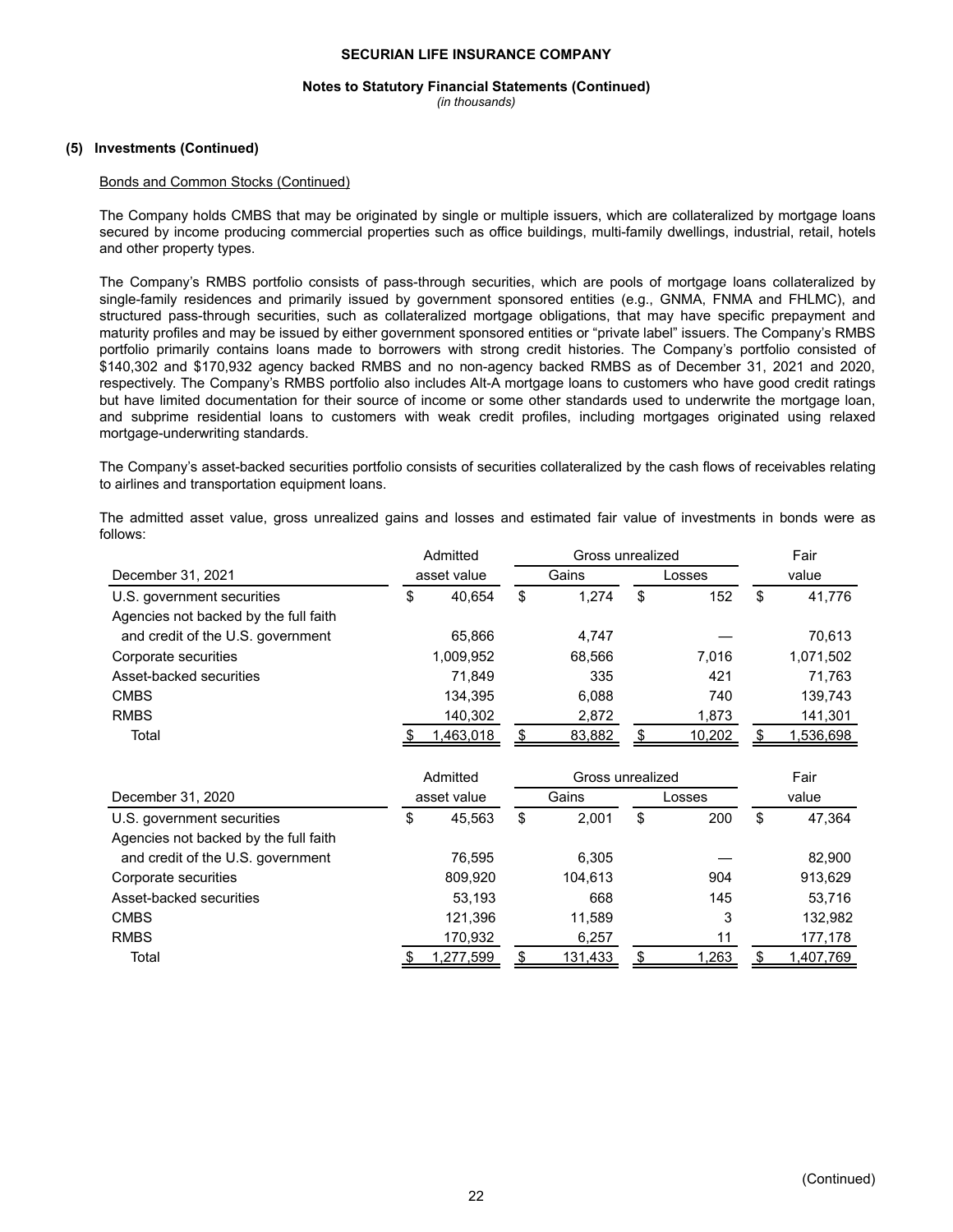## **Notes to Statutory Financial Statements (Continued)**

*(in thousands)*

## **(5) Investments (Continued)**

## Bonds and Common Stocks (Continued)

The admitted asset value and estimated fair value of bonds at December 31, 2021, by contractual maturity, are shown below. Expected maturities will differ from contractual maturities because borrowers may have the right to call or prepay obligations with or without call or prepayment penalties.

|                                             | Admitted<br>asset value | Fair<br>value |
|---------------------------------------------|-------------------------|---------------|
| Due in one year or less                     | \$<br>8.858             | \$<br>8,968   |
| Due after one year through five years       | 203.614                 | 214.917       |
| Due after five years through ten years      | 418.066                 | 434.250       |
| Due after ten years                         | 485.934                 | 525,755       |
|                                             | 1,116,472               | 1,183,890     |
| Asset-backed and mortgage-backed securities | 346,546                 | 352,808       |
| Total                                       | 1,463,018               | 1,536,698     |

The Company had certain bonds with a reported fair value lower than the amortized cost of the investment as follows:

|                            | December 31, 2021<br>Less than 12 months |            |   |                |   |                   |                |  |  |  |
|----------------------------|------------------------------------------|------------|---|----------------|---|-------------------|----------------|--|--|--|
|                            |                                          |            |   |                |   |                   |                |  |  |  |
|                            |                                          | Fair value |   | Amortized cost |   | Unrealized losses | Security count |  |  |  |
| U.S. government securities |                                          | 21.741     | S | 21.893         | S | 152               |                |  |  |  |
| Corporate securities       |                                          | 235,084    |   | 240,845        |   | 5,761             | 99             |  |  |  |
| Asset-backed securities    |                                          | 49.464     |   | 49.861         |   | 397               | 40             |  |  |  |
| <b>CMBS</b>                |                                          | 25.350     |   | 25,996         |   | 646               | 14             |  |  |  |
| <b>RMBS</b>                |                                          | 70.453     |   | 72.198         |   | 1.745             | 33             |  |  |  |

|                         | December 31, 2021 |                |                   |                |  |  |  |  |  |  |
|-------------------------|-------------------|----------------|-------------------|----------------|--|--|--|--|--|--|
|                         |                   |                |                   |                |  |  |  |  |  |  |
|                         | Fair value        | Amortized cost | Unrealized losses | Security count |  |  |  |  |  |  |
| Corporate securities    | 28,068            | 29,323         | 1,255             | 13             |  |  |  |  |  |  |
| Asset-backed securities | 477               | 502            | 25                |                |  |  |  |  |  |  |
| <b>CMBS</b>             | 1,924             | 2,018          | 94                |                |  |  |  |  |  |  |
| <b>RMBS</b>             | 2,662             | 2.790          | 128               |                |  |  |  |  |  |  |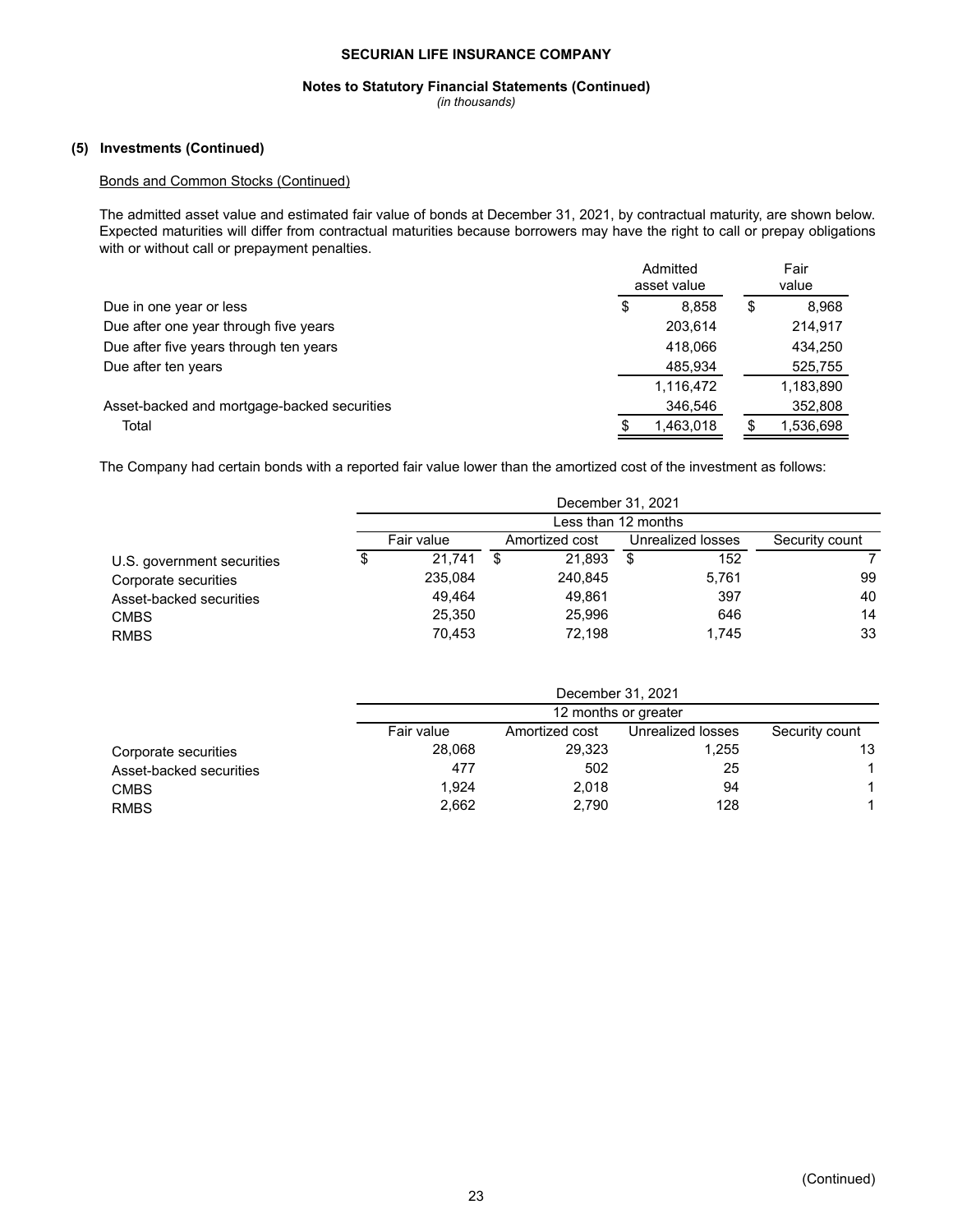## **Notes to Statutory Financial Statements (Continued)**

*(in thousands)*

#### **(5) Investments (Continued)**

#### Bonds and Common Stocks (Continued)

|                            |            | December 31, 2020<br>Less than 12 months |   |                |   |                   |                |  |  |  |  |
|----------------------------|------------|------------------------------------------|---|----------------|---|-------------------|----------------|--|--|--|--|
|                            |            |                                          |   |                |   |                   |                |  |  |  |  |
|                            | Fair value |                                          |   | Amortized cost |   | Unrealized losses | Security count |  |  |  |  |
| U.S. government securities | \$         | 11.140                                   | S | 11.340         | S | 200               | 2              |  |  |  |  |
| Corporate securities       |            | 21,436                                   |   | 21,781         |   | 345               | 11             |  |  |  |  |
| Asset-backed securities    |            | 5,932                                    |   | 6,077          |   | 145               | 7              |  |  |  |  |
| <b>CMBS</b>                |            | 2,017                                    |   | 2,020          |   |                   | 1              |  |  |  |  |
| <b>RMBS</b>                |            | 4.660                                    |   | 4,672          |   | 11                | 3              |  |  |  |  |

|                      | December 31, 2020 |                      |                   |                |  |  |  |  |  |  |  |  |
|----------------------|-------------------|----------------------|-------------------|----------------|--|--|--|--|--|--|--|--|
|                      |                   | 12 months or greater |                   |                |  |  |  |  |  |  |  |  |
|                      | Fair value        | Amortized cost       | Unrealized losses | Security count |  |  |  |  |  |  |  |  |
| Corporate securities | 2,445             | 3.005                | 560               |                |  |  |  |  |  |  |  |  |
| <b>RMBS</b>          |                   |                      |                   |                |  |  |  |  |  |  |  |  |

For bonds where the carrying value exceeds fair value, the Company expects to collect all principal and interest payments, excluding previously recorded OTTI. In determining whether an impairment is other than temporary, the Company evaluates its intent and need to sell a security prior to its anticipated recovery in fair value. The Company performs ongoing analysis of liquidity needs, which includes cash flow testing. Cash flow testing includes duration matching of the investment portfolio and policyholder liabilities. As of December 31, 2021, the Company does not intend to sell and does not believe that it will be required to sell investments with an unrealized loss prior to recovery.

The following paragraphs summarize the Company's evaluation of investment categories where carrying value exceeds fair value as of December 31, 2021.

U.S. government securities are temporarily impaired due to current interest rates and not credit-related reasons. The Company expects to collect all principal and interest on these securities.

Unrealized losses related to corporate securities are due to interest rates that are higher, and current market spreads that are wider than at the securities' respective purchase dates. The Company performed an analysis of the financial performance of the underlying issuers and determined that the entire amortized cost for each temporarily impaired security is expected to be recovered.

Asset-backed securities, CMBS and RMBS are impacted by both interest rates and the value of the underlying collateral. The Company utilizes discounted cash flow models using outside assumptions to determine if an OTTI is warranted.

The Company's CMBS portfolio had initial ratings of AA or higher and are diversified by property type and geographic location. The Company's CMBS portfolio is primarily super senior and senior securities as opposed to mezzanine or below. Commercial real estate fundamentals have impacted most of the asset class and the Company has recognized OTTI when warranted.

The Company's RMBS portfolio primarily consists of residential mortgages to prime borrowers. Fluctuations in the housing market continue to impact the valuations across the entire asset class. As of December 31, 2021, 100% of the RMBS portfolio was invested in agency pass-through securities.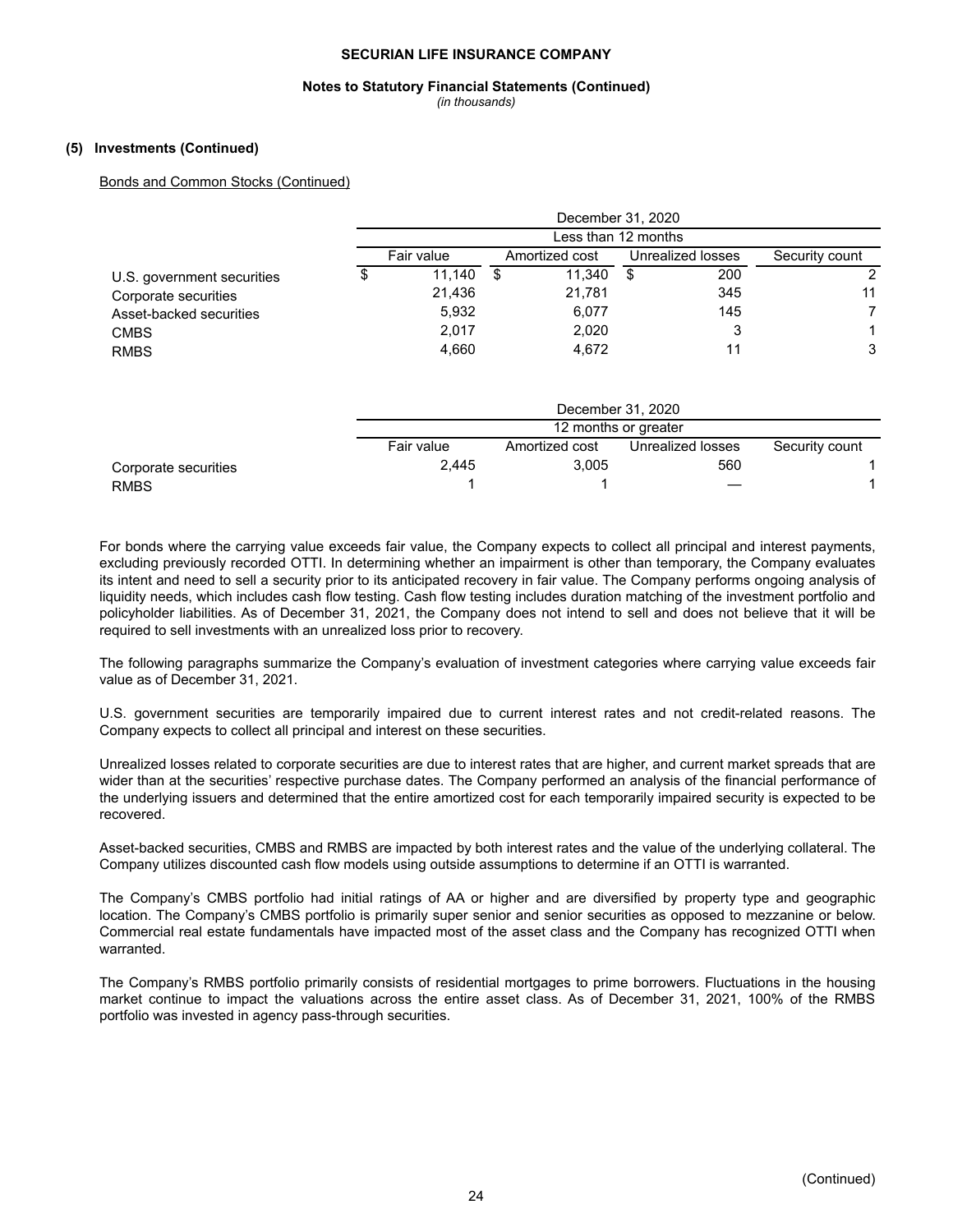## **Notes to Statutory Financial Statements (Continued)**

*(in thousands)*

### **(5) Investments (Continued)**

#### Bonds and Common Stocks (Continued)

At December 31, 2021 and 2020, bonds with a carrying value of \$7,580 and \$7,510, respectively, were on deposit with state regulatory authorities as required by law.

The common stock portfolio is managed with the objective of capturing long-term capital gains with a moderate level of current income. The carrying value of the Company's common stock portfolio totaled \$9,422 and \$7,981 as of December 31, 2021 and 2020, respectively.

The Company did not hold any common stock with a reported fair value lower than the carrying value of the investment at December 31, 2021 or 2020.

#### Mortgage Loans

The Company underwrites and purchases commercial mortgages on general purpose income producing properties. The Company has defined its portfolio segment as the commercial mortgage loan portfolio in total with the class segments defined as office buildings, retail facilities, apartment, industrial and other properties. Geographic and property type diversification is also considered in analyzing investment opportunities, as well as property valuation and cash flow. The mortgage loan portfolio totaled \$278,173 and \$208,553 at December 31, 2021 and 2020, respectively.

All of the Company's commercial mortgage loan investments are managed and serviced directly by an affiliate, Securian AM. The Company currently does not hold any condominium commercial mortgage loan, construction, mezzanine or land loan investments.

The following table shows the composition of the Company's commercial mortgage loan portfolio, net of valuation allowances, by class as of December 31:

|                   | 2021         | 2020 |         |  |
|-------------------|--------------|------|---------|--|
| Industrial        | \$<br>61.054 | \$   | 28,778  |  |
| Office buildings  | 39,794       |      | 34,742  |  |
| Retail facilities | 56,453       |      | 40,555  |  |
| Apartment         | 107,925      |      | 92,585  |  |
| Other             | 12,947       |      | 11,893  |  |
| Total             | 278,173      |      | 208,553 |  |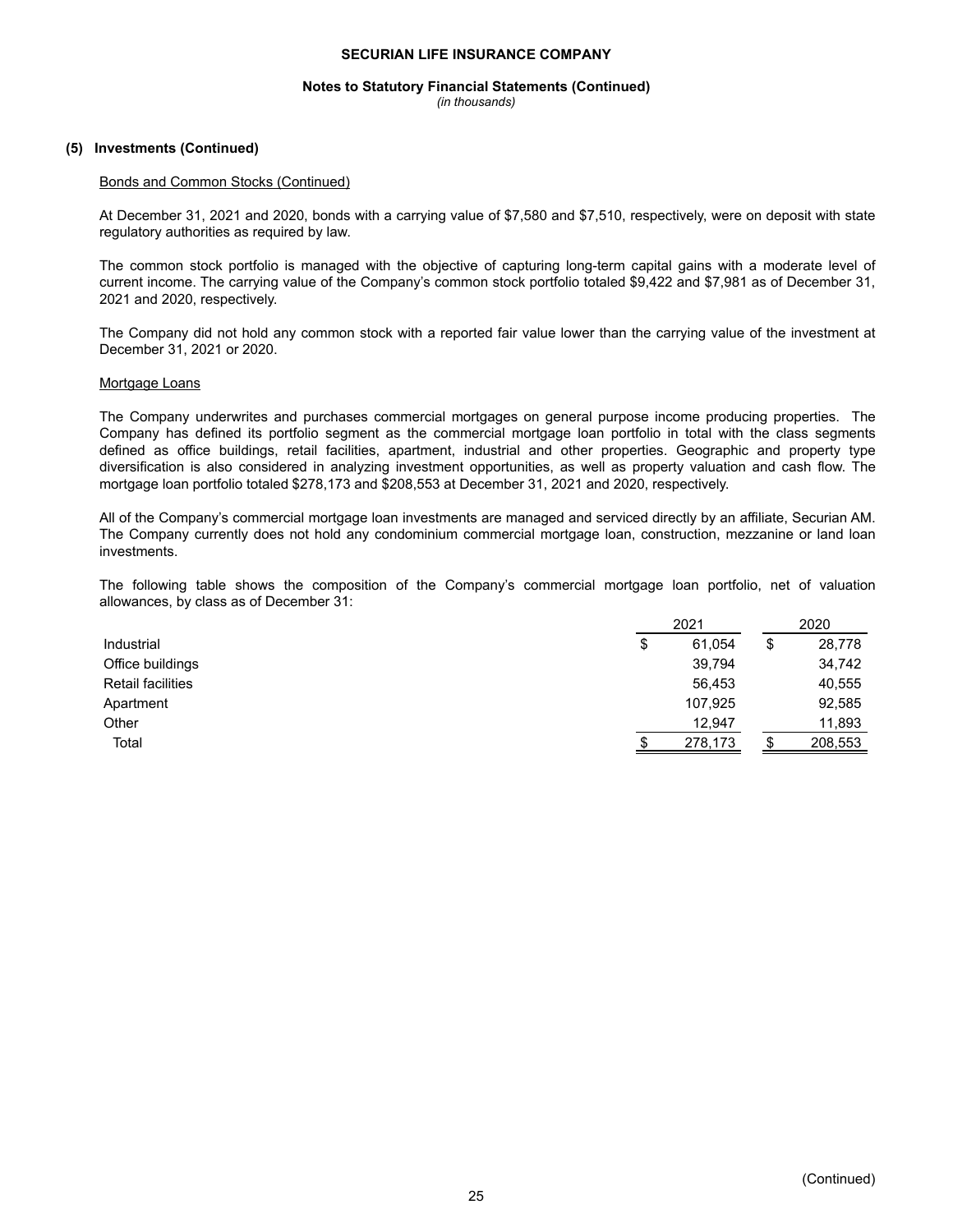## **Notes to Statutory Financial Statements (Continued)**

*(in thousands)*

## **(5) Investments (Continued)**

#### Mortgage Loans (Continued)

If information is obtained on commercial mortgage loans that indicates a potential problem (likelihood of the borrower not being able to comply with the present loan repayment terms), the loan is placed on an internal surveillance list, which is routinely monitored by the Company. Among the criteria that would indicate a potential problem are: borrower bankruptcies, major tenant bankruptcies, loan relief/restructuring requests, delinquent tax payments, late payments, and vacancy rates.

A valuation allowance is established when it is probable that the Company will not be able to collect all amounts due under the contractual terms of the loan. As of December 31, 2021, 2020 and 2019 management has determined that a valuation allowance is not needed.

As of December 31, 2021 and 2020, the Company had no delinquent mortgage loans.

The Company assesses the credit quality of its mortgage loan portfolio by reviewing the performance of its portfolio which includes evaluating its performing and nonperforming mortgage loans. Nonperforming mortgage loans include loans that are not performing to the contractual terms of the loan agreement. Nonperforming mortgage loans do not include restructured loans that are current with payments and thus are considered performing.

During 2021 and 2020, the Company granted principal payment deferrals to certain borrowers impacted by COVID-19. These loan modifications were not considered troubled debt restructurings (TDR's) based on our election to apply the provisions of Section 4013 of the Coronavirus Aid, Relief, and Economic Security Act (CARES Act) or as they represent short-term or insignificant modifications based on our regular loan modifications assessments or as permitted by regulatory guidance. There were no TDR's for the year ended December 31, 2019.

As of December 31, 2021 and 2020, there were no nonperforming loans.

#### Net Investment Income

Net investment income for the years ended December 31 was as follows:

|                                 | 2021 |         |    | 2020    | 2019 |          |
|---------------------------------|------|---------|----|---------|------|----------|
| <b>Bonds</b>                    | S    |         | \$ | 40,132  | \$   | 33,560   |
| Common stocks - unaffiliated    |      | 213     |    | 192     |      | 186      |
| Preferred stocks - unaffiliated |      | 76      |    | 76      |      | 16       |
| Mortgage loans                  |      | 10,082  |    | 7,259   |      | 6,570    |
| Policy loans                    |      | 288     |    | 229     |      | 253      |
| Short-term investments          |      | 5       |    | 32      |      |          |
| Other                           |      | 422     |    | 612     |      | 948      |
| Gross investment income         |      | 58,204  |    | 48,532  |      | 41,533   |
| Capitalization of IMR           |      | 556     |    | 573     |      | 210      |
| Investment expenses             |      | (1,902) |    | (1,801) |      | (1, 377) |
| Total                           |      | 56,858  |    | 47,304  |      | 40,366   |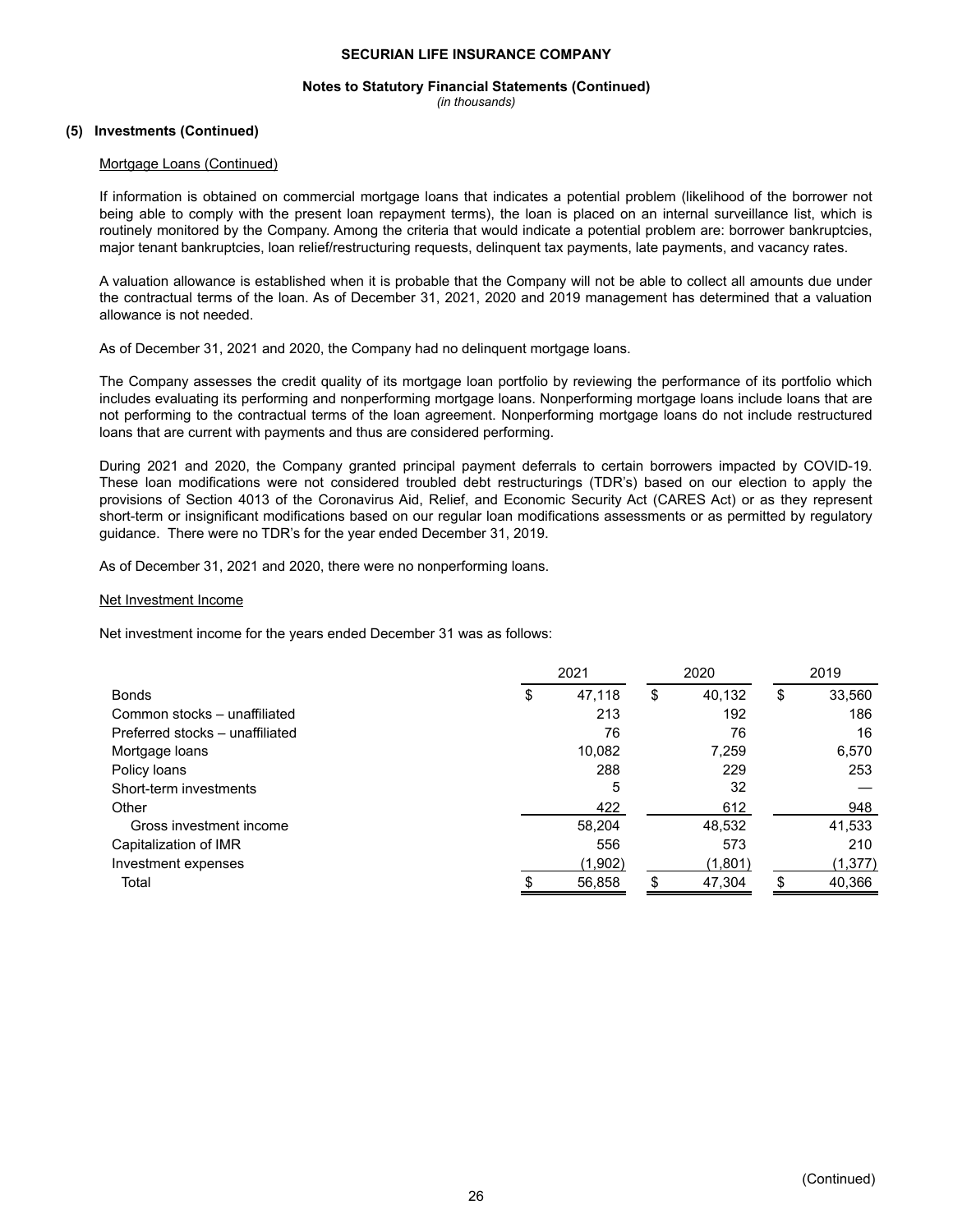## **Notes to Statutory Financial Statements (Continued)**

*(in thousands)*

## **(5) Investments (Continued)**

## Net Realized Capital Gains (Losses)

Net realized capital gains (losses) for the years ended December 31 were as follows:

|                                                    | 2021 |         |    | 2020     |  | 2019     |  |
|----------------------------------------------------|------|---------|----|----------|--|----------|--|
| <b>Bonds</b>                                       | S    | (1,658) | \$ | 922      |  | 1,218    |  |
| Derivative instruments                             |      | 8,107   |    | 3,684    |  | 123      |  |
| Other invested assets                              |      | (24)    |    |          |  | 9        |  |
|                                                    |      | 6,425   |    | 4,606    |  | 1,350    |  |
| Amount transferred to (from) the IMR, net of taxes |      | 1.091   |    | (1, 317) |  | (1, 159) |  |
| Income tax expense                                 |      | (1,352) |    | (1, 116) |  | (1,223)  |  |
| Total                                              |      | 6,164   |    | 2,173    |  | (1,032)  |  |

Gross realized gains (losses) on sales of bonds for the years ended December 31 were as follows:

|                       | 2021 |         |  | 2020  |   | 2019  |  |
|-----------------------|------|---------|--|-------|---|-------|--|
| Bonds:                |      |         |  |       |   |       |  |
| Gross realized gains  | S    | .626    |  | 2,655 | S | .685  |  |
| Gross realized losses |      | (2,977) |  | (993) |   | (221) |  |

Proceeds from the sales of bonds amounted to \$260,567, \$267,907, and \$168,810 for the years ended December 31, 2021, 2020 and 2019, respectively.

OTTI by asset type recognized in net realized capital gains (losses) for the years ended December 31 were as follows:

|                         | 2021 |     |  | 2020 | 2019 |     |
|-------------------------|------|-----|--|------|------|-----|
| Bonds:                  |      |     |  |      |      |     |
| Corporate securities    | ง    | 307 |  | 686  | S    | 247 |
| Asset-backed securities |      |     |  | 54   |      |     |
| Total OTTI              |      | 307 |  | 740  |      | 247 |

In relation to loan-backed and structured securities, the Company did not recognize OTTI on the basis of the intent to sell during 2021, 2020 or 2019. The Company also did not recognize any OTTI on the basis of the inability or lack of intent to retain the investment in the security for a period of time sufficient to recover the amortized cost basis during 2021, 2020 or 2019.

#### Net Unrealized Capital Gains (Losses)

Changes in net unrealized capital gains (losses) for the years ended December 31 were as follows:

|                                | 2021 | 2020  | 2019  |  |         |
|--------------------------------|------|-------|-------|--|---------|
| <b>Bonds</b>                   |      |       |       |  | (76)    |
| Common stocks - unaffiliated   |      | 1,157 | (461) |  | 1,106   |
| Derivative instruments         |      | (140) | 600   |  | 7,989   |
| Other                          |      | 82    | (5)   |  |         |
| Deferred tax asset (liability) |      | (231) | (28)  |  | (1,895) |
| Total                          |      | 868   | 106   |  | 7.127   |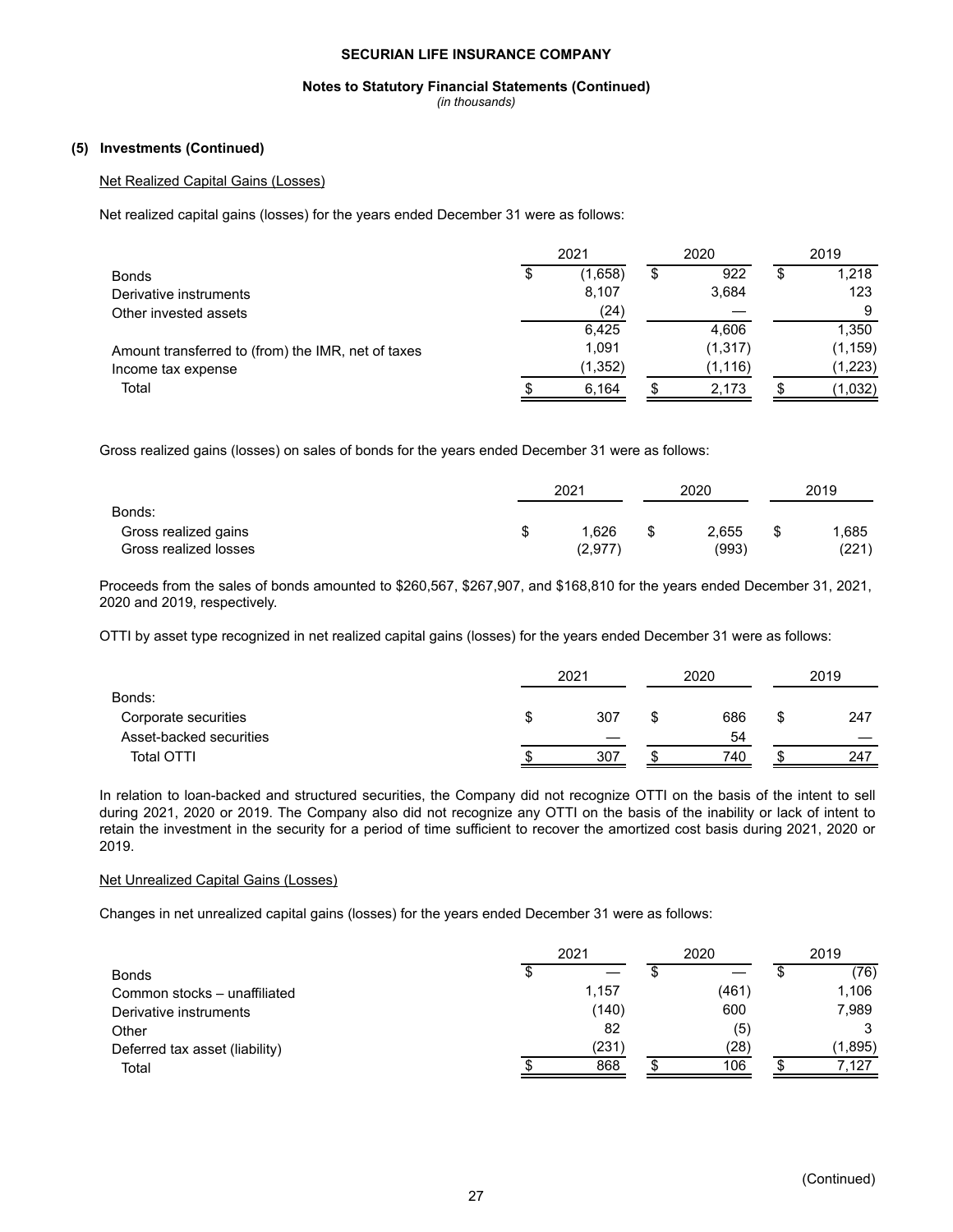#### **Notes to Statutory Financial Statements (Continued)**

*(in thousands)*

#### **(5) Investments (Continued)**

#### Net Unrealized Capital Gains (Losses) Continued

Cost and gross unrealized gains (losses) on unaffiliated common stocks at December 31 were as follows:

|                        |  | 2020  |         |       |
|------------------------|--|-------|---------|-------|
| Cost                   |  | 6.779 | ۰D      | 6.495 |
| Gross unrealized gains |  | 2.643 |         | 1,486 |
| Admitted asset value   |  | 9.422 | ⋒<br>۰D | 7,981 |

#### **(6) Derivative Instruments**

Derivatives are financial instruments whose values are derived from interest rates, foreign currency exchange rates, or other financial indices. Derivatives may be exchange-traded or contracted in the OTC market. The Company currently enters into derivative transactions that do not qualify for hedge accounting, or in certain cases, elects not to utilize hedge accounting. The Company does not enter into speculative positions. Although certain transactions do not qualify for hedge accounting or the Company chooses not to utilize hedge accounting, they provide the Company with an assumed economic hedge, which is used as part of its strategy for certain identifiable and anticipated transactions. The Company uses option contracts to manage the risk associated with changes in estimated fair values related to the Company's financial assets and liabilities, to generate income and manage other risks due to the variable nature of the Company's cash flows.

Freestanding derivatives are carried on the Company's statutory statements of admitted assets, liabilities and capital and surplus either as assets within derivative instruments or as liabilities within other liabilities at estimated fair value as determined through the use of quoted market prices for exchange-traded derivatives or through the use of pricing models for OTC derivatives. Derivative valuations can be affected by changes in interest rates, foreign currency exchange rates, financial indices, credit spreads, default risk (including the counterparties to the contract), volatility, liquidity and changes in estimates and assumptions used in the pricing models.

The Company is exposed to various risks relating to its ongoing business operations, including interest rate risk, foreign currency risk and equity market risk. The Company uses a variety of strategies to attempt to manage these risks. The following table presents the notional amount, estimated fair value, and primary underlying risk exposure of the Company's derivative financial instruments held:

|                                        |                    | December 31, 2021 |            |        |    |                            | December 31, 2020 |                 |            |        |     |                            |
|----------------------------------------|--------------------|-------------------|------------|--------|----|----------------------------|-------------------|-----------------|------------|--------|-----|----------------------------|
|                                        |                    |                   | Fair value |        |    |                            |                   |                 | Fair value |        |     |                            |
| Primary<br>underlying risk<br>exposure | Instrument<br>type | Notional amount   |            | Assets |    | Liabilities <sup>(1)</sup> |                   | Notional amount |            | Assets |     | Liabilities <sup>(1)</sup> |
| Equity market                          | Equity options     | \$<br>457.792     | - \$       | 32,307 | \$ | 18,602                     | S                 | 375.542 \$      |            | 33.076 | S   | 20,180                     |
|                                        | Total derivatives  | 457.792           | \$         | 32,307 | \$ | 18.602                     |                   | 375.542         | - \$       | 33.076 | \$. | 20,180                     |

 $<sup>(1)</sup>$  The estimated fair value of all derivatives in a liability position is reported within other liabilities on the statutory statements of admitted</sup> assets, liabilities and capital and surplus.

The freestanding derivatives utilized by the Company are for specific economic hedging programs related to various life insurance product liabilities that have market risk. Management considers the sales growth of products and the volatility in the markets in assessing the trading activity for these programs.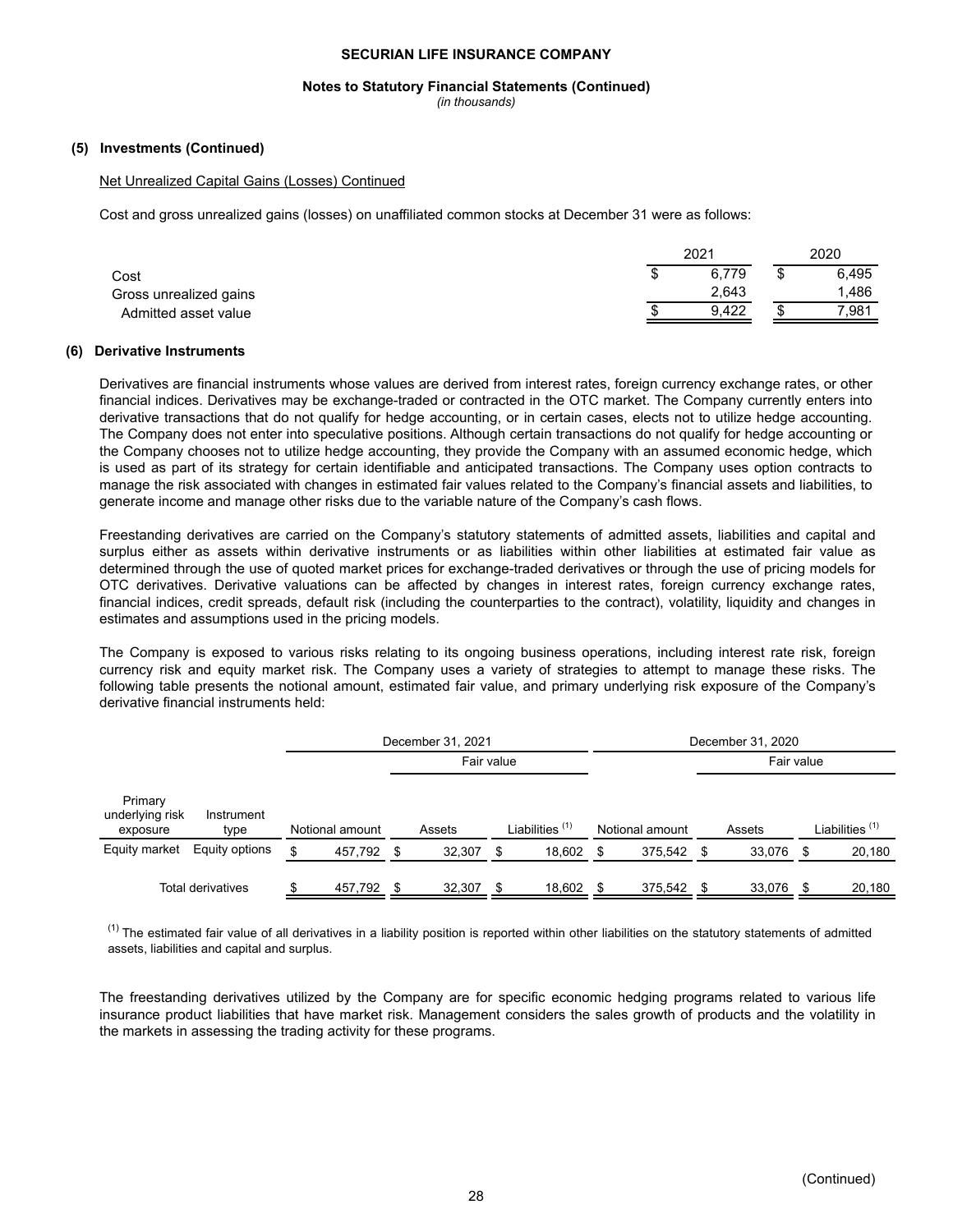#### **Notes to Statutory Financial Statements (Continued)**

*(in thousands)*

## **(6) Derivative Instruments (Continued)**

Equity options are used by the Company to economically hedge certain risks associated with fixed indexed universal life products that allow the holder to elect an interest rate return or a market component, where interest credited to the contracts is linked to the performance of an index. Certain contract holders may elect to rebalance index options at renewal dates. As of each renewal date, the Company has the opportunity to re-price the indexed component by establishing participation rates, caps, spreads and specified rates, subject to contractual guarantees. The Company purchases equity options that are intended to be highly correlated to the portfolio allocation decisions of the contract holders with respect to returns for the current reset period.

The following tables present the amount and location of gains (losses) recognized on the statutory statements of operations and capital and surplus from derivatives:

|                                 |               |                                        | December 31, 2021        |                          |               |                                                         |
|---------------------------------|---------------|----------------------------------------|--------------------------|--------------------------|---------------|---------------------------------------------------------|
|                                 |               | Net realized capital<br>gains (losses) | Net investment<br>income |                          |               | Net change in<br>unrealized capital<br>gains and losses |
| Equity options                  | \$            | 8,107                                  | \$                       |                          | \$            | (140)                                                   |
| Total gains (losses) recognized |               |                                        |                          |                          |               |                                                         |
| from derivatives                | S             | 8,107                                  | \$                       |                          |               | (140)                                                   |
|                                 |               |                                        |                          | December 31, 2020        |               |                                                         |
|                                 |               | Net realized capital<br>gains (losses) |                          | Net investment<br>income |               | Net change in<br>unrealized capital<br>gains and losses |
| Equity options                  | \$            | 3,684                                  | \$                       |                          | \$            | 600                                                     |
| Total gains recognized          |               |                                        |                          |                          |               |                                                         |
| from derivatives                |               | 3,684                                  | \$                       |                          |               | 600                                                     |
|                                 |               |                                        | December 31, 2019        |                          |               |                                                         |
|                                 |               | Net realized capital<br>gains (losses) | Net investment<br>income |                          |               | Net change in<br>unrealized capital<br>gains and losses |
| Equity options                  | \$            | 123                                    | \$                       |                          | $\,$          | 7,989                                                   |
| Total gains recognized          |               |                                        |                          |                          |               |                                                         |
| from derivatives                | $\frac{1}{2}$ | 123                                    | $\frac{1}{2}$            |                          | $\frac{1}{2}$ | 7,989                                                   |

The Company's gain (loss) from operations after considering the net realized capital gains (losses) and net change in unrealized capital gains (losses) on derivatives for the years ended December 31 is as follows:

|                                                                | 2021            | 2020    | 2019    |
|----------------------------------------------------------------|-----------------|---------|---------|
| Gain (loss) from operations before net realized capital gains  | \$<br>(36, 428) | 4.116   | 20,368  |
| Net realized capital gains on derivatives                      | 8,107           | 3.684   | 123     |
| Net change in unrealized capital gains (losses) on derivatives | (140)           | 600     | 7.989   |
| Tax impacts                                                    | (1.645)         | (1.026) | (2,599) |
| Total                                                          | (30, 106)       | 7,374   | 25,881  |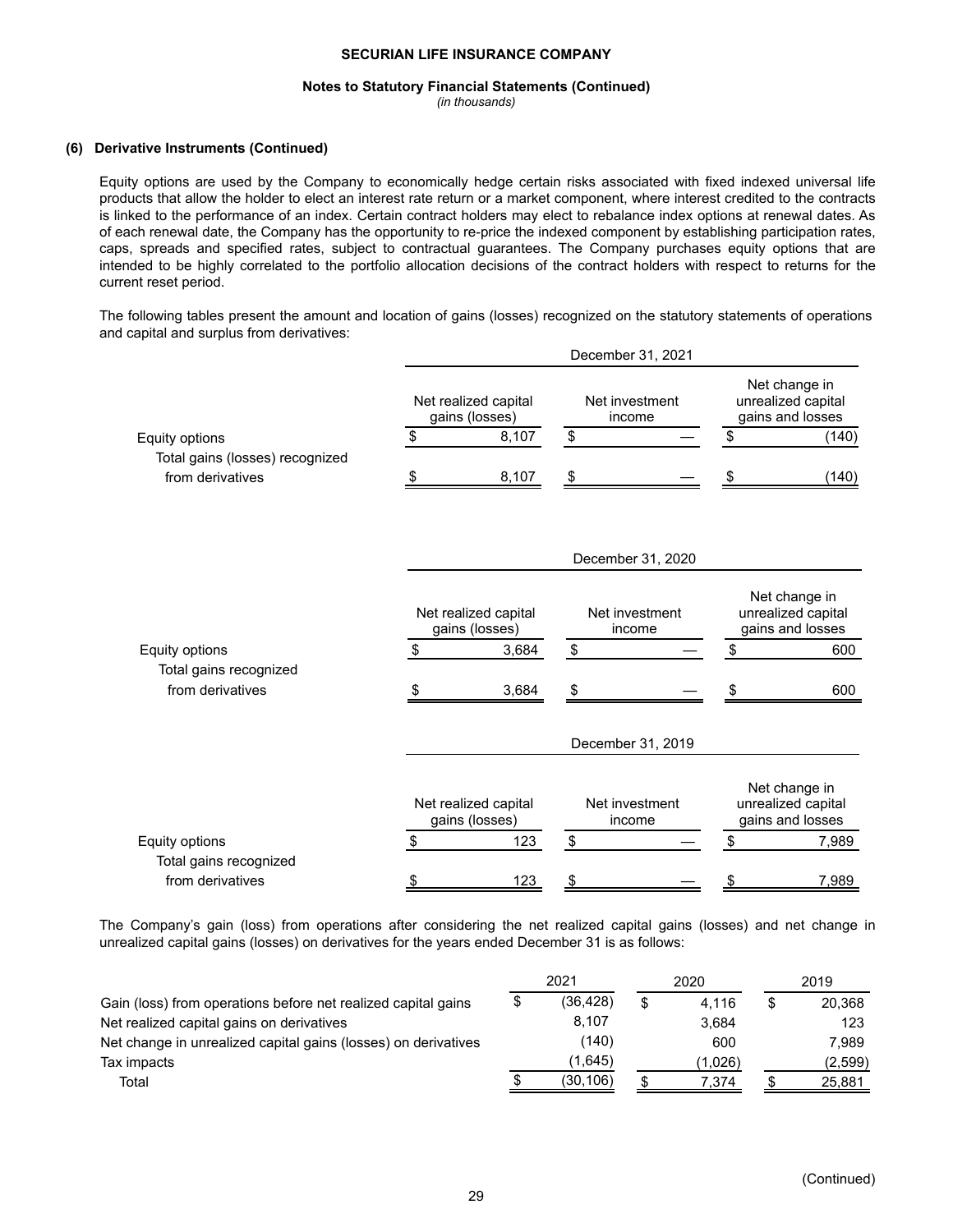## **Notes to Statutory Financial Statements (Continued)**

*(in thousands)*

#### **(6) Derivative Instruments (Continued)**

The Company may be exposed to credit-related losses in the event of nonperformance by counterparties to derivative financial instruments. Generally, the current credit exposure of the Company's derivative contracts is limited to the positive estimated fair value of derivative contracts at the reporting date after taking into consideration the existence of netting agreements and any collateral received pursuant to credit support annexes.

The Company manages its credit risk related to OTC derivatives by entering into transactions with highly rated counterparties, maintaining collateral arrangements and through the use of master agreements that provide for a single net payment to be made by one counterparty to another at each due date and upon termination. Because exchange traded futures are purchased through regulated exchanges, and positions are settled on a daily basis, the Company has minimal exposure to credit-related losses in the event of nonperformance by counterparties to such derivative instruments.

The Company enters into various collateral arrangements, which require both the pledging and accepting of collateral in connection with its derivative instruments. The Company's collateral arrangements for its OTC derivatives generally require the counterparty in a net liability position, after considering the effect of netting arrangements, to pledge collateral when the fair value of that counterparty's derivatives reaches a pre-determined threshold. The Company received collateral from OTC counterparties in the amount of \$13,100 and \$12,300 at December 31, 2021 and 2020, respectively. Securities collateral received by the Company is held in separate custodial accounts and is not recorded on the statutory statements of admitted assets, liabilities and capital and surplus. Credit agreements with counterparties permit the Company to sell or re-pledge this collateral; at December 31, 2021 and 2020, none of the collateral had been sold or re-pledged. The Company delivered collateral in the amount of \$0 at December 31, 2021 and 2020. The Company maintained ownership of any collateral delivered. Securities collateral pledged by the Company is reported in bonds on the statutory statements of admitted assets, liabilities and capital and surplus.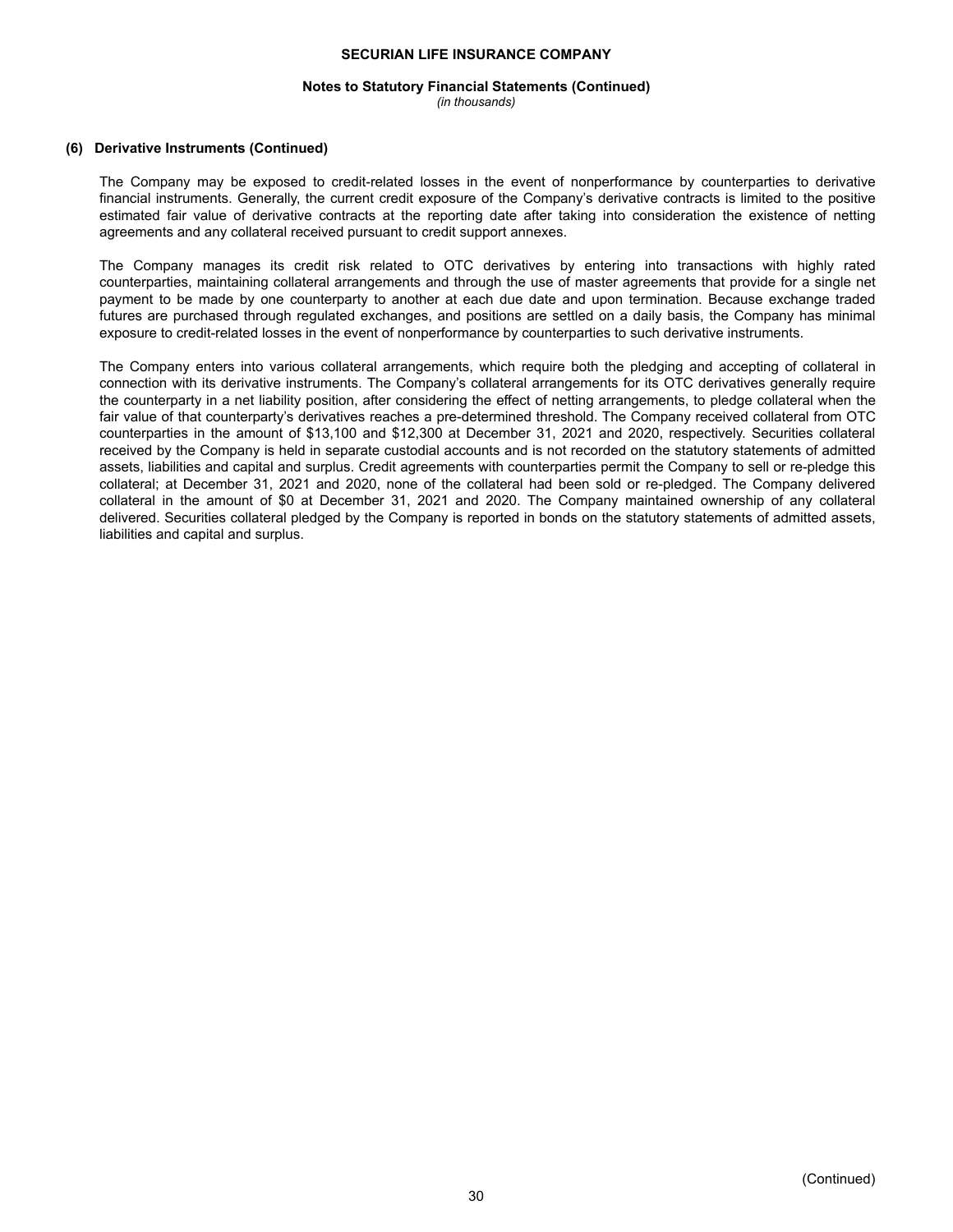#### **Notes to Statutory Financial Statements (Continued)**

*(in thousands)*

## **(7) Separate Accounts**

Separate account assets represent segregated funds administered by an unaffiliated asset management firm. These segregated funds are invested by both an unaffiliated asset management firm and an affiliate of the Company for the exclusive benefit of the Company's variable annuity life insurance policyholders.

The Company has no indexed separate accounts or guaranteed benefit accounts.

Information regarding the separate accounts of the Company was as follows:

|                                      |     | Non-indexed<br>guarantee less<br>than / equal to<br>4%   | Non-indexed<br>guarantee<br>more than 4% |                                          | Non-<br>guaranteed |                    |     |       |  | Total |  |
|--------------------------------------|-----|----------------------------------------------------------|------------------------------------------|------------------------------------------|--------------------|--------------------|-----|-------|--|-------|--|
| Premiums, considerations or deposits |     |                                                          |                                          |                                          |                    |                    |     |       |  |       |  |
| for year ended December 31, 2021     | \$. |                                                          | \$                                       |                                          | \$                 | 4,295              | S.  | 4,295 |  |       |  |
|                                      |     | Non-indexed<br>guarantee less<br>than $/$ equal to<br>4% |                                          | Non-indexed<br>guarantee<br>more than 4% |                    | Non-<br>guaranteed |     | Total |  |       |  |
| Reserves at December 31, 2021        |     |                                                          |                                          |                                          |                    |                    |     |       |  |       |  |
| For accounts with assets at:         |     |                                                          |                                          |                                          |                    |                    |     |       |  |       |  |
| Fair value                           | \$. |                                                          | S                                        |                                          |                    | 6,870              | \$. | 6,870 |  |       |  |
|                                      |     | Non-indexed<br>guarantee less<br>than / equal to<br>4%   |                                          | Non-indexed<br>guarantee<br>more than 4% |                    | Non-<br>guaranteed |     | Total |  |       |  |
| Reserves at December 31, 2021        |     |                                                          |                                          |                                          |                    |                    |     |       |  |       |  |
| By withdrawal characteristics:       |     |                                                          |                                          |                                          |                    |                    |     |       |  |       |  |
| At fair value                        |     |                                                          |                                          |                                          |                    | 6,870              | S   | 6,870 |  |       |  |

The Company also has no separate accounts, which would be disclosed by withdrawal characteristics, at book value without market value adjustments and with surrender charges.

Reconciliation of net transfer to (from) separate accounts:

|                                                                                                | 2021        |
|------------------------------------------------------------------------------------------------|-------------|
| Transfers as reported in the summary of operations of the                                      |             |
| Annual Statement of the Separate Accounts:                                                     |             |
| Transfers to separate accounts                                                                 | \$<br>4.295 |
| Transfers from separate accounts                                                               | (4, 591)    |
| Net transfers to (from) separate accounts                                                      | (296)       |
| Reconciling adjustments:                                                                       |             |
| Other activity not included in transfers out in Annual Statement of the Separate Accounts fees |             |
| and a receivable was recorded at the general account                                           | 42          |
| Transfers as recorded in the Summary of Operations of the Life and Accident and Health         |             |
| <b>Annual Statement</b>                                                                        | 254)        |

 $2021$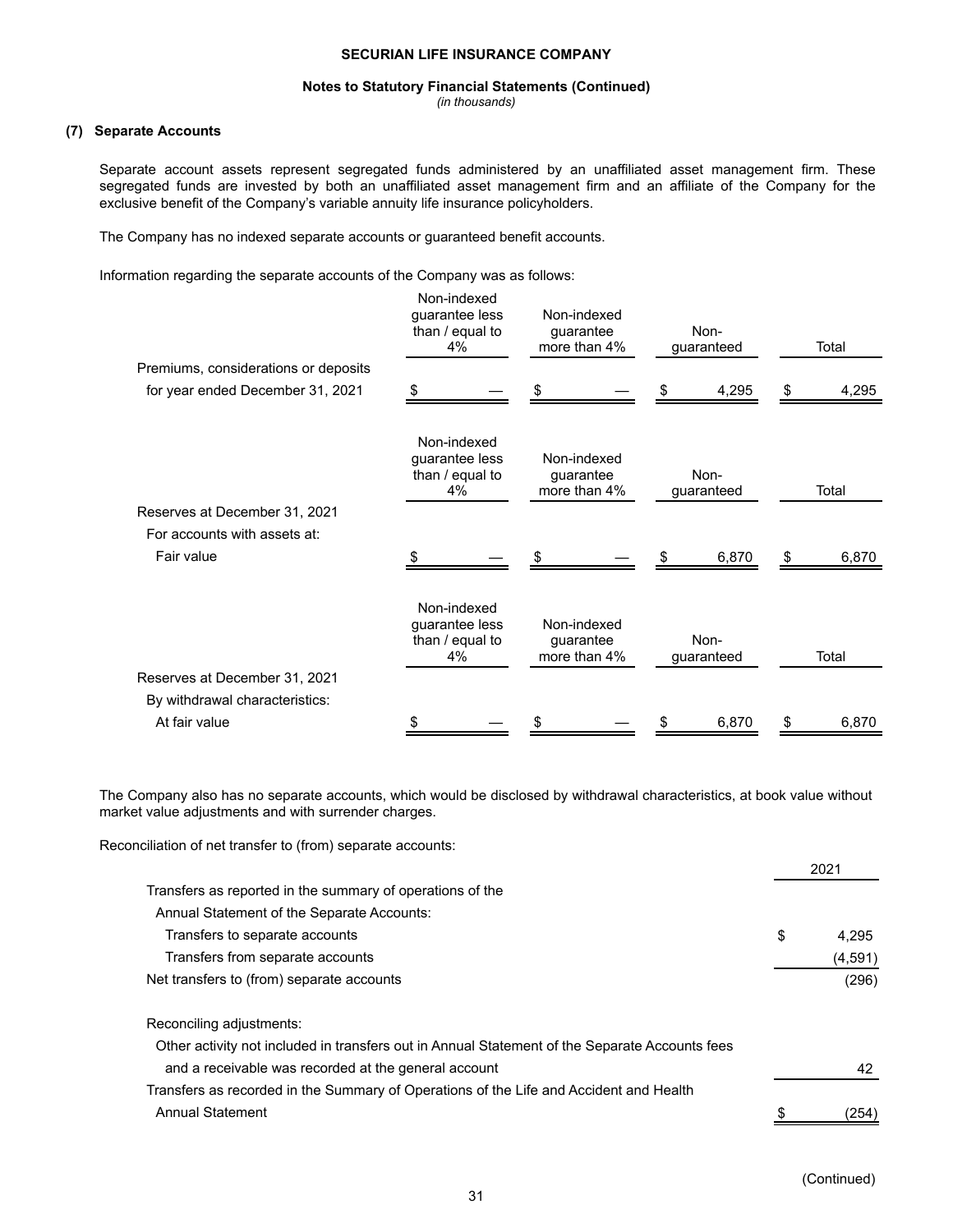#### **Notes to Statutory Financial Statements (Continued)**

*(in thousands)*

## **(8) Federal Income Taxes**

Federal income tax expense (benefit) varies from amounts computed by applying the federal income tax rate of 21% to the gain (loss) from operations before federal income tax expense (benefit). The reasons for this difference and the tax effects thereof for the years ended December 31 were as follows:

|                                      |    | 2021     | 2020        | 2019        |
|--------------------------------------|----|----------|-------------|-------------|
| Provision computed at statutory rate | ъ  | (7, 137) | \$<br>3,667 | \$<br>6,596 |
| Dividends received deduction         |    | (258)    | (383)       | (415)       |
| <b>IMR</b> amortization              |    | 531      | (120)       | (44)        |
| Retroactive reinsurance gain         |    | (17)     | (18)        | (19)        |
| Non-admitted assets                  |    | (1,784)  | (100)       | (92)        |
| Asset transfer                       |    | (1,365)  |             | (10)        |
| Other                                |    | (328)    | (10)        | (56)        |
| Total tax (benefit)                  |    | (10,358) | 3,036       | \$<br>5,960 |
| Federal income tax expense (benefit) | \$ | (3,983)  | \$<br>8.740 | \$<br>9,691 |
| Tax on capital losses/gains          |    | 1,352    | 1,116       | 1,223       |
| Change in net deferred income taxes  |    | (7, 727) | (6,820)     | (4, 954)    |
| Total statutory income taxes         |    | (10,358) | \$<br>3,036 | \$<br>5,960 |

The components of incurred income tax expense (benefit) for the years ended December 31 were as follows:

|                             |   | 2021     | 2020  | 2019         |
|-----------------------------|---|----------|-------|--------------|
| Tax on income               | S | (2,800)  | 8.699 | \$<br>10,966 |
| Tax on capital gains/losses |   | 1.352    | 1.116 | 1.223        |
| Other taxes                 |   | (1, 183) | 41    | (1,275)      |
| Total income tax expense    |   | (2,631)  | 9,856 | 10,914       |

## The components of the net deferred tax asset as of December 31 were as follows:

| December 31, 2021                | Ordinary     | Capital     |    | Total     |
|----------------------------------|--------------|-------------|----|-----------|
| Gross deferred tax assets        | \$<br>39,550 | \$<br>2,935 | \$ | 42,485    |
| Deferred tax assets non-admitted | (20, 470)    |             |    | (20, 470) |
|                                  | 19,080       | 2,935       |    | 22,015    |
| Deferred tax liabilities         | (6,006)      | (571)       |    | (6, 577)  |
| Net admitted deferred tax asset  | 13,074       | 2,364       | \$ | 15,438    |
|                                  |              |             |    |           |
| December 31, 2020                | Ordinary     | Capital     |    | Total     |
| Gross deferred tax assets        | \$<br>33,154 | \$<br>1,568 | \$ | 34,722    |
| Deferred tax assets non-admitted | (16, 116)    |             |    | (16, 116) |
|                                  | 17,038       | 1,568       |    | 18,606    |
| Deferred tax liabilities         | (5, 430)     | (312)       |    | (5, 742)  |
| Net admitted deferred tax asset  | 11,608       | \$<br>1,256 | S  | 12.864    |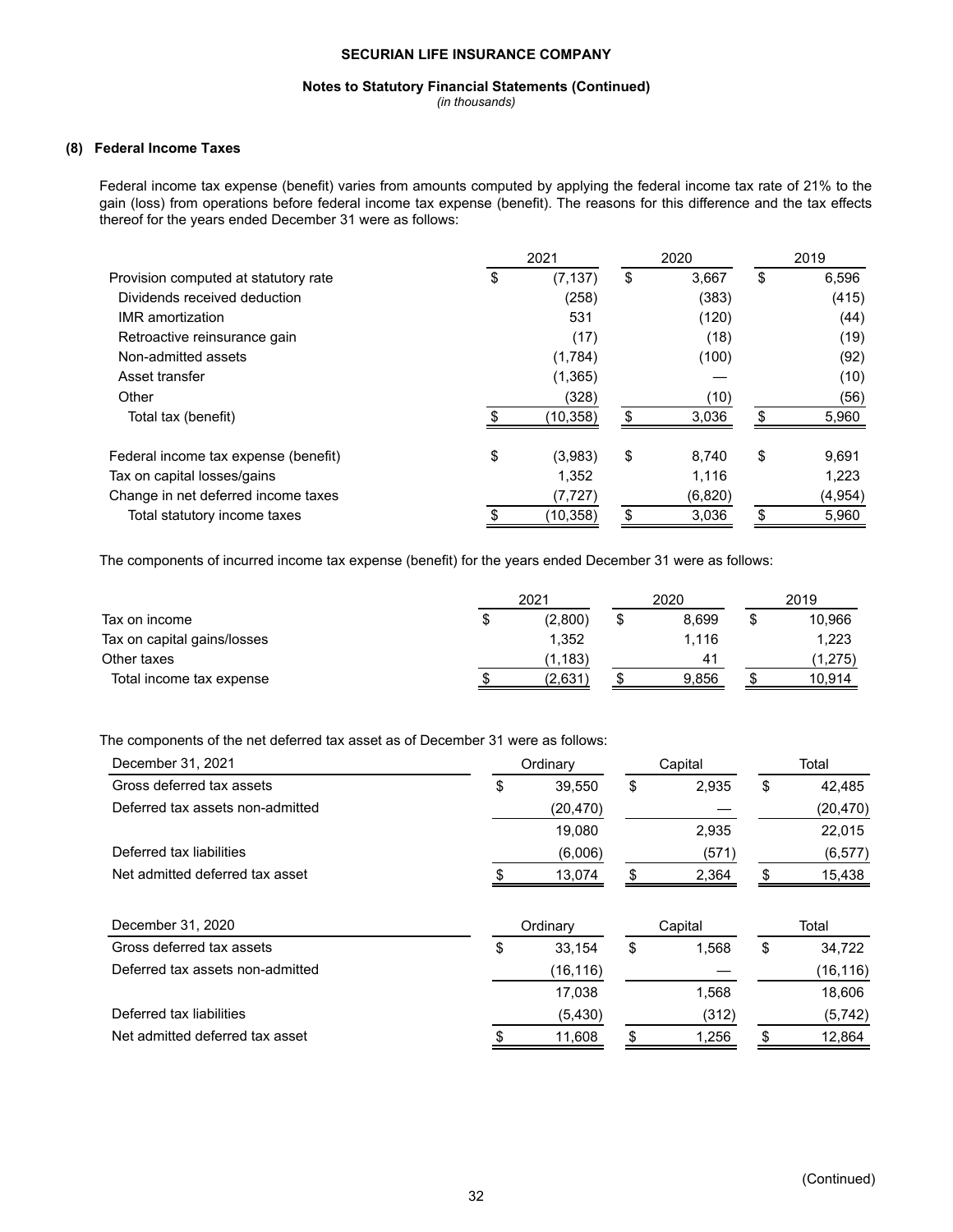## **Notes to Statutory Financial Statements (Continued)**

*(in thousands)*

## **(8) Federal Income Taxes (Continued)**

|                                  |    | Change<br>ordinary |   | Change<br>capital |    |          |  | Change<br>total |  |
|----------------------------------|----|--------------------|---|-------------------|----|----------|--|-----------------|--|
| Gross deferred tax assets        | \$ | 6.396              | S | 1.367             | \$ | 7,763    |  |                 |  |
| Deferred tax assets non-admitted |    | (4, 354)           |   |                   |    | (4, 354) |  |                 |  |
|                                  |    | 2,042              |   | 1.367             |    | 3,409    |  |                 |  |
| Deferred tax liabilities         |    | (576)              |   | (259)             |    | (835)    |  |                 |  |
| Net admitted deferred tax asset  |    | 1,466              |   | 1,108             |    | 2,574    |  |                 |  |

The amounts of adjusted gross deferred tax assets admitted as of December 31 were as follows:

| December 31, 2021                                                             | Ordinarv |        | Capital |       | Total |        |
|-------------------------------------------------------------------------------|----------|--------|---------|-------|-------|--------|
| Federal income taxes paid in prior years recoverable through loss carrybacks  |          |        |         | 747   |       | 747    |
| Adjusted gross deferred tax assets expected to be realized within three years |          | 12.539 |         | 2.188 |       | 14.727 |
| Adjusted gross deferred tax assets offset by gross deferred tax liabilities   |          | 6.540  |         |       |       | 6.540  |
| Deferred tax assets admitted                                                  |          | 19.079 |         | 2.935 |       | 22.014 |

The adjusted gross deferred tax asset allowed per limitation threshold as of December 31, 2021 was \$69,100.

| December 31, 2020                                                             | Ordinary | Capital | Total  |
|-------------------------------------------------------------------------------|----------|---------|--------|
| Federal income taxes paid in prior years recoverable through loss carrybacks  |          | 747     | 747    |
| Adjusted gross deferred tax assets expected to be realized within three years | 11.388   | 766     | 12.154 |
| Adjusted gross deferred tax assets offset by gross deferred tax liabilities   | 5.650    | 55      | 5.705  |
| Deferred tax assets admitted                                                  | 17.038   | 1.568   | 18.606 |

The adjusted gross deferred tax asset allowed per limitation threshold as of December 31, 2020 was \$65,089.

The ratio percentages used to determine the recovery period and threshold limitation amounts and the amount of adjusted capital and surplus used to determine recovery period and threshold limitation as of December 31 were as follows:

|                          | 2021    | 2020          |
|--------------------------|---------|---------------|
| Ratio percentage         | 914%    | 893 %         |
| Capital and surplus used | 460.669 | \$<br>433.927 |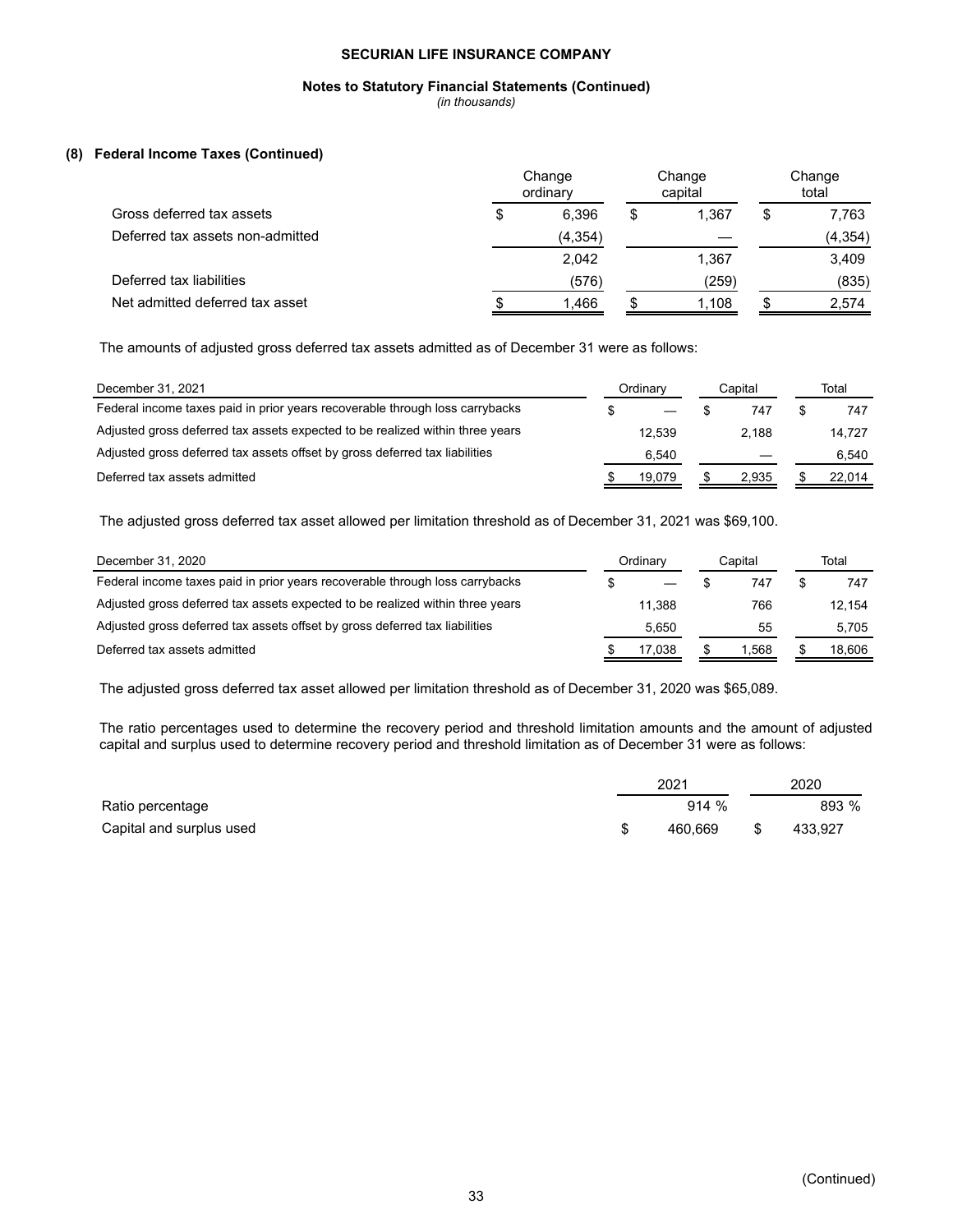#### **Notes to Statutory Financial Statements (Continued)**

*(in thousands)*

#### **(8) Federal Income Taxes (Continued)**

As of December 31, 2021 and 2020, the availability of tax planning strategies resulted in an increase of the Company's adjusted gross deferred tax assets by approximately 4% and 1%, respectively, and net admitted deferred tax assets by approximately 8% and 3%, respectively, of which all was capital for tax purposes.

The Company did not use any reinsurance tax planning strategies.

The tax effects of temporary differences that give rise to the Company's net deferred federal tax asset as of December 31 were as follows:

|                                           |               | 2021      |               | 2020      |
|-------------------------------------------|---------------|-----------|---------------|-----------|
| Deferred tax assets:                      |               |           |               |           |
| Ordinary:                                 |               |           |               |           |
| Policyholder liabilities                  | \$            | 13,058    | \$            | 11,336    |
| Deferred acquisition costs                |               | 22,308    |               | 19,525    |
| Other reserves                            |               | 420       |               | 1,470     |
| Deferred ceding commission                |               | 66        |               | 97        |
| Non-admitted assets                       |               | 2,905     |               | 1,120     |
| Other                                     |               | 793       |               | (394)     |
| Gross ordinary deferred tax assets        |               | 39,550    |               | 33,154    |
| Non-admitted ordinary deferred tax assets |               | (20, 470) |               | (16, 116) |
| Admitted ordinary deferred tax asset      |               | 19,080    |               | 17,038    |
| Capital:                                  |               |           |               |           |
| Investments                               |               | 2,935     |               | 1,568     |
| Gross capital deferred tax assets         |               | 2,935     |               | 1,568     |
| Non-admitted capital deferred tax assets  |               |           |               |           |
| Admitted capital deferred tax asset       |               | 2,935     |               | 1,568     |
| Admitted deferred tax assets              |               | 22,015    |               | 18,606    |
| Deferred tax liabilities:                 |               |           |               |           |
| Ordinary:                                 |               |           |               |           |
| Investments                               |               | 1,649     |               | 1,445     |
| Prepaid expenses                          |               | 406       |               | 411       |
| Deferred and uncollected premium          |               | 2,892     |               | 2,158     |
| Policyholder liabilities                  |               | 973       |               | 1,333     |
| Other                                     |               | 86        |               | 83        |
| Gross ordinary deferred tax liabilities   |               | 6,006     |               | 5,430     |
| Capital:                                  |               |           |               |           |
| Net unrealized capital gains              |               | 571       |               | 312       |
| Gross capital deferred tax liabilities    |               | 571       |               | 312       |
| Gross deferred tax liabilities            |               | 6,577     |               | 5,742     |
| Net deferred tax asset                    | $\frac{1}{2}$ | 15,438    | $\frac{1}{2}$ | 12,864    |

As of December 31, 2021 and 2020, management determined that a valuation allowance was not required for these gross deferred tax items based on management's assessment that it is more likely than not that these deferred tax items will be realized through future reversals of existing taxable temporary differences and future taxable income. There are no differences for which deferred tax liabilities are not recognized.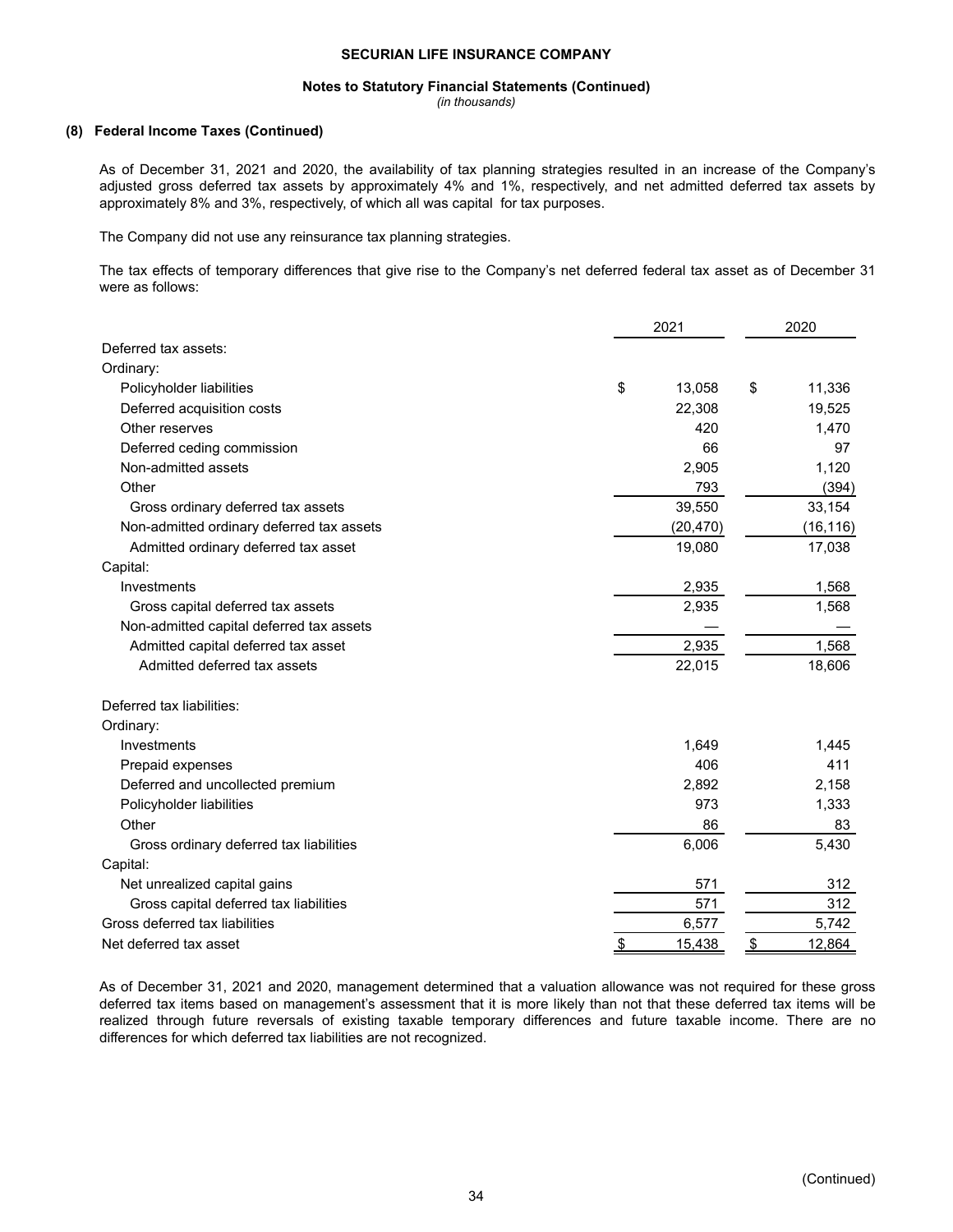#### **Notes to Statutory Financial Statements (Continued)**

*(in thousands)*

### **(8) Federal Income Taxes (Continued)**

The change in net deferred income taxes is comprised of the following:

|                                                                             |    | 2021     | 2020         | Change |       |
|-----------------------------------------------------------------------------|----|----------|--------------|--------|-------|
| Total deferred tax assets                                                   | \$ | 42.485   | \$<br>34.722 | S      | 7,763 |
| Total deferred tax liabilities                                              |    | (6, 577) | (5,742)      |        | (835) |
| Change in net deferred income tax                                           |    | 35,908   | 28,980       |        | 6,928 |
| Tax effect of deferred tax asset on unrealized capital losses               |    |          |              |        | 231   |
| Change in net deferred tax as reported in surplus                           |    |          |              |        | 7,159 |
| Tax effect of statutory reserve surplus adjustment on<br>deferred tax asset |    |          |              |        | 568   |
| Change in net deferred income tax asset                                     |    |          |              |        | 7.727 |

As of December 31, 2021, the Company had no net operating loss carryforwards, capital loss carryforwards or tax credit carryforwards. Total capital income taxes incurred in the current and prior years of \$376 are available for recovery in the event of future net losses.

There were no deposits reported as admitted assets under Section 6603 of the (IRS) Code in 2021.

There were no accrued interest or penalties recorded as of December 31, 2021.

There was no unrecognized tax benefit for the years ending December 31, 2021 and 2020.

The Company does not expect a significant increase in tax contingencies within the next 12 months following the statutory statements of admitted assets, liabilities and capital and surplus date.

All tax years through 2017 are closed. A limited scope audit of the Company's 2018 tax year commenced in 2021. In connection with the audit, the Statute of Limitations for 2018 was extended to September 30, 2023. The Company believes that the reserves held for this item will be sufficient for any additional taxes assessed as a result of examination and, therefore, will not have a material impact on its financial position. The IRS has not stated its intention to audit the MMC 2019 or 2020 consolidated tax return.

#### **(9) Related Party Transactions**

The Company has an agreement with Minnesota Life, where Minnesota Life processes premiums and claims on behalf of the Company. These amounts are settled quarterly on a net basis. The Company also has agreements with Minnesota Life and other affiliates for expenses including charges for occupancy costs, data processing, compensation and benefits, advertising and promotion, and other administrative expenses which they incurred on behalf of the Company. At December 31, 2021 and 2020, the Company reported \$19,792 and \$13,679, respectively, as net amounts due to Minnesota Life and \$436 and \$64, respectively, as net amounts due to other affiliates. These amounts were subsequently settled. The amount of expenses incurred by the Company related to these agreements for the years ended December 31, 2021, 2020 and 2019 were \$59,840, \$45,939, and \$49,059, respectively.

The Company has investment advisory agreements with an affiliate, Securian AM. Under these agreements, the Company incurs quarterly investment management fees based on total assets managed. Investment management fees incurred by the Company were \$1,781, \$1,600, and \$1,167 in 2021, 2020 and 2019, respectively. As of December 31, 2021 and 2020, there were no amounts due to Securian AM under these agreements. These amounts are settled quarterly.

The Company also has agreements with SFS, an affiliated broker dealer, to distribute certain of the Company's individual life and annuity products. As of December 31, 2021 and 2020, the amount receivable (payable) to SFS was \$64 and \$38, respectively. These amounts are settled quarterly. Commissions and fees incurred under these agreements totaled \$1,184, \$1,406, and \$1,461 for the years ended December 31, 2021, 2020 and 2019, respectively.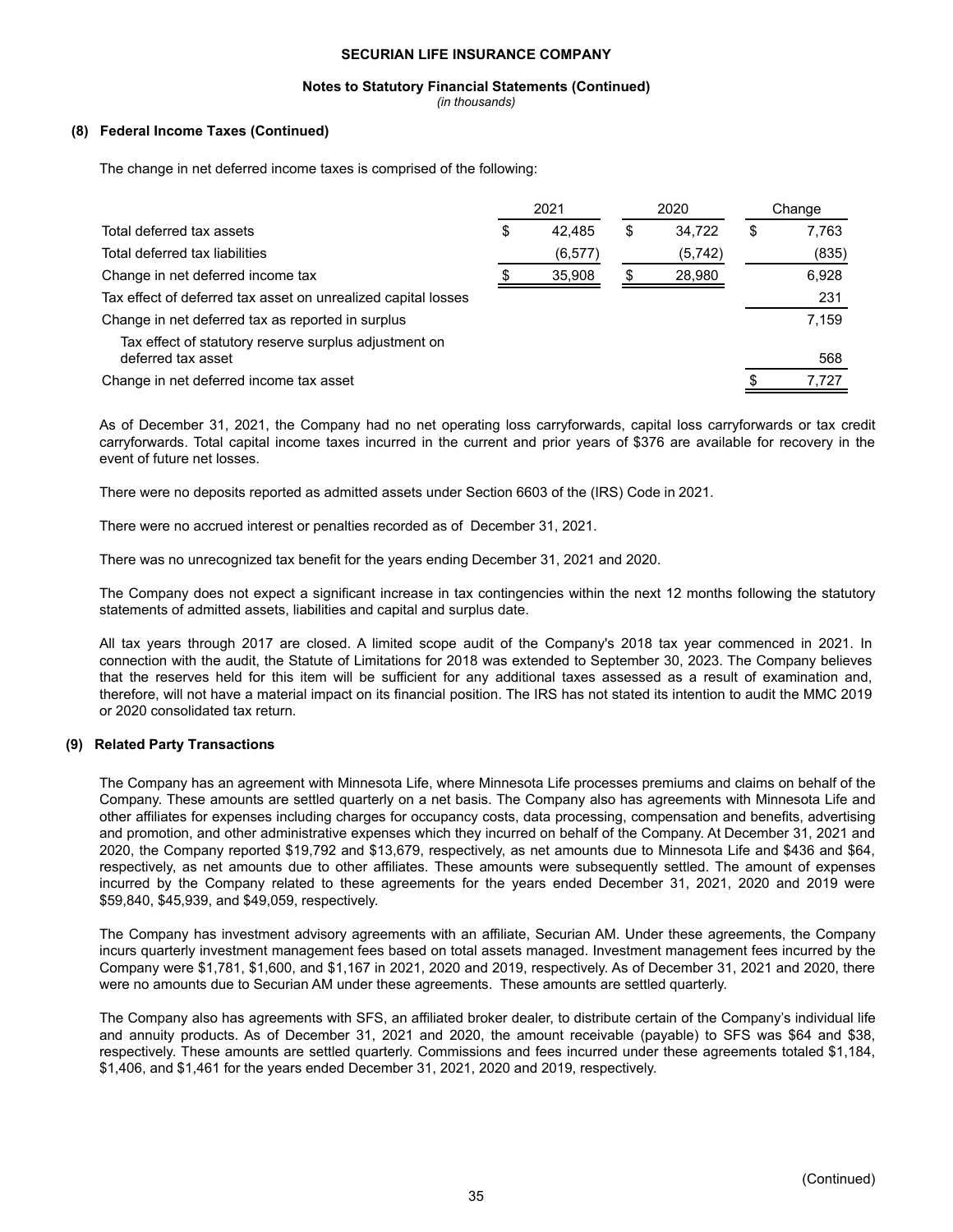## **Notes to Statutory Financial Statements (Continued)**

*(in thousands)*

#### **(9) Related Party Transactions (Continued)**

The Company also has an agreement with an affiliate, Allied, to provide Allied customers with certain insurance coverage that is underwritten by the Company. The Company incurred commissions related to these policies in the amount of \$362, \$334, and \$462 in 2021, 2020 and 2019, respectively.

The Company has a reinsurance agreement with Minnesota Life, whereby the Company cedes certain group business to Minnesota Life. Activity is settled monthly. For the year ending December 31, the Company recognized activity related to this agreement within the following amounts on the statutory statements of admitted assets, liabilities and capital and surplus related to this agreement with Minnesota Life:

|                                        | 2021            | 2020 |           |  |
|----------------------------------------|-----------------|------|-----------|--|
| Admitted assets:                       |                 |      |           |  |
| Premiums deferred and uncollected      | \$<br>(74, 675) | \$   | (69, 158) |  |
| Amounts recoverable on reinsurance     | 77,441          |      | 75,148    |  |
| Total assets                           | 2,766           |      | 5,990     |  |
| Liabilities                            |                 |      |           |  |
| Policy reserves:                       |                 |      |           |  |
| Life insurance                         | \$<br>(89,996)  | \$   | (86, 588) |  |
| Accident and health                    | (2,286)         |      | (1,636)   |  |
| Policy claims in process of settlement | (241, 134)      |      | (186,043) |  |
| Other policy liabilities               | 55,419          |      | 65,395    |  |
| <b>Total liabilities</b>               | (277,997)       |      | (208,872) |  |
|                                        |                 |      |           |  |

For the year ending December 31, the Company recognized activity related to this agreement within the following line items of the statutory statements of operations:

|                                                   | 2021 |            | 2020 |            | 2019 |            |
|---------------------------------------------------|------|------------|------|------------|------|------------|
| Revenues:                                         |      |            |      |            |      |            |
| Premiums                                          | \$   | (777,500)  | \$   | (749, 824) | \$   | (702,167)  |
| Commissions and expense allowances on reinsurance |      | 64,144     |      | 61,860     |      | 57,929     |
| Total revenues                                    |      | (713, 356) |      | (687, 964) |      | (644, 238) |
| Benefits and expenses:                            |      |            |      |            |      |            |
| Policyholder benefits                             |      | (893,232)  |      | (729, 864) |      | (579, 307) |
| Increase in policy reserves                       |      | (3,835)    |      | (12, 881)  |      | (14, 026)  |
| Total benefits and expenses                       |      | (897,067)  |      | (742, 745) |      | (593,333)  |
| Net income                                        |      | 183.711    | S    | 54,781     | \$   | (50, 905)  |

The Company has entered into agreements with Minnesota Life, whereby the Company may issue an individual life policy to certain individuals converting from a group life insurance policy issued by Minnesota Life or Minnesota Life may issue an individual life policy to certain individuals converting from a group life insurance policy issued by the Company. Upon issuance of the individual life policy, the Company either receives from or pays to Minnesota Life a conversion charge. For the years ended December 31, 2021, 2020 and 2019, the Company recognized \$850, \$659, and \$1,063 respectively, of expense charges from conversions, net of conversion income, which is recorded in general operating expenses and other income, respectively, on the statements of operations. As of December 31, 2021 and 2020, the amount payable to Minnesota Life was \$195 and \$150, respectively. These amounts are settled quarterly.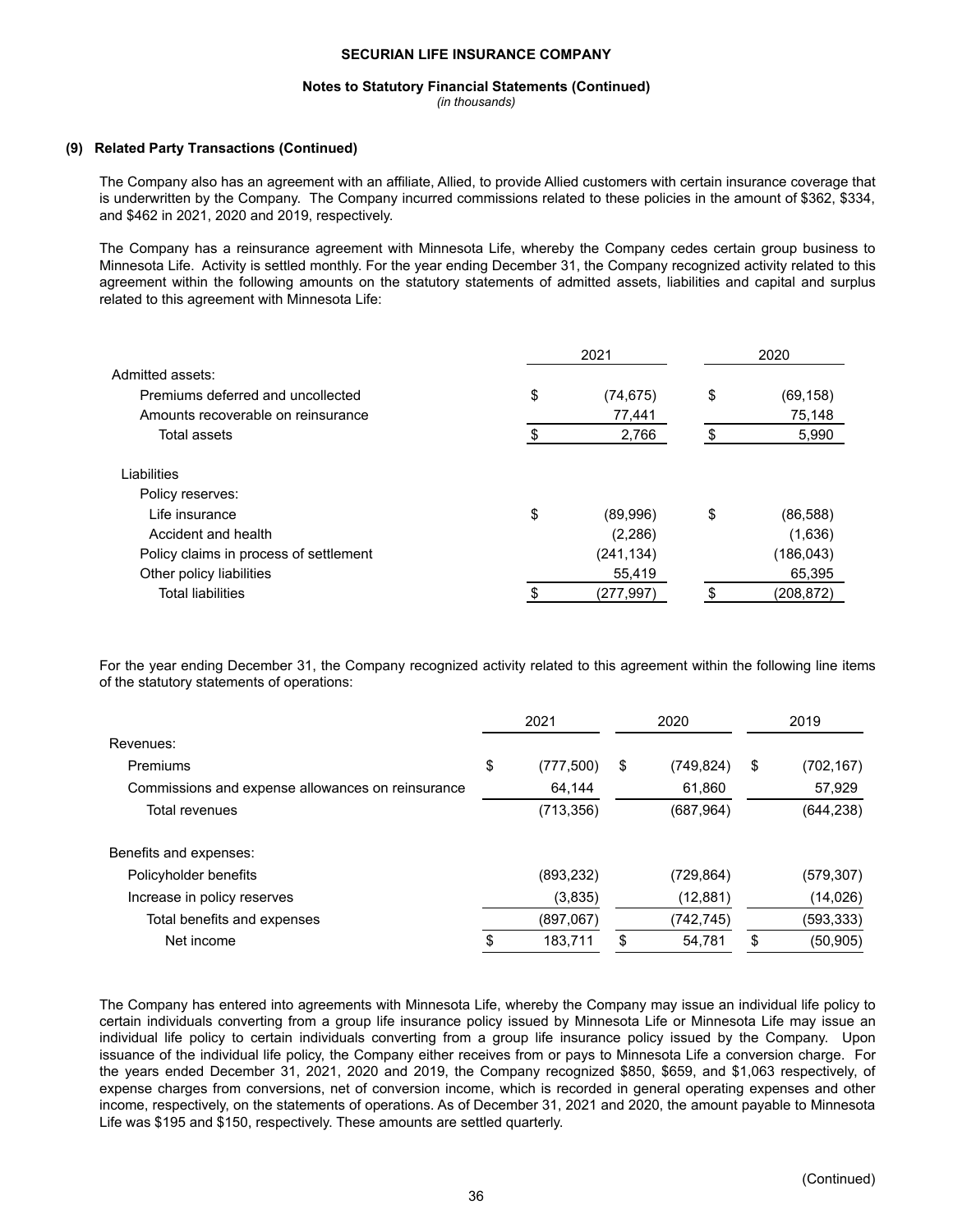#### **Notes to Statutory Financial Statements (Continued)**

*(in thousands)*

#### **(9) Related Party Transactions (Continued)**

The Company has entered into an agreement with Minnesota Life, whereby the Company assigns the rights to its profit commission from unrelated third party reinsurers based on its underlying mortality experience to Minnesota Life in exchange for a fixed percentage allowance based on the premium reinsured. For the years ended December 31, 2021, 2020 and 2019 under this agreement, the Company recognized income of \$12,101, \$21,581, and \$11,533 respectively, which is recorded in affiliated allowances on the statement of operations. As of December 31, 2021 and 2020, the amount due from Minnesota Life was \$4,160 and \$1,661, respectively. These amounts are settled quarterly. Depending on the Company's mortality experience in any given year, the fixed percentage allowance received from Minnesota Life can be favorable or unfavorable in relation to the profit commission the Company has forgone from the unrelated third party reinsurer and assigned to Minnesota Life.

The Company purchases a percentage of ownership of newly originated mortgage loans from Minnesota Life. For the years ending December 31, 2021, 2020 and 2019 the Company purchased \$60,400, and \$38,700, and \$25,100 respectively, of mortgage loans.

#### **(10) Liability for Unpaid Accident and Health Claims, and Claim and Loss Adjustment Expenses**

Activity in the liability for unpaid accident and health claims and claim adjustment expenses, which is included within accident and health policy reserves and policy claims in process of settlement on the statutory statements of admitted assets, liabilities and capital and surplus, is summarized as follows:

|                                                       |   | 2021             | 2020                   | 2019 |                  |
|-------------------------------------------------------|---|------------------|------------------------|------|------------------|
| Balance at January 1<br>Less: reinsurance recoverable | S | 55,332<br>29,813 | \$<br>42,068<br>22,774 | \$   | 24,393<br>14,835 |
| Net balance at January 1<br>Incurred related to:      |   | 25,519           | 19,294                 |      | 9,558            |
| Current year                                          |   | 40.890           | 36,371                 |      | 33,909           |
| Prior years                                           |   | (11,532)         | (1,233)                |      | (332)            |
| Total incurred                                        |   | 29,358           | 35,138                 |      | 33,577           |
| Paid related to:                                      |   |                  |                        |      |                  |
| Current year                                          |   | 17,574           | 17,542                 |      | 17,774           |
| Prior years                                           |   | 7,354            | 11,370                 |      | 6,067            |
| Total paid                                            |   | 24,928           | 28,912                 |      | 23,841           |
| Net balance at December 31                            |   | 29.949           | 25,520                 |      | 19,294           |
| Plus: reinsurance recoverable                         |   | 40,705           | 29,813                 |      | 22,774           |
| Balance at December 31                                |   | 70,654           | 55,333                 |      | 42,068           |

As a result of changes in estimates of claims incurred in prior years, the accident and health claims and claim and loss adjustment expenses incurred decreased by \$11,532, \$1,233 and \$332 in 2021, 2020 and 2019, respectively. The remaining changes in amounts are the result of normal reserve development inherent in the uncertainty of establishing the liability for unpaid accident and health claims and claim and loss adjustment expenses.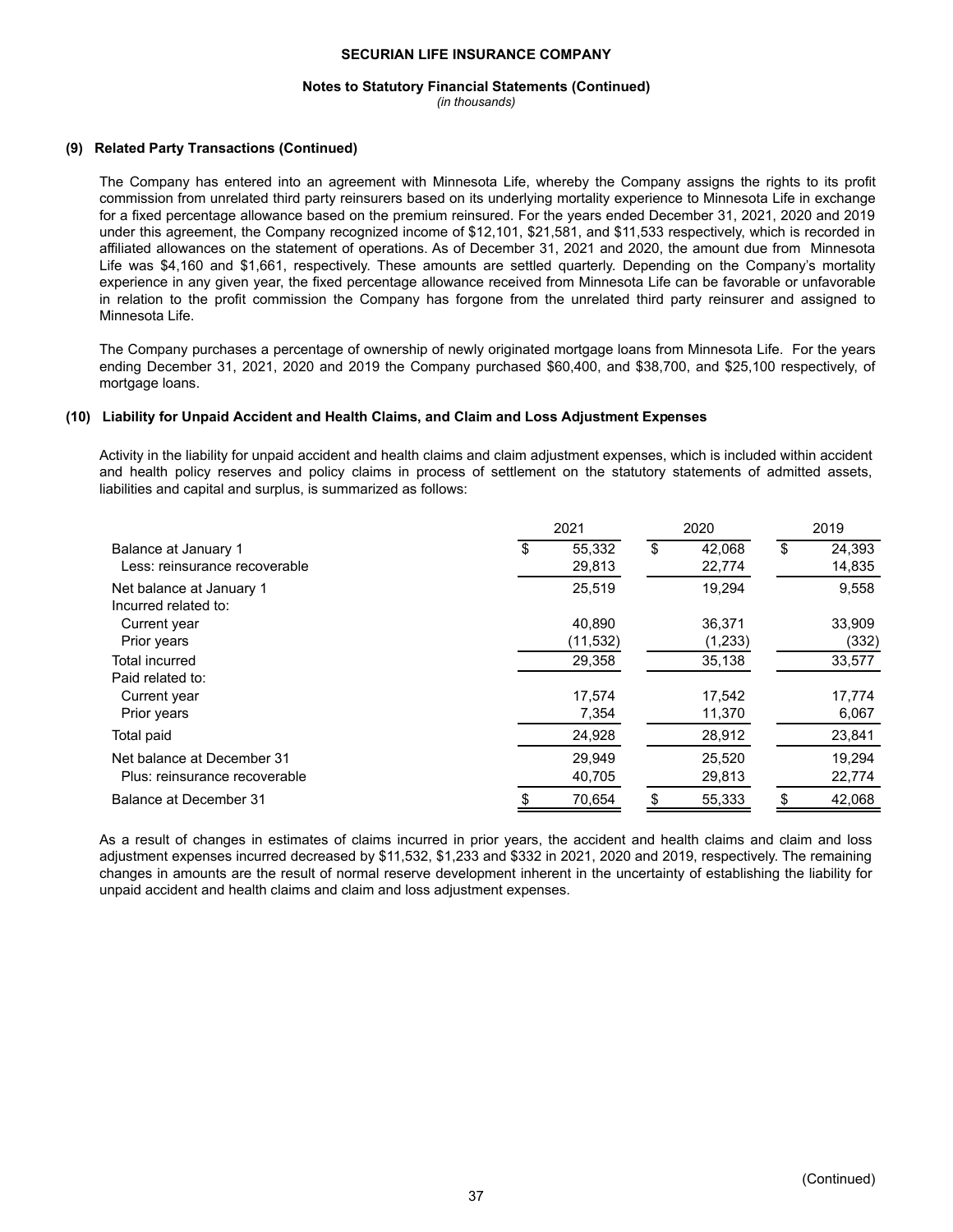## **Notes to Statutory Financial Statements (Continued)**

*(in thousands)*

#### **(11) Capital and Surplus and Dividends**

Dividend payments by the Company to its parent cannot exceed the greater of 10% of statutory capital and surplus or the statutory net gain from operations as of the preceding year-end, as well as the timing and amount of dividends paid in the preceding 12 months, without prior approval from the Minnesota Department of Commerce. Based on these limitations and 2021 statutory results, the maximum amount available for the payment of dividends during 2022 by the Company without prior regulatory approval is \$47,611.

Other than noted above, there are no restrictions placed on the Company's unassigned surplus, including for whom the surplus is being held.

The Company received a capital contribution consisting of fixed maturity securities from Minnesota Life in the amount of \$62,833 for the year ended December 31, 2021. The Company did not receive a capital contribution for the year ended December 31, 2020. The Company received a capital contribution consisting of fixed maturity securities from Minnesota Life in the amount of \$58,699 for the year ended December 31, 2019.

The Company is required to meet certain minimum risk-based capital (RBC) requirements, which are imposed by the respective state of domicile. The formulas within the RBC calculation were developed by the NAIC. The RBC requirements were designed to monitor capital adequacy and to raise the level of protection for policyholders. Companies that have an RBC ratio below certain trigger points are required to take specified corrective action. The Company exceeded the minimum RBC requirements for the years ended December 31, 2021 and 2020.

#### **(12) Reinsurance**

In the normal course of business, the Company seeks to limit its exposure to loss on any single insured and to recover a portion of benefits paid by ceding reinsurance to other insurance companies. To the extent that a reinsurer is unable to meet its obligations under the reinsurance agreement, the Company remains liable. The Company evaluates the financial condition of its reinsurers and monitors concentrations of credit risk to minimize its exposure to significant losses from reinsurer insolvencies. Allowances are established for amounts deemed uncollectible. At December 31, 2021 and 2020, policy reserves are reflected net of reinsurance ceded of \$183,273 and \$170,372, respectively.

Reinsurance is accounted for over the lives of the underlying reinsured policies using assumptions consistent with those used to account for the underlying policies.

The effect of reinsurance on premiums and annuity considerations for the years ended December 31 was as follows:

|                                            | 2021        | 2020          | 2019      |
|--------------------------------------------|-------------|---------------|-----------|
| Direct premiums and annuity considerations | 1.663.450   | 1.575.944     | 1.390.525 |
| Reinsurance assumed                        | 6.069       | 6.338         | 6.139     |
| Reinsurance ceded                          | (1,137,231) | (1,071,958)   | (946,545) |
| Total premiums and annuity considerations  | 532.288     | \$<br>510.324 | 450.119   |

Reinsurance recoveries on ceded reinsurance contracts were \$1,141,881, \$890,716 and \$755,553 during 2021, 2020 and 2019, respectively.

The Company has entered into a reinsurance agreement with Minnesota Life as discussed in detail in note 9 which is included in the reinsurance ceded information above.

The Company has an Aggregate Stop Loss reinsurance program, in conjunction with Minnesota Life with a 125% Loss Ratio attachment point and \$110 million of available coverage capacity. No reinsurance credit has been recorded for this program for the years ended December 31, 2021, 2020 and 2019.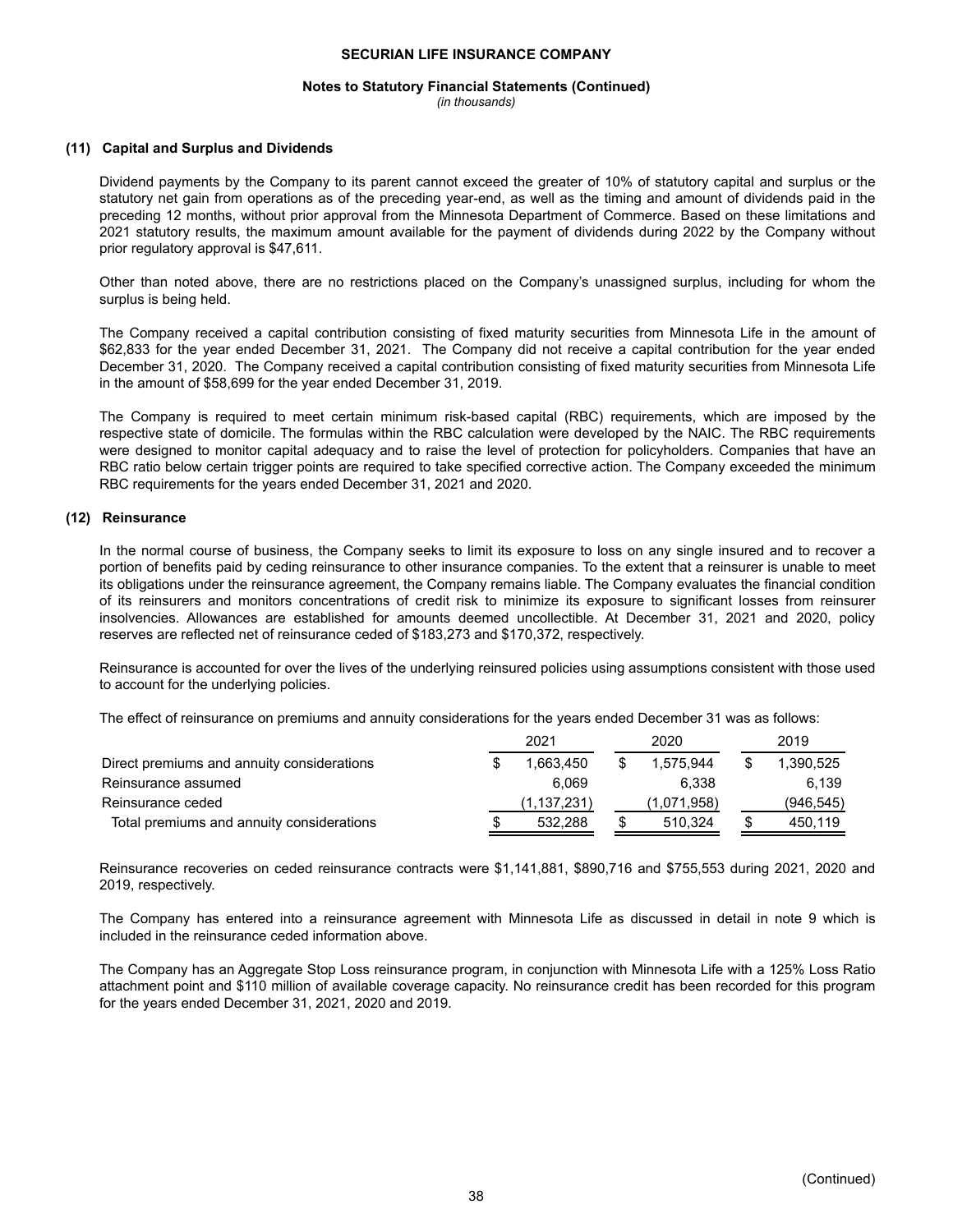## **Notes to Statutory Financial Statements (Continued)**

*(in thousands)*

#### **(13) Commitments and Contingencies**

The Company is involved in various pending or threatened legal proceedings arising out of the normal course of business. In the opinion of management, the ultimate resolution of such litigation will likely not have a material adverse effect on operations or the financial position of the Company.

As of December 31, 2021 the Company had committed to purchase corporate bonds totaling \$9,668, but had not completed the purchase transactions.

The Company is contingently liable under state regulatory requirements for possible assessments pertaining to future insolvencies and impairments of unaffiliated insurance companies. The Company records a liability for future guaranty fund assessments based upon known insolvencies, according to data received from the National Organization of Life and Health Insurance Guaranty Association. At December 31, 2021 and 2020, this liability was \$506 and \$515, respectively. An asset is recorded for the amount of guaranty fund assessments paid, which can be recovered through future premium tax credits. This asset was \$515 and \$233 as of December 31, 2021 and 2020, respectively. These assets are being amortized over a five-year period.

#### **(14) Borrowed Money**

The Company has entered into a membership agreement with the Federal Home Loan Bank of Des Moines (FHLB), providing an efficient way to set up a borrowing facility with access to low cost funding. The total borrowing capacity is dependent on the amount and type of Company assets. As of December 31, 2021, and 2020 the Company does not have any outstanding borrowings.

As of December 31, 2021, the Company held FHLB Class A membership stock of \$2,162. FHLB stock is carried at cost and is recorded in common stocks on the statutory statements of admitted assets, liabilities and capital and surplus.

#### **(15) Retrospectively Rated Contracts**

The Company estimates accrued retrospective premium adjustments for its group and credit life and accident and health insurance business through a mathematical approach using an algorithm of the financial agreements in place with clients.

The amount of net premiums written by the Company at December 31, 2021 that are subject to retrospective rating features was \$8,347 which represented 3% of the total net premiums written for group and credit life and accident and health. No other net premiums written by the Company are subject to retrospective rating features.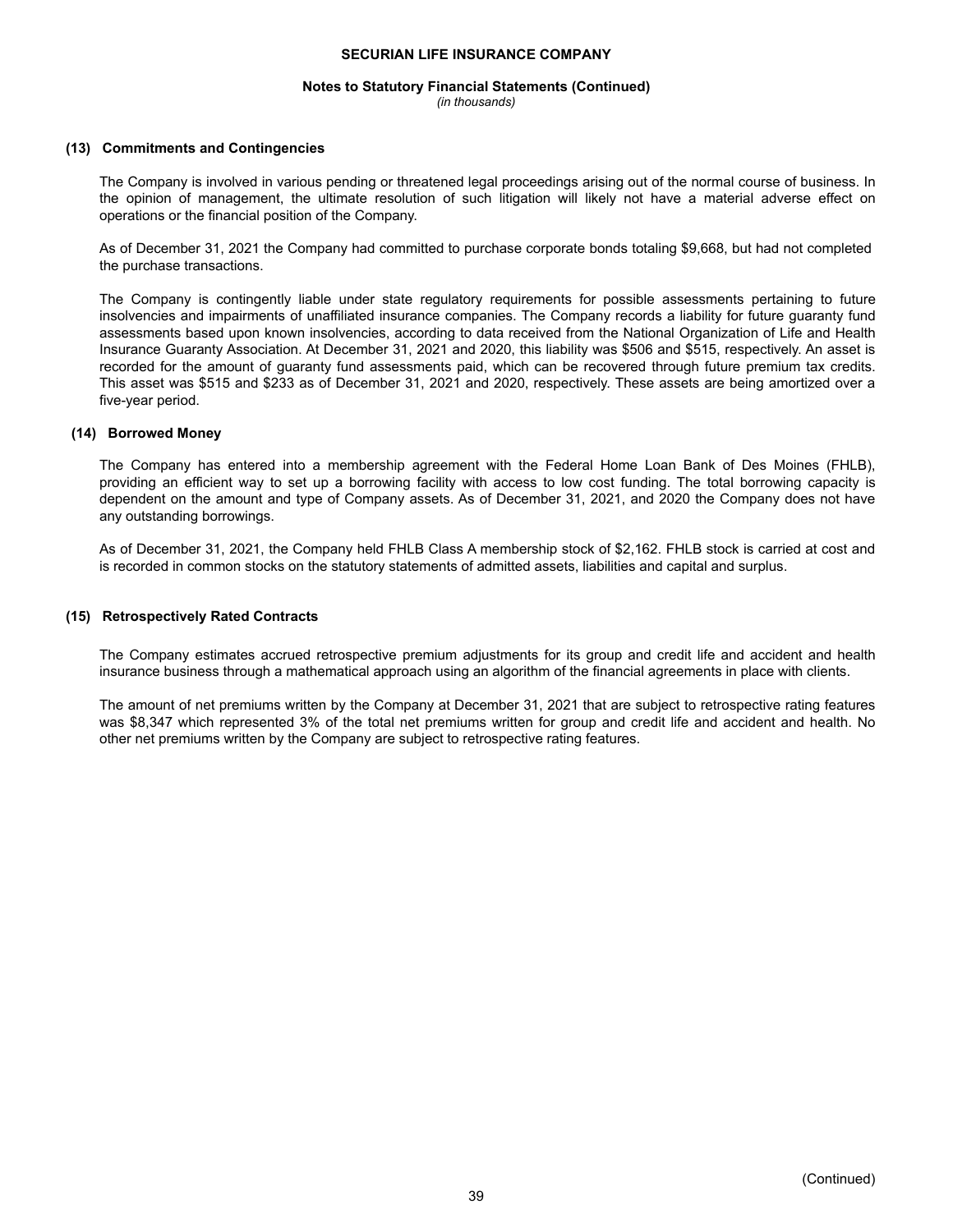#### **Notes to Statutory Financial Statements (Continued)**

*(in thousands)*

## **(16) Annuity Actuarial Reserves and Deposit Liabilities by Withdrawal Characteristics**

*Individual Annuities*

|                                                 |    | General |     | Separate<br>account with |  | Separate<br>account non- |     |        |            |
|-------------------------------------------------|----|---------|-----|--------------------------|--|--------------------------|-----|--------|------------|
| December 31, 2021                               |    | account |     | guarantees               |  | guaranteed               |     | Total  | % of total |
| Subject to discretionary withdrawal:            |    |         |     |                          |  |                          |     |        |            |
| With market value adjustment                    | \$ |         | \$. |                          |  |                          |     |        | 0.0%       |
| At book value less current surrender charges    |    |         |     |                          |  |                          |     |        |            |
| of 5% or more                                   |    | 17,696  |     |                          |  |                          |     | 17,696 | 39.8 %     |
| At fair value                                   |    |         |     |                          |  |                          |     |        | 0.0%       |
| Total with market value adjustment or at fair   |    |         |     |                          |  |                          |     |        |            |
| value                                           |    | 17,696  |     |                          |  |                          |     | 17,696 | 39.8 %     |
| At book value without adjustment                |    | 3,250   |     |                          |  |                          |     | 3,250  | 7.3%       |
| Not subject to discretionary withdrawal         |    | 23,536  |     |                          |  |                          |     | 23,536 | 52.9 %     |
| Total                                           |    | 44,482  | S   |                          |  |                          |     | 44,482 | 100.0 %    |
| Amount included at book value less current      |    |         |     |                          |  |                          |     |        |            |
| surrender charges of 5% or more that will move  |    |         |     |                          |  |                          |     |        |            |
| to at book value without adjustment in the year |    |         |     |                          |  |                          |     |        |            |
| after the report date                           | \$ |         |     |                          |  |                          | \$. |        |            |

## *Group Annuities*

| December 31, 2021                               | General<br>account |     | Separate<br>account with<br>guarantees | Separate<br>account non-<br>guaranteed | Total   | % of total |
|-------------------------------------------------|--------------------|-----|----------------------------------------|----------------------------------------|---------|------------|
| Subject to discretionary withdrawal:            |                    |     |                                        |                                        |         |            |
| With market value adjustment                    | \$                 |     |                                        |                                        |         | 0.0%       |
| At book value less current surrender charges    |                    |     |                                        |                                        |         |            |
| of 5% or more                                   |                    |     |                                        |                                        |         | 0.0%       |
| At fair value                                   |                    |     |                                        |                                        |         | 0.0%       |
| Total with market value adjustment or at fair   |                    |     |                                        |                                        |         |            |
| value                                           |                    |     |                                        |                                        |         | 0.0%       |
| At book value without adjustment                | 41,495             |     |                                        |                                        | 41,495  | 6.7%       |
| Not subject to discretionary withdrawal         | 577,922            |     |                                        |                                        | 577,922 | 93.3 %     |
| Total                                           | 619,417            | \$. |                                        |                                        | 619,417 | 100.0 %    |
| Amount included at book value less current      |                    |     |                                        |                                        |         |            |
| surrender charges of 5% or more that will move  |                    |     |                                        |                                        |         |            |
| to at book value without adjustment in the year |                    |     |                                        |                                        |         |            |
| after the report date                           | \$                 |     |                                        |                                        |         |            |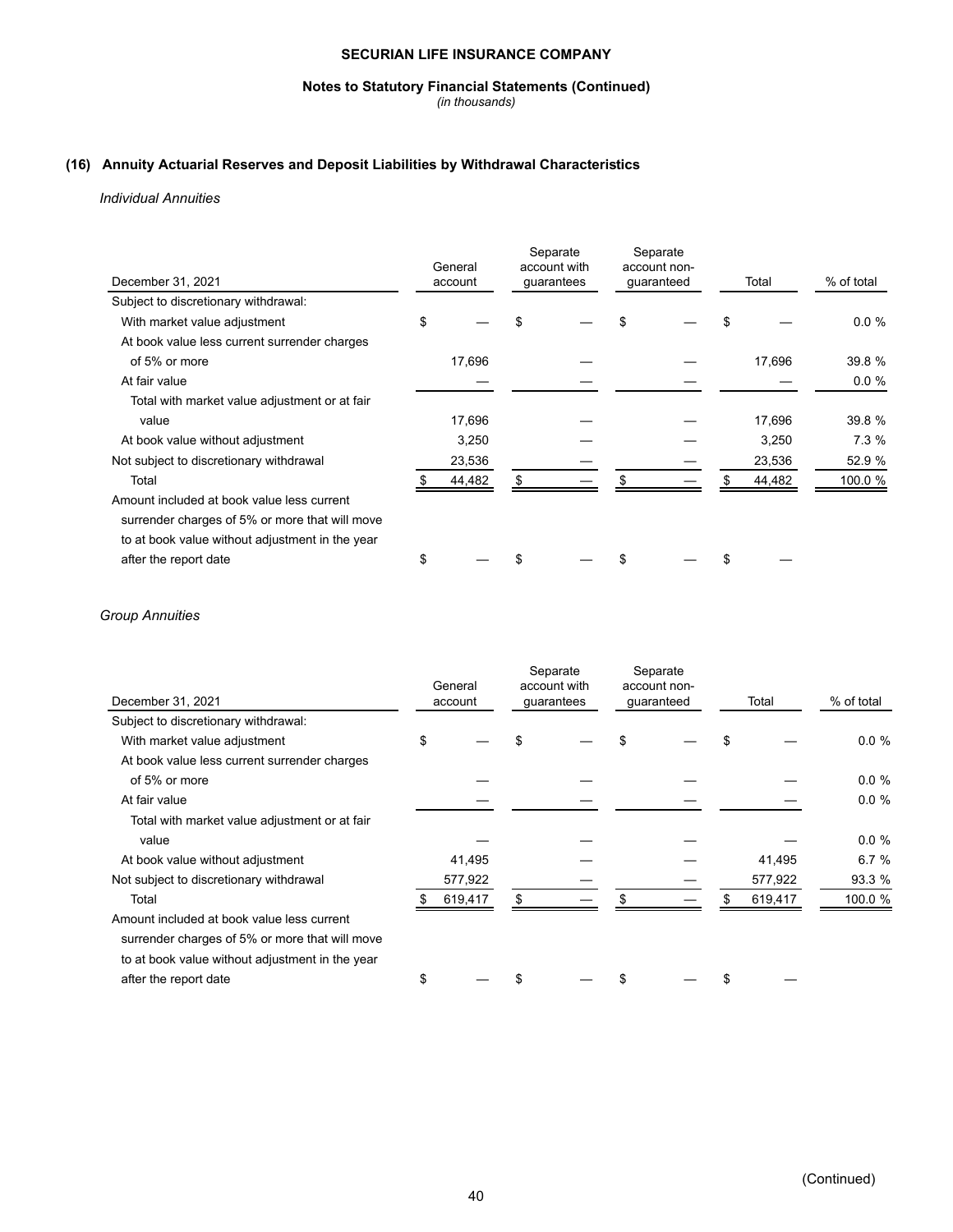## **Notes to Statutory Financial Statements (Continued)**

*(in thousands)*

## **(16) Annuity Actuarial Reserves and Deposit Liabilities by Withdrawal Characteristics (Continued)**

*Deposit Type Contracts*

| December 31, 2021                                               | Separate<br>Separate<br>General<br>account with<br>account non-<br>account<br>guarantees<br>guaranteed |         | Total                   | % of total |  |               |         |
|-----------------------------------------------------------------|--------------------------------------------------------------------------------------------------------|---------|-------------------------|------------|--|---------------|---------|
| Subject to discretionary withdrawal:                            |                                                                                                        |         |                         |            |  |               |         |
| With market value adjustment                                    | \$                                                                                                     |         | \$                      | \$         |  | \$            | 0.0%    |
| At book value less current surrender charges                    |                                                                                                        |         |                         |            |  |               |         |
| of 5% or more                                                   |                                                                                                        |         |                         |            |  |               | 0.0%    |
| At fair value                                                   |                                                                                                        |         |                         |            |  |               | 0.0 %   |
| Total with market value adjustment or at fair                   |                                                                                                        |         |                         |            |  |               |         |
| value                                                           |                                                                                                        |         |                         |            |  |               | 0.0%    |
| At book value without adjustment                                |                                                                                                        | 109,695 |                         |            |  | 109,695       | 100.0 % |
| Not subject to discretionary withdrawal                         |                                                                                                        |         |                         |            |  |               | 0.0%    |
| Total                                                           | \$                                                                                                     | 109,695 | $\sqrt[6]{\frac{2}{5}}$ | \$         |  | \$<br>109,695 | 100.0 % |
| Amount included at book value less current                      |                                                                                                        |         |                         |            |  |               |         |
| surrender charges of 5% or more that will move                  |                                                                                                        |         |                         |            |  |               |         |
| to at book value without adjustment in the year                 |                                                                                                        |         |                         |            |  |               |         |
| after the report date                                           | \$                                                                                                     |         | \$                      | \$         |  | \$            |         |
| As of December 31, 2021:                                        |                                                                                                        |         |                         |            |  |               |         |
|                                                                 |                                                                                                        |         |                         |            |  | Amount        |         |
| Life and Accident and Health Annual Statement:                  |                                                                                                        |         |                         |            |  |               |         |
| Annuities                                                       |                                                                                                        |         |                         |            |  | \$            | 622,404 |
| Supplementary contracts with life contingencies                 |                                                                                                        |         |                         |            |  |               | 41,495  |
| Deposit-type contracts                                          |                                                                                                        |         |                         |            |  |               | 109,695 |
| Total reported on Life and Accident and Health Annual Statement |                                                                                                        |         |                         |            |  | \$            | 773,594 |
| Annual Statement of the Separate Accounts:                      |                                                                                                        |         |                         |            |  |               |         |
| Exhibit 3 line 0299999, column 2                                |                                                                                                        |         |                         |            |  |               |         |
|                                                                 |                                                                                                        |         |                         |            |  |               |         |
| Total reported on the Annual Statement of the Separate Accounts |                                                                                                        |         |                         |            |  |               |         |
| <b>Combined total</b>                                           |                                                                                                        |         |                         |            |  | \$            | 773,594 |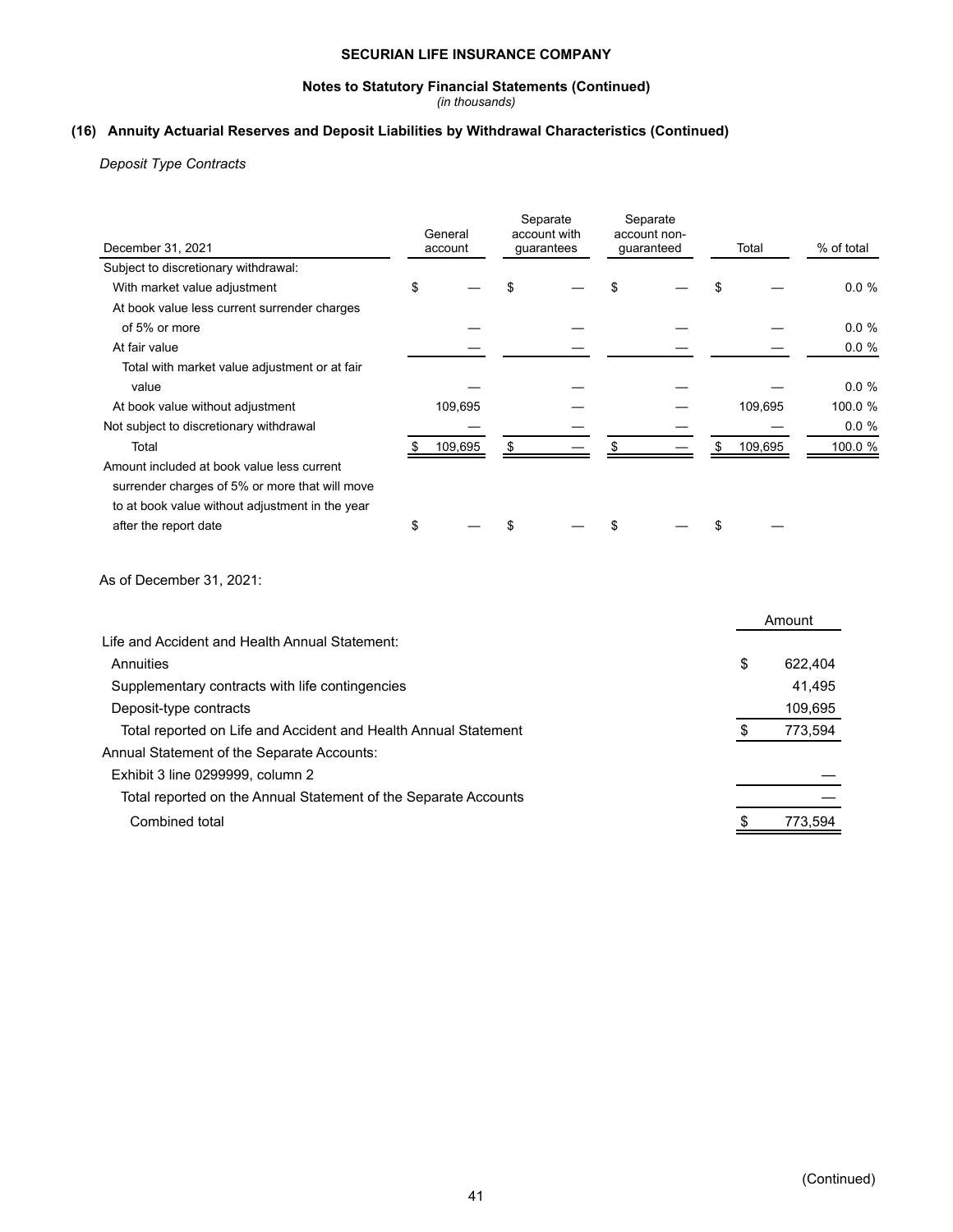## **Notes to Statutory Financial Statements (Continued)**

*(in thousands)*

## **(17) Analysis of Life Actuarial Reserves by Withdrawal Characteristics**

|                                      | General account |               |               |         |               |         |  |  |  |
|--------------------------------------|-----------------|---------------|---------------|---------|---------------|---------|--|--|--|
|                                      |                 |               |               | Cash    |               |         |  |  |  |
| December 31, 2021                    |                 | Account value |               | value   |               | Reserve |  |  |  |
| Subject to discretionary withdrawal, |                 |               |               |         |               |         |  |  |  |
| surrender values or policy loans:    |                 |               |               |         |               |         |  |  |  |
| Term policies with cash value        | \$              |               | \$            |         | \$            |         |  |  |  |
| Universal life                       |                 | 92,253        |               | 92,237  |               | 92,245  |  |  |  |
| Universal life with secondary        |                 |               |               |         |               |         |  |  |  |
| guarantees                           |                 | 7,010         |               | 4,530   |               | 24,751  |  |  |  |
| Indexed universal life               |                 | 184,270       |               | 174,036 |               | 177,279 |  |  |  |
| Indexed universal life with          |                 |               |               |         |               |         |  |  |  |
| secondary guarantees                 |                 | 39,025        |               | 30,524  |               | 58,643  |  |  |  |
| Indexed life                         |                 |               |               |         |               |         |  |  |  |
| Other permanent cash value life      |                 |               |               |         |               |         |  |  |  |
| insurance                            |                 | 2,198         |               | 2,149   |               | 5,568   |  |  |  |
| Variable life                        |                 |               |               |         |               |         |  |  |  |
| Variable universal life              |                 | 1,540         |               | 1,540   |               | 1,540   |  |  |  |
| Miscellaneous reserves               |                 | 462           |               |         |               | 462     |  |  |  |
| Not subject to discretionary         |                 |               |               |         |               |         |  |  |  |
| withdrawal or no cash values:        |                 |               |               |         |               |         |  |  |  |
| Term policies without cash value     |                 |               |               |         |               | 40,184  |  |  |  |
| Accidental death benefits            |                 |               |               |         |               | 18      |  |  |  |
| Disability - active lives            |                 |               |               |         |               | 130     |  |  |  |
| Disability - disabled lives          |                 |               |               |         |               | 181,090 |  |  |  |
| Miscellaneous reserves               |                 |               |               |         |               | 13,256  |  |  |  |
| Total                                |                 | 326,758       |               | 305,016 |               | 595,166 |  |  |  |
| Reinsurance ceded                    |                 |               |               |         |               | 164,598 |  |  |  |
| Net total                            | \$              | 326,758       | $\frac{1}{2}$ | 305,016 | $\frac{1}{2}$ | 430,568 |  |  |  |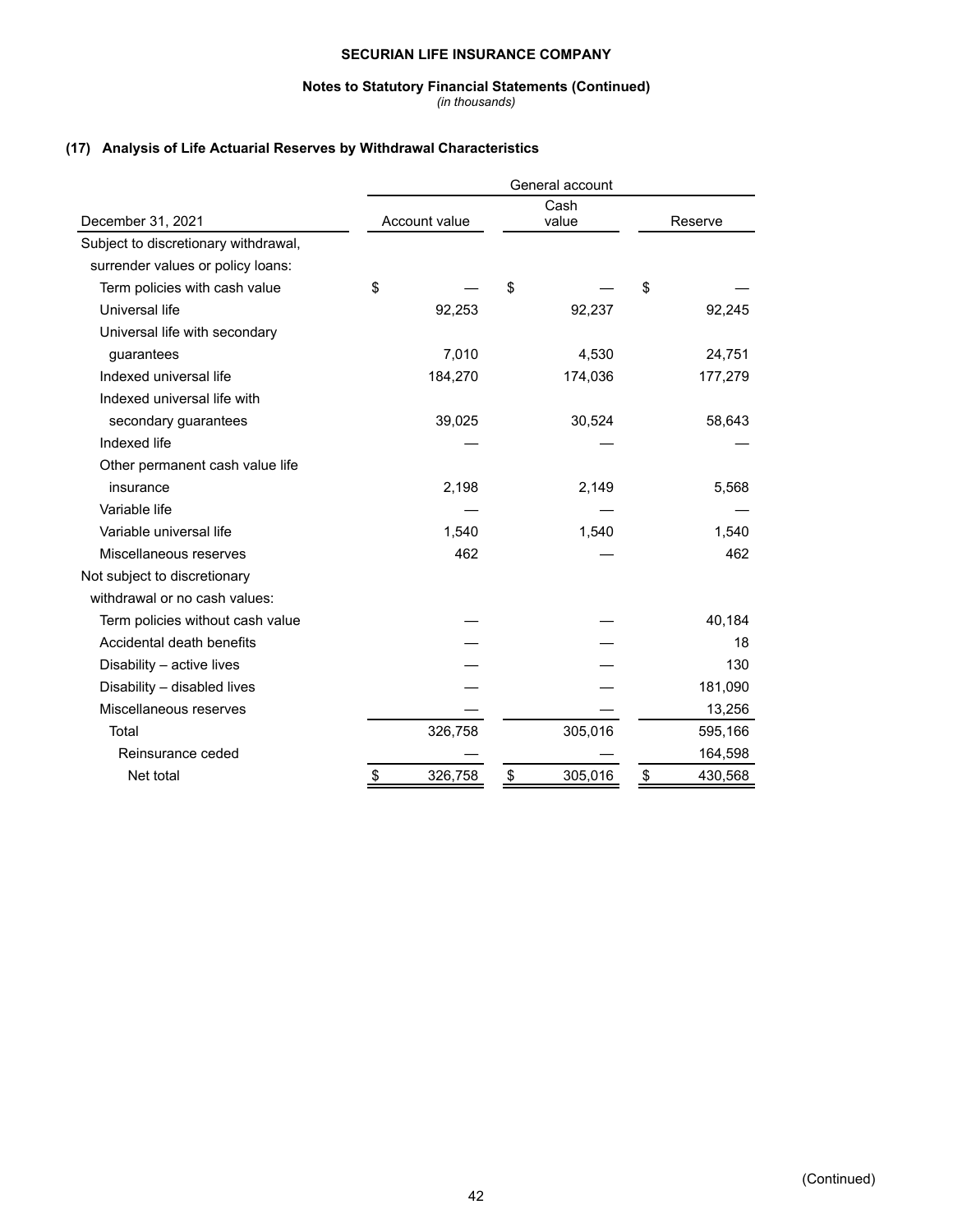# **Notes to Statutory Financial Statements (Continued)**

#### *(in thousands)*

## **(17) Analysis of Life Actuarial Reserves by Withdrawal Characteristics (Continued)**

|                                      | Separate account - non-guaranteed |               |    |       |         |       |  |  |  |  |
|--------------------------------------|-----------------------------------|---------------|----|-------|---------|-------|--|--|--|--|
|                                      |                                   |               |    | Cash  |         |       |  |  |  |  |
| December 31, 2021                    |                                   | Account value |    | value | Reserve |       |  |  |  |  |
| Subject to discretionary withdrawal, |                                   |               |    |       |         |       |  |  |  |  |
| surrender values or policy loans:    |                                   |               |    |       |         |       |  |  |  |  |
| Term policies with cash value        | \$                                |               | \$ |       | \$      |       |  |  |  |  |
| Universal life                       |                                   |               |    |       |         |       |  |  |  |  |
| Universal life with secondary        |                                   |               |    |       |         |       |  |  |  |  |
| guarantees                           |                                   |               |    |       |         |       |  |  |  |  |
| Indexed universal life               |                                   |               |    |       |         |       |  |  |  |  |
| Indexed universal life with          |                                   |               |    |       |         |       |  |  |  |  |
| secondary guarantees                 |                                   |               |    |       |         |       |  |  |  |  |
| Indexed life                         |                                   |               |    |       |         |       |  |  |  |  |
| Other permanent cash value life      |                                   |               |    |       |         |       |  |  |  |  |
| insurance                            |                                   |               |    |       |         |       |  |  |  |  |
| Variable life                        |                                   |               |    |       |         |       |  |  |  |  |
| Variable universal life              |                                   | 6,870         |    | 6,870 |         | 6,870 |  |  |  |  |
| Miscellaneous reserves               |                                   |               |    |       |         |       |  |  |  |  |
| Not subject to discretionary         |                                   |               |    |       |         |       |  |  |  |  |
| withdrawal or no cash values:        |                                   |               |    |       |         |       |  |  |  |  |
| Term policies without cash value     |                                   |               |    |       |         |       |  |  |  |  |
| Accidental death benefits            |                                   |               |    |       |         |       |  |  |  |  |
| Disability - active lives            |                                   |               |    |       |         |       |  |  |  |  |
| Disability - disabled lives          |                                   |               |    |       |         |       |  |  |  |  |
| Miscellaneous reserves               |                                   |               |    |       |         |       |  |  |  |  |
| Total                                |                                   | 6,870         |    | 6,870 |         | 6,870 |  |  |  |  |
| Reinsurance ceded                    |                                   |               |    |       |         |       |  |  |  |  |
| Net total                            | \$                                | 6,870         | \$ | 6,870 | \$      | 6,870 |  |  |  |  |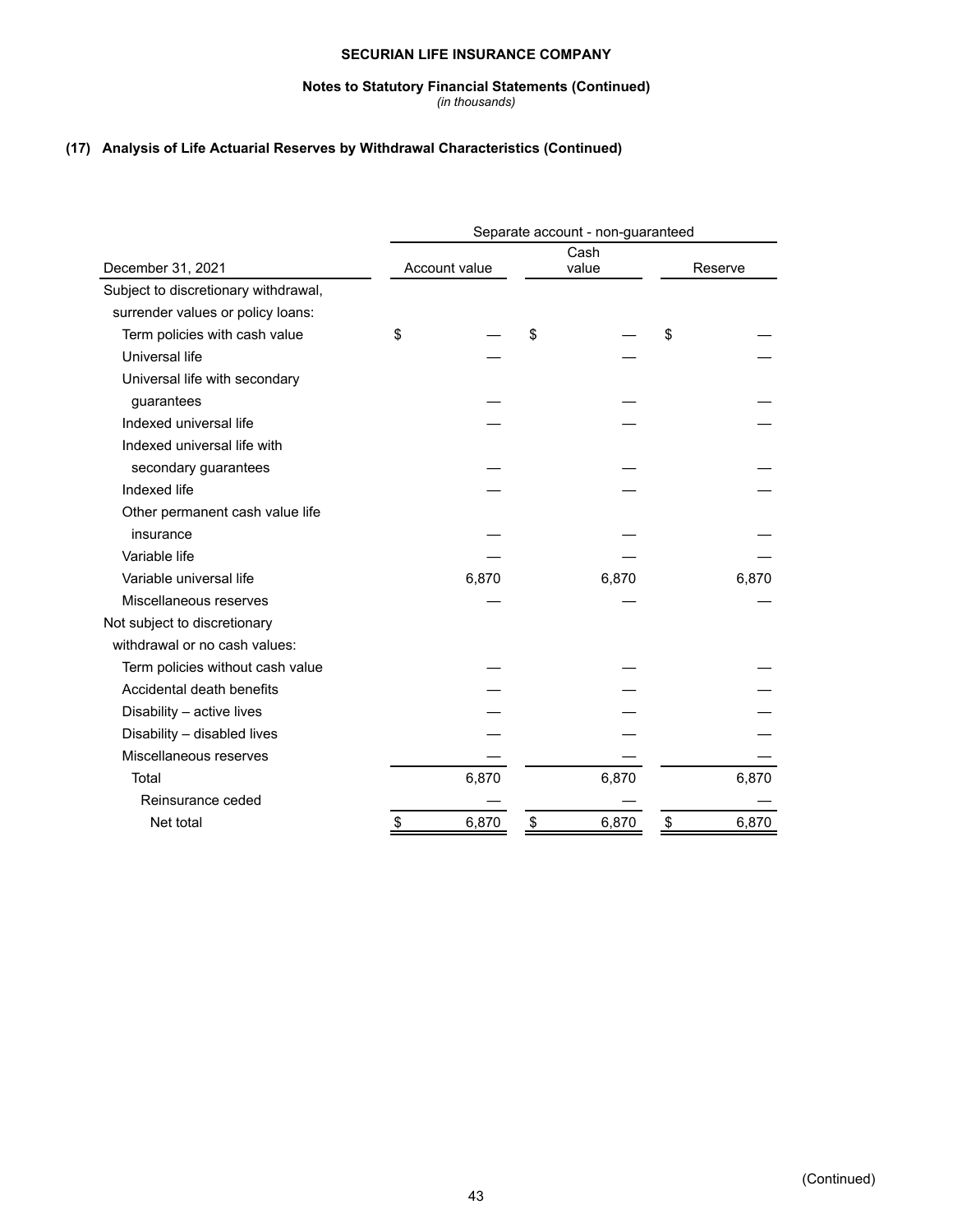#### **Notes to Statutory Financial Statements (Continued)** *(in thousands)*

## **(17) Analysis of Life Actuarial Reserves by Withdrawal Characteristics (Continued)**

As of December 31, 2021:

|                                                             | Amount |         |  |
|-------------------------------------------------------------|--------|---------|--|
| Life and Accident and Health Annual Statement:              |        |         |  |
| Exhibit 5, Life insurance section, total (net)              | \$     | 339,465 |  |
| Exhibit 5, Accidental death benefits sections, total (net)  |        |         |  |
| Exhibit 5, Disability – active lives section, total (net)   |        | 130     |  |
| Exhibit 5, Disability – disables lives section, total (net) |        | 38,554  |  |
| Exhibit 5, Miscellaneous reserves section, total (net)      |        | 52,419  |  |
| Subtotal                                                    |        | 430,568 |  |
| Separate Accounts Annual Statement:                         |        |         |  |
| Exhibit 3 line 0199999, column 2                            |        | 6,870   |  |
| Exhibit 3 line 0499999, column 2                            |        |         |  |
| Exhibit 3 line 0599999, column 2                            |        |         |  |
| Subtotal                                                    |        | 6,870   |  |
| Combined total                                              |        | 437,438 |  |

### **(18) Premium and Annuity Considerations Deferred and Uncollected**

Deferred and uncollected life insurance premiums and annuity considerations at December 31, 2021 were as follows:

|                                        | Gross     |  |           |  |
|----------------------------------------|-----------|--|-----------|--|
| Ordinary new business                  | \$<br>665 |  | 525       |  |
| Ordinary renewal business              | 1,878     |  | 2,605     |  |
| Subtotal                               | 2.543     |  | 3,130     |  |
| Premiums due and unpaid                | 46.366    |  | 46.366    |  |
| Portion of due and unpaid over 90 days | (11,167)  |  | (11, 167) |  |
| Net admitted asset                     | 37,742    |  | 38,329    |  |

## **(19) Subsequent Events**

Through March 31, 2022, the date these financial statements were issued, there were no material subsequent events that required recognition or additional disclosure in the Company's financial statements.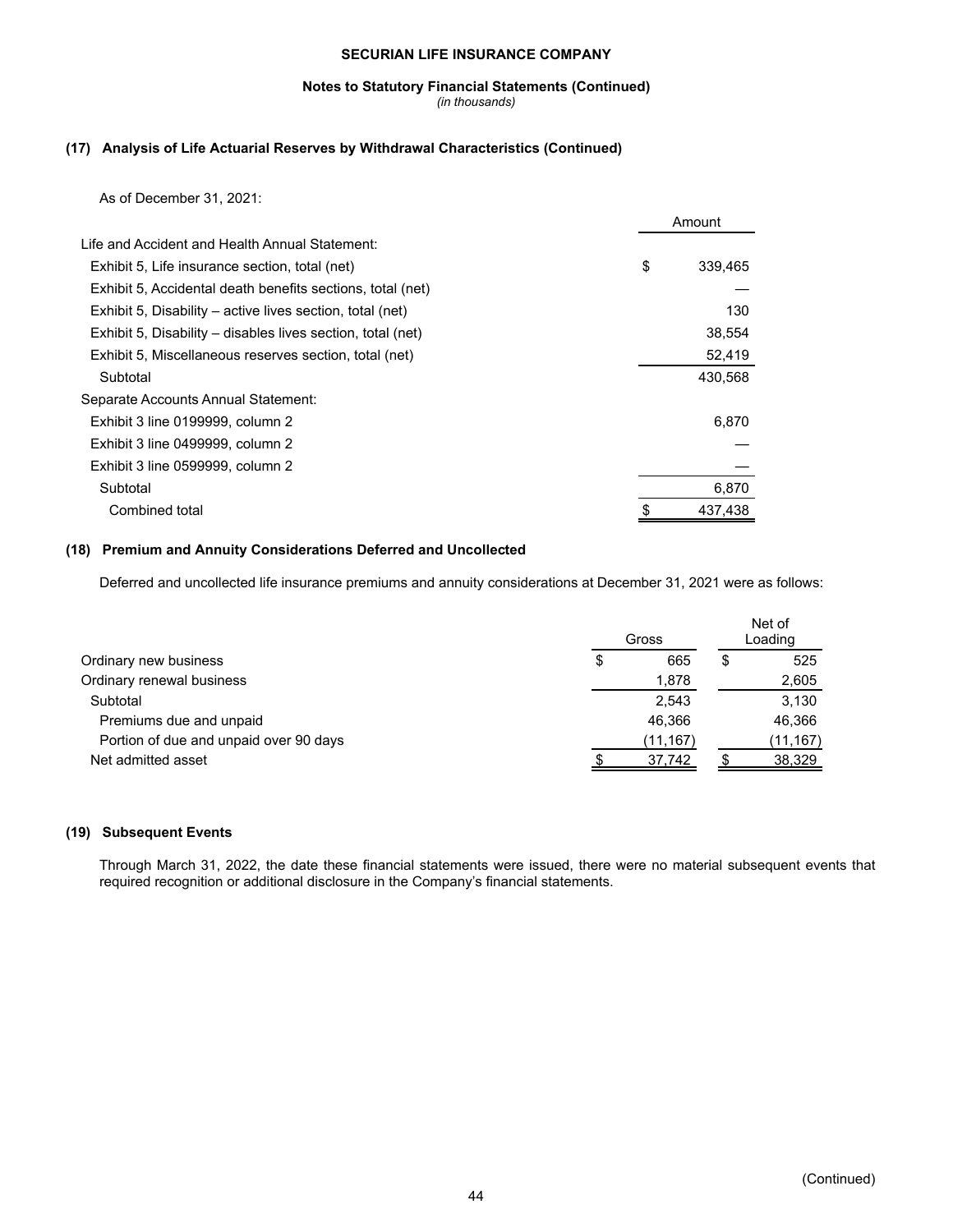### **SECURIAN LIFE INSURANCE COMPANY Schedule of Selected Financial Data December 31, 2021** *(in thousands)*

| Investment Income Earned:                                              |               |
|------------------------------------------------------------------------|---------------|
| U.S. Government bonds                                                  | \$<br>722     |
| Other bonds (unaffiliated)                                             | 46,396        |
| Bonds of affiliates                                                    |               |
| Preferred stocks (unaffiliated)                                        | 76            |
| Preferred stocks of affiliates                                         |               |
| Common stocks (unaffiliated)                                           | 213           |
| Common stocks of affiliates                                            |               |
| Mortgage loans                                                         | 10,082        |
| Real estate                                                            | 243           |
| Premium notes, policy loans and liens                                  | 288           |
| Cash on hand and on deposit                                            |               |
| Short-term investments                                                 | 5             |
| Other invested assets                                                  | 217           |
| Derivative instruments                                                 |               |
| Aggregate write-ins for investment income                              | (38)          |
| Gross investment income                                                | \$<br>58,204  |
| Real Estate Owned - Book Value less Encumbrances                       | \$            |
|                                                                        |               |
| Mortgage Loans - Book Value:                                           |               |
| Farm mortgages                                                         | \$            |
| Residential mortgages                                                  |               |
| Commercial mortgages                                                   | 278,173       |
| Total mortgage loans                                                   | \$<br>278,173 |
| Mortgage Loans By Standing - Book Value:                               |               |
| Good standing                                                          | \$<br>278,173 |
| Good standing with restructured terms                                  | \$            |
| Interest overdue more than 90 days, not in foreclosure                 | \$            |
| Foreclosure in process                                                 | \$            |
| Other Long Term Assets - Statement Value                               | \$            |
| <b>Collateral Loans</b>                                                | \$            |
| Bonds and Stocks of Parents, Subsidiaries and Affiliates - Book Value: |               |
| <b>Bonds</b>                                                           | \$            |
| Preferred stocks                                                       | \$            |
| Common stocks                                                          | \$            |
|                                                                        |               |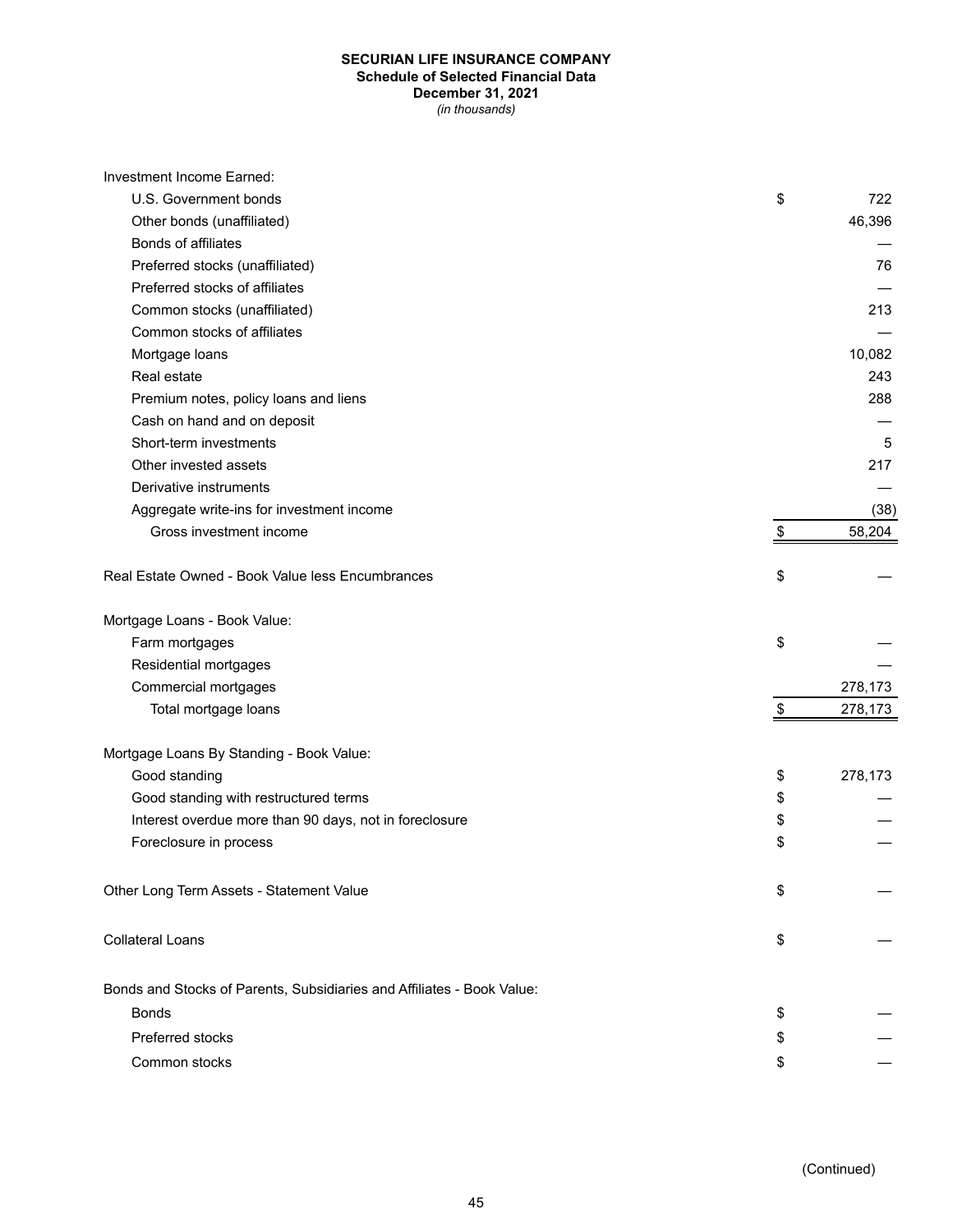## **SECURIAN LIFE INSURANCE COMPANY Schedule of Selected Financial Data (Continued)**

**December 31, 2021**

*(in thousands)*

| Bonds, Short-Term Investments and Certain Cash Equivalents by Class and Maturity: |  |  |
|-----------------------------------------------------------------------------------|--|--|
|-----------------------------------------------------------------------------------|--|--|

| Bonds, Short-Term Investments and Certain Cash Equivalents by Maturity - Statement Value:         |                   |
|---------------------------------------------------------------------------------------------------|-------------------|
| Due within one year or less                                                                       | \$<br>108,782     |
| Over 1 year through 5 years                                                                       | 415,000           |
| Over 5 years through 10 years                                                                     | 542,480           |
| Over 10 years through 20 years                                                                    | 162,817           |
| Over 20 years                                                                                     | 294,288           |
| No maturity date                                                                                  |                   |
| Total by maturity                                                                                 | \$<br>1,523,367   |
| Bonds, Short-Term Investments and Certain Cash Equivalents by NAIC designation - Statement Value: |                   |
| NAIC <sub>1</sub>                                                                                 | \$<br>955,600     |
| NAIC <sub>2</sub>                                                                                 | 545,958           |
| NAIC <sub>3</sub>                                                                                 | 20,274            |
| NAIC <sub>4</sub>                                                                                 |                   |
| NAIC <sub>5</sub>                                                                                 |                   |
| NAIC <sub>6</sub>                                                                                 | 1,535             |
| Total by NAIC designation                                                                         | \$<br>1,523,367   |
| Total Bonds, Short-Term Investments and Certain Cash Equivalents Publicly Traded                  | \$<br>1,190,785   |
| Total Bonds, Short-Term Investments and Certain Cash Equivalents Privately Placed                 | \$<br>332,582     |
| Preferred Stocks - Statement Value                                                                | \$<br>2,000       |
| Common Stocks - Market Value                                                                      | \$<br>9,422       |
| Short-Term Investments and Cash Equivalents - Book Value                                          | \$<br>69,922      |
| Options, Caps & Floors Owned - Statement Value                                                    | \$<br>32,307      |
| Options, Caps & Floors Written and In Force - Statement Value                                     | \$<br>(18,602)    |
| Collar, Swap & Forward Agreements Open - Statement Value                                          | \$                |
| Futures Contracts Open - Current Value                                                            | \$                |
| Cash on Deposit                                                                                   | \$<br>(8, 759)    |
| Life Insurance In Force:                                                                          |                   |
| Industrial                                                                                        | \$                |
| Ordinary                                                                                          | \$<br>3,030,574   |
| <b>Credit Life</b>                                                                                | \$<br>531,644     |
| Group Life                                                                                        | \$<br>106,072,343 |
| Amount of Accidental Death Insurance In Force Under Ordinary Policies                             | \$                |
| Life Insurance Policies with Disability Provisions in Force:                                      |                   |
| Industrial                                                                                        | \$                |
| Ordinary                                                                                          | \$<br>1,794       |
| <b>Credit Life</b>                                                                                | \$<br>5,007       |
| Group Life                                                                                        | \$<br>66,337,303  |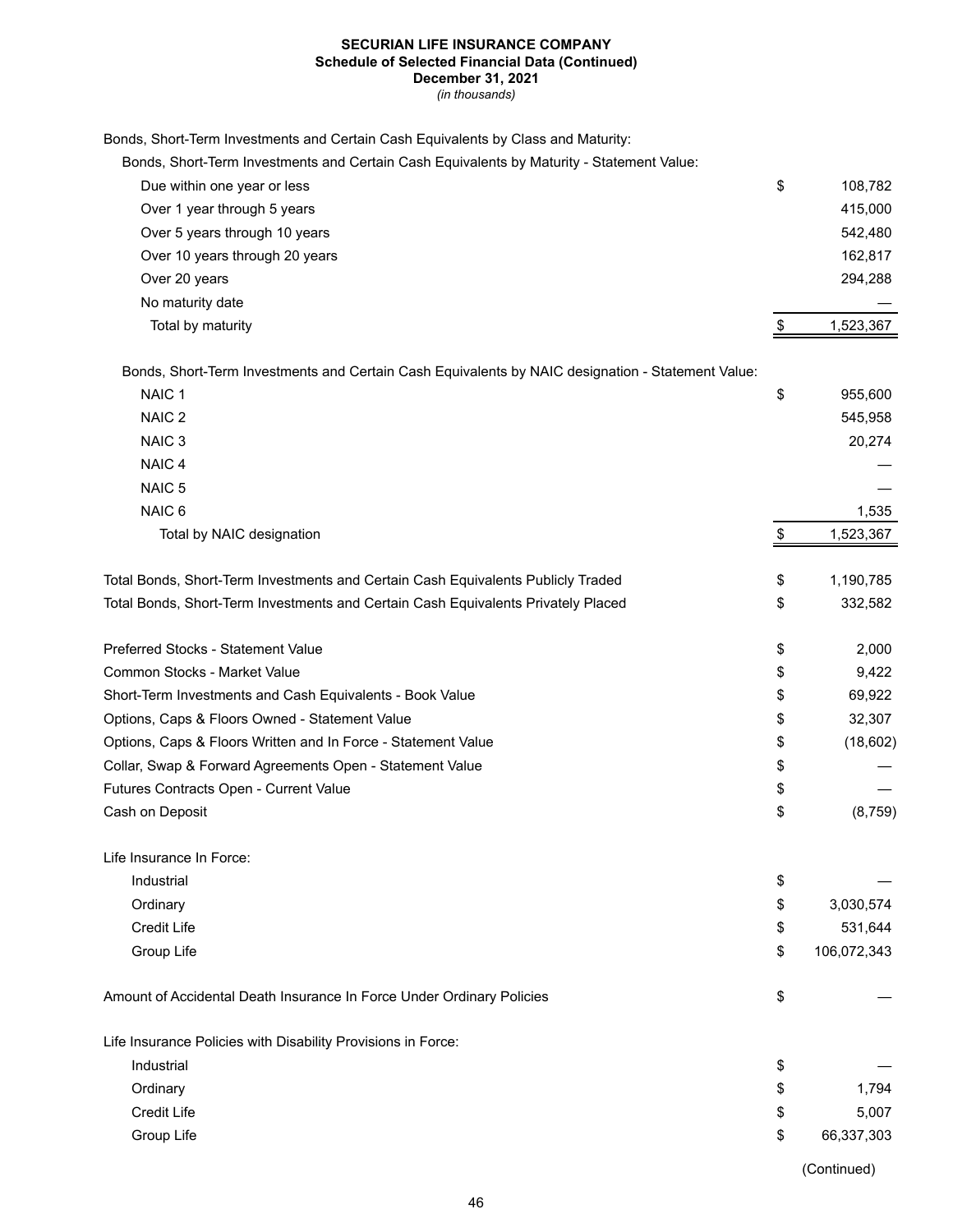## **SECURIAN LIFE INSURANCE COMPANY Schedule of Selected Financial Data (Continued) December 31, 2021**

*(in thousands)*

| Supplementary Contracts in Force:                                            |      |         |
|------------------------------------------------------------------------------|------|---------|
| Ordinary - Not Involving Life Contingencies:                                 |      |         |
| Amount on Deposit                                                            | \$   | 52,466  |
| Income Payable                                                               | \$   | 36      |
| Ordinary - Involving Life Contingencies:                                     |      |         |
| Income Payable                                                               | \$   |         |
| Group - Not Involving Life Contingencies:                                    |      |         |
| Amount on Deposit                                                            | \$   | 47,275  |
| Income Payable                                                               | \$   |         |
| Group - Involving Life Contingencies:                                        |      |         |
| Income Payable                                                               | \$   | 41,495  |
| Annuities:                                                                   |      |         |
| Ordinary:                                                                    |      |         |
| Immediate - Amount of Income Payable                                         | \$   | 2,484   |
| Deferred - Fully Paid - Account Balance                                      | \$   | 21,512  |
| Deferred - Not Fully Paid - Account Balance                                  | \$   | 42      |
| Group:                                                                       |      |         |
| Immediate - Amount of Income Payable                                         | \$   |         |
| Deferred - Fully Paid - Account Balance                                      | \$   |         |
| Deferred - Not Fully Paid - Account Balance                                  | \$   |         |
| Accident and Health Insurance - Premiums In Force:                           |      |         |
| Ordinary                                                                     |      |         |
| Group                                                                        | \$   |         |
| Credit                                                                       | \$   | 137,690 |
|                                                                              | \$   | 5,287   |
| Deposit Funds and Dividend Accumulations:                                    |      |         |
| Deposit Funds - Account Balance                                              | \$   | 9,951   |
| Dividend Accumulations - Account Balance                                     | \$   | 4       |
| Claim Payments:                                                              |      |         |
| Group Accident and Health:                                                   |      |         |
| 2021                                                                         | \$   | 15,730  |
| 2020                                                                         |      | 8,197   |
| 2019                                                                         | \$\$ | 747     |
| 2018                                                                         |      | 113     |
| 2017                                                                         | \$   |         |
| Prior                                                                        | \$   | 55      |
| Other Accident and Health:                                                   |      |         |
| 2021                                                                         | \$   |         |
| 2020                                                                         | \$   |         |
| 2019                                                                         | \$   |         |
| 2018                                                                         | \$   |         |
| 2017                                                                         | \$   |         |
| Prior                                                                        | \$   |         |
| Other Coverages that use Developmental Methods to Calculate Claims Reserves: |      |         |
| 2021                                                                         | \$   | 571     |
| 2020                                                                         | \$   | 627     |
| 2019                                                                         | \$   | 253     |
| 2018                                                                         | \$   | 183     |
| 2017                                                                         | \$   | 76      |
| Prior                                                                        | \$   | 130     |

See accompanying independent auditors' report.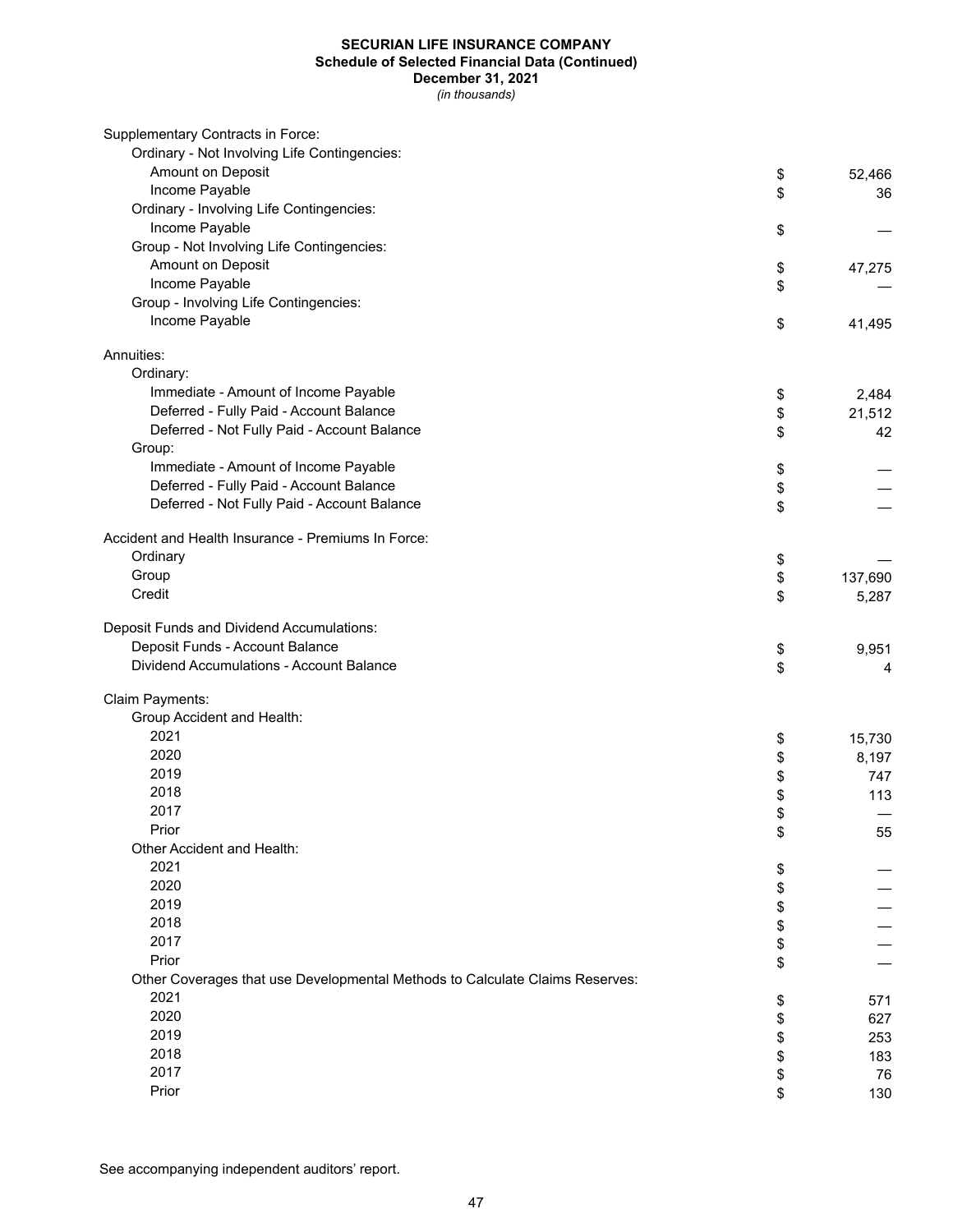## **SECURIAN LIFE INSURANCE COMPANY Schedule of Supplemental Investment Risks Interrogatories December 31, 2021**

*(in thousands)*

- 1.) Total admitted assets (excluding separate accounts): \$ 2,059,119
- 2.) 10 Largest exposures to a single issuer/borrower/investment:

| <b>Issuer</b>                          | Amount       | Percentage |
|----------------------------------------|--------------|------------|
| Federal National Mortgage Association  | \$<br>88,081 | 4.3 %      |
| Federal Home Loan Mortgage Corporation | \$<br>51,560 | 2.5%       |
| Minnesota Housing Finance Agency       | \$<br>22,161 | $1.1 \%$   |
| PIP1 Haverhill, LLC                    | \$<br>17.000 | 0.8%       |
| Apple Inc.                             | \$<br>13,482 | 0.7%       |
| Visa Inc.                              | \$<br>13.083 | 0.6%       |
| AmerisourceBergen Corporation          | \$<br>11,964 | 0.6%       |
| Power Corporation of Canada            | \$<br>11,314 | 0.5%       |
| Viatris Inc.                           | \$<br>10.047 | 0.5%       |
| The Coca-Cola Company                  | \$<br>10,012 | 0.5%       |

3.) Total admitted assets held in bonds and preferred stocks by NAIC rating:

| <b>Bonds</b> |    | Amount  | Percentage | <b>Stocks</b> | Amount      | Percentage |
|--------------|----|---------|------------|---------------|-------------|------------|
| NAIC-1       | จ  | 955,600 | 46.4 %     | $P/RP-1$      | \$<br>2.000 | 0.1%       |
| NAIC-2       | \$ | 545.958 | 26.5 %     | $P/RP-2$      | \$          | $0.0 \%$   |
| NAIC-3       | \$ | 20.274  | $1.0 \%$   | $P/RP-3$      | \$          | $0.0 \%$   |
| NAIC-4       | \$ |         | $0.0 \%$   | $P/RP-4$      | \$          | $0.0 \%$   |
| NAIC-5       | \$ |         | $0.0 \%$   | $P/RP-5$      | \$          | $0.0 \%$   |
| NAIC-6       | \$ | 1.534   | 0.1%       | $P/RP-6$      | \$          | $0.0 \%$   |

4.) Assets held in foreign investments:

|                                                                  | Amount |                          | Percentage |  |
|------------------------------------------------------------------|--------|--------------------------|------------|--|
| Total admitted assets held in foreign investments:               |        | 95.132                   | 4.6 %      |  |
| Foreign-currency denominated investments of:                     |        | $\overline{\phantom{m}}$ | $0.0 \%$   |  |
| Insurance liabilities denominated in that same foreign currency: |        |                          | $0.0 \%$   |  |

5.) Aggregate foreign investment exposure categorized by NAIC sovereign rating:

| Countries rated by NAIC-1          | Amount |       |
|------------------------------------|--------|-------|
|                                    | 93.132 | 4.5%  |
| Countries rated by NAIC-2          |        | 0.0 % |
| Countries rated by NAIC-3 or below | 2.000  | 0.1%  |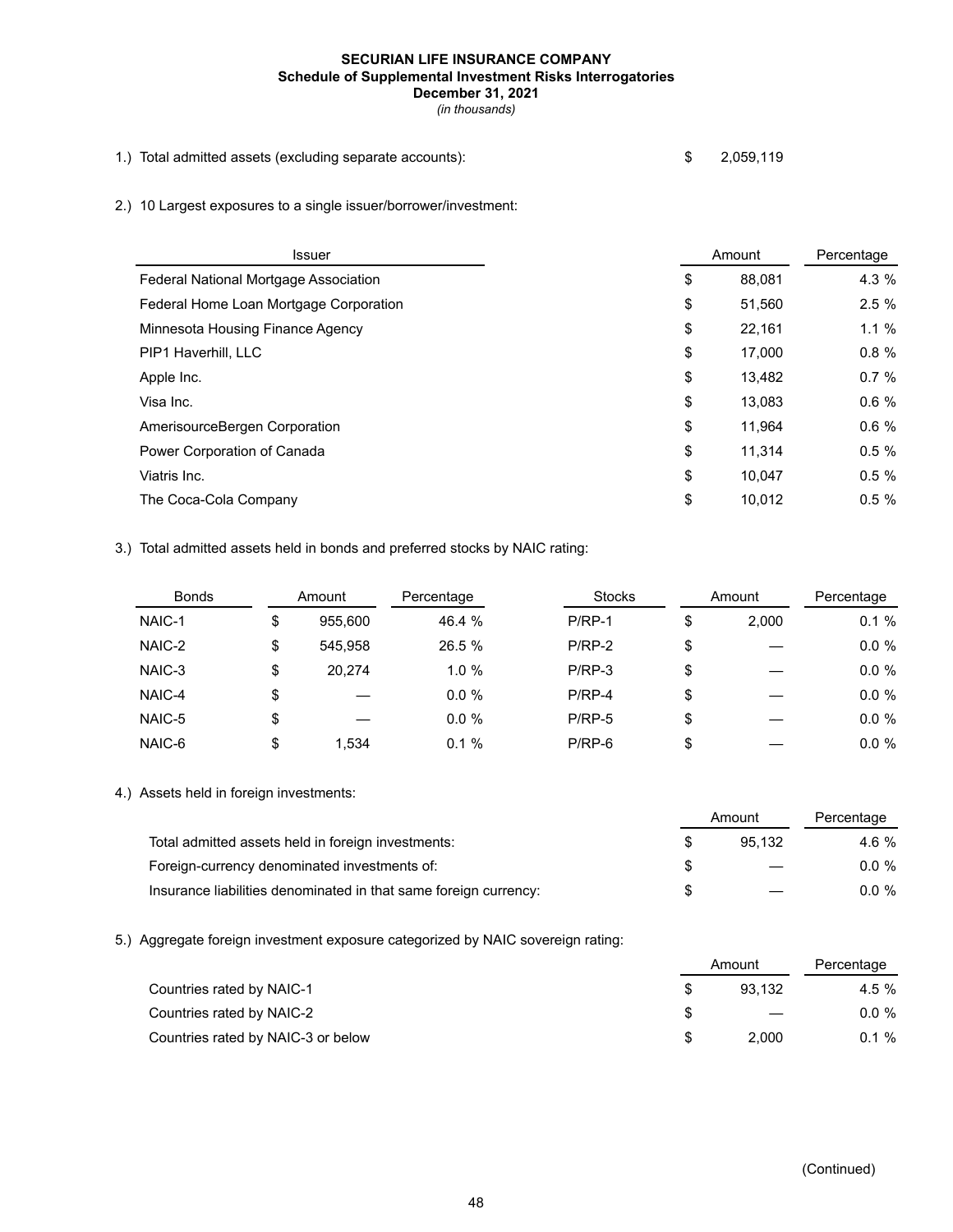#### **SECURIAN LIFE INSURANCE COMPANY Schedule of Supplemental Investment Risks Interrogatories (Continued) December 31, 2021**

*(in thousands)*

6.) Two largest foreign investment exposures to a single country, categorized by the country's NAIC sovereign rating:

| Sovereign Rating                   | Country<br>Amount |    | Percentage |          |
|------------------------------------|-------------------|----|------------|----------|
| Countries rated by NAIC-1          | United Kingdom    | \$ | 36,785     | $1.8 \%$ |
|                                    | Australia         | \$ | 16.993     | $0.8 \%$ |
| Countries rated by NAIC-2          |                   | \$ |            | $0.0 \%$ |
|                                    |                   | \$ |            | $0.0 \%$ |
| Countries rated by NAIC-3 or below | Liberia           | \$ | 2.000      | 0.1%     |
|                                    |                   | \$ |            | $0.0 \%$ |

7.) Aggregate unhedged foreign currency exposure:

| Amount |                                   | Percentage |
|--------|-----------------------------------|------------|
| D      | and the state of the state of the | $0.0 \%$   |

8.) Aggregate unhedged foreign currency exposure categorized by NAIC sovereign rating:

|                                    |  | Amount | Percentage |
|------------------------------------|--|--------|------------|
| Countries rated by NAIC-1          |  |        | $0.0 \%$   |
| Countries rated by NAIC-2          |  |        | $0.0 \%$   |
| Countries rated by NAIC-3 or below |  |        | $0.0 \%$   |

9.) Two largest unhedged foreign currency exposures to a single country, categorized by the country's NAIC sovereign rating:

| Sovereign Rating                   | Country |    | Amount |          |
|------------------------------------|---------|----|--------|----------|
| Countries rated by NAIC-1          | 0       | \$ |        | $0.0 \%$ |
|                                    | 0       | \$ |        | $0.0 \%$ |
| Countries rated by NAIC-2          | 0       | \$ |        | $0.0 \%$ |
|                                    | 0       | \$ |        | $0.0 \%$ |
| Countries rated by NAIC-3 or below | 0       | \$ |        | $0.0 \%$ |
|                                    | 0       | \$ |        | $0.0 \%$ |

## 10.) 10 Largest non-sovereign foreign issues:

| <b>Issuer</b>                         | <b>NAIC Rating</b> | Amount |       | Percentage |
|---------------------------------------|--------------------|--------|-------|------------|
| Vodafone Group Public Limited Company | 2FE                | \$     | 6.458 | 0.3%       |
| Rio Tinto plc                         | 1FE                | \$     | 5.935 | 0.3%       |
| CSL LTD                               |                    | \$     | 5.000 | $0.2 \%$   |
| <b>HSBC Holdings plc</b>              | 1FE, 2FE           | \$     | 4.002 | $0.2 \%$   |
| Electricité de France S.A.            | 1FE                | \$     | 3.670 | $0.2 \%$   |
| <b>HOFER FINANCIAL</b>                | 1PL                | \$     | 3.000 | $0.2 \%$   |
| <b>Vector Limited</b>                 | $\overline{2}$     | \$     | 3.000 | $0.2 \%$   |
| Schlumberger Investment SA            | 1FE                | \$     | 2.990 | $0.2 \%$   |
| Equinor ASA                           | 1FE                | \$     | 2.985 | $0.1 \%$   |
| British Telecommunications plc        | 2FE                | \$     | 2.979 | $0.1 \%$   |
|                                       |                    |        |       |            |

(Continued)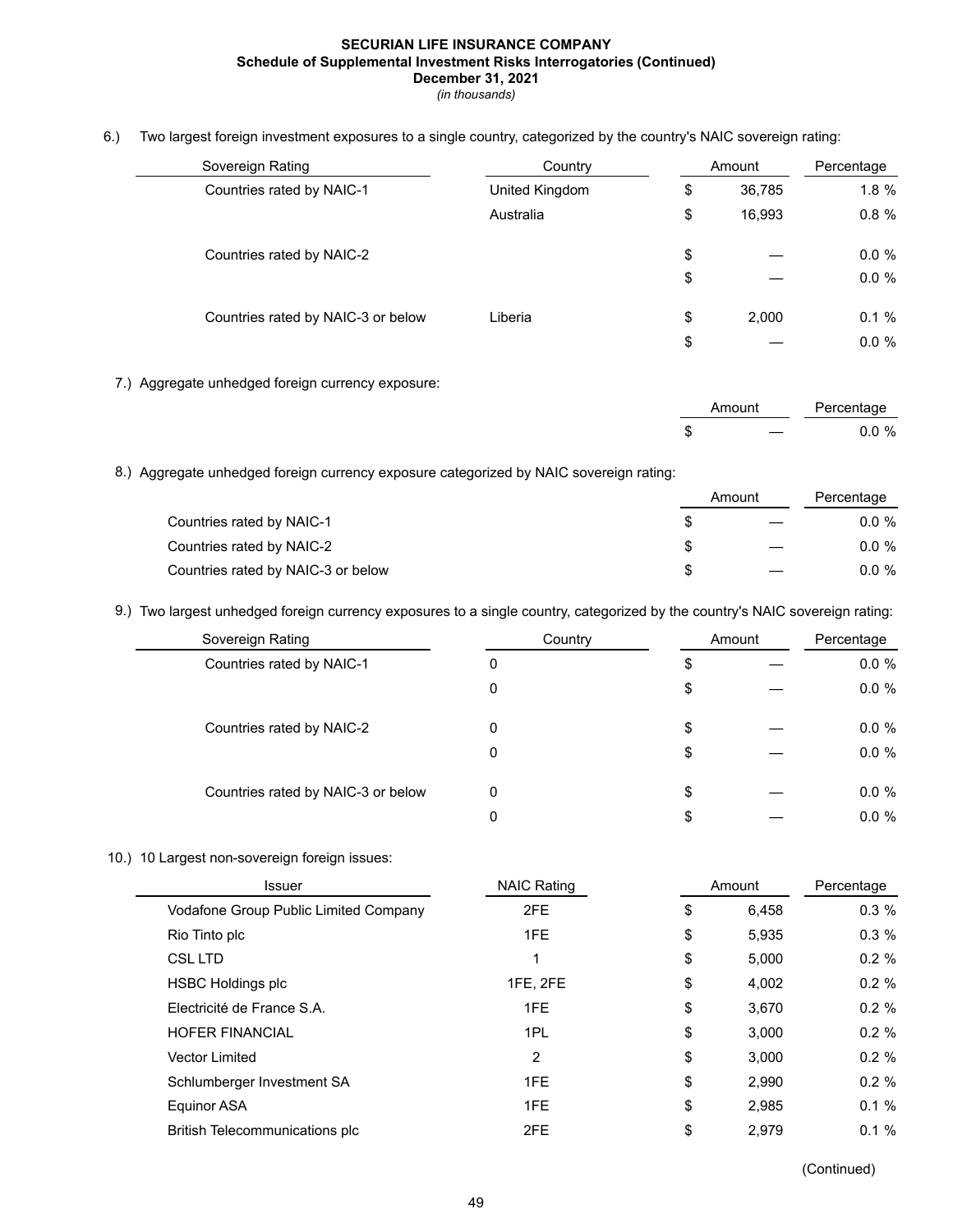#### **SECURIAN LIFE INSURANCE COMPANY Schedule of Supplemental Investment Risks Interrogatories (Continued) December 31, 2021**

*(in thousands)*

- 11.) There were no admitted assets held in Canadian investments and unhedged Canadian currency exposures that exceeded 2.5% of the Company's total admitted assets.
- 12.) There were no admitted assets held in investments with contractual sales restrictions.
- 13.) There were no admitted assets held in equity interests that exceeded 2.5% of the Company's total admitted assets.
- 14.) There were no admitted assets held in non-affiliated, privately placed equities.
- 15.) There were no admitted assets held in general partnership interests.
- 16.) Mortgage loans reported in Schedule B are greater than 2.5% of the Company's total admitted assets.
	- 10 Largest Annual Statement Schedule B aggregate mortgage interests:

| Type                                                          |          |
|---------------------------------------------------------------|----------|
| Commercial<br>17.000<br>20 Computer Drive<br>\$               | 0.8%     |
| \$<br>The Links at Norman<br>Commercial<br>6,552              | $0.3 \%$ |
| \$<br>6,189<br>Salem Village Apartments<br>Commercial         | 0.3%     |
| \$<br>Stone Lodge Apartments<br>5,933<br>Commercial           | 0.3%     |
| \$<br>5137 North Broadway<br>Commercial<br>5,440              | 0.3%     |
| \$<br>5,232<br>Avery Square<br>Commercial                     | $0.3 \%$ |
| \$<br>New Berlin Plaza<br>Commercial<br>5.083                 | $0.3 \%$ |
| \$<br>Prairie Springs I<br>4.907<br>Commercial                | $0.2 \%$ |
| \$<br>Mendota Heights Office Portfolio<br>4.837<br>Commercial | $0.2 \%$ |
| \$<br><b>Scottsdale Park Suites</b><br>Commercial<br>4,805    | 0.2%     |

Admitted assets held in the following categories of mortgage loans:

| Category                                     |    | Amount | Percentage |
|----------------------------------------------|----|--------|------------|
| Construction loans                           | \$ |        | $0.0 \%$   |
| Mortgage loans over 90 days past due         | S  |        | $0.0 \%$   |
| Mortgage loans in the process of foreclosure | \$ |        | $0.0 \%$   |
| Mortgage loans foreclosed                    | S  |        | $0.0 \%$   |
| Restructured mortgage loans                  | S  |        | $0.0 \%$   |

## 17.) Aggregate mortgage loans having the following loan-to-value ratios as determined from the most current appraisal as of the annual statement date:

| Loan-to-Value | Residential |          | Commercial |         | Agricultural |    |          |
|---------------|-------------|----------|------------|---------|--------------|----|----------|
| Above 95%     |             | $0.0 \%$ |            |         | $0.0 \%$     |    | $0.0 \%$ |
| 91% to 95%    |             | $0.0 \%$ |            |         | $0.0 \%$     | \$ | $0.0 \%$ |
| 81% to 90%    |             | $0.0 \%$ |            |         | $0.0 \%$     | \$ | $0.0 \%$ |
| 71% to 80%    |             | $0.0 \%$ |            |         | $0.0 \%$     | \$ | $0.0 \%$ |
| below 70%     |             | $0.0 \%$ |            | 278.173 | 13.5%        | \$ | $0.0 \%$ |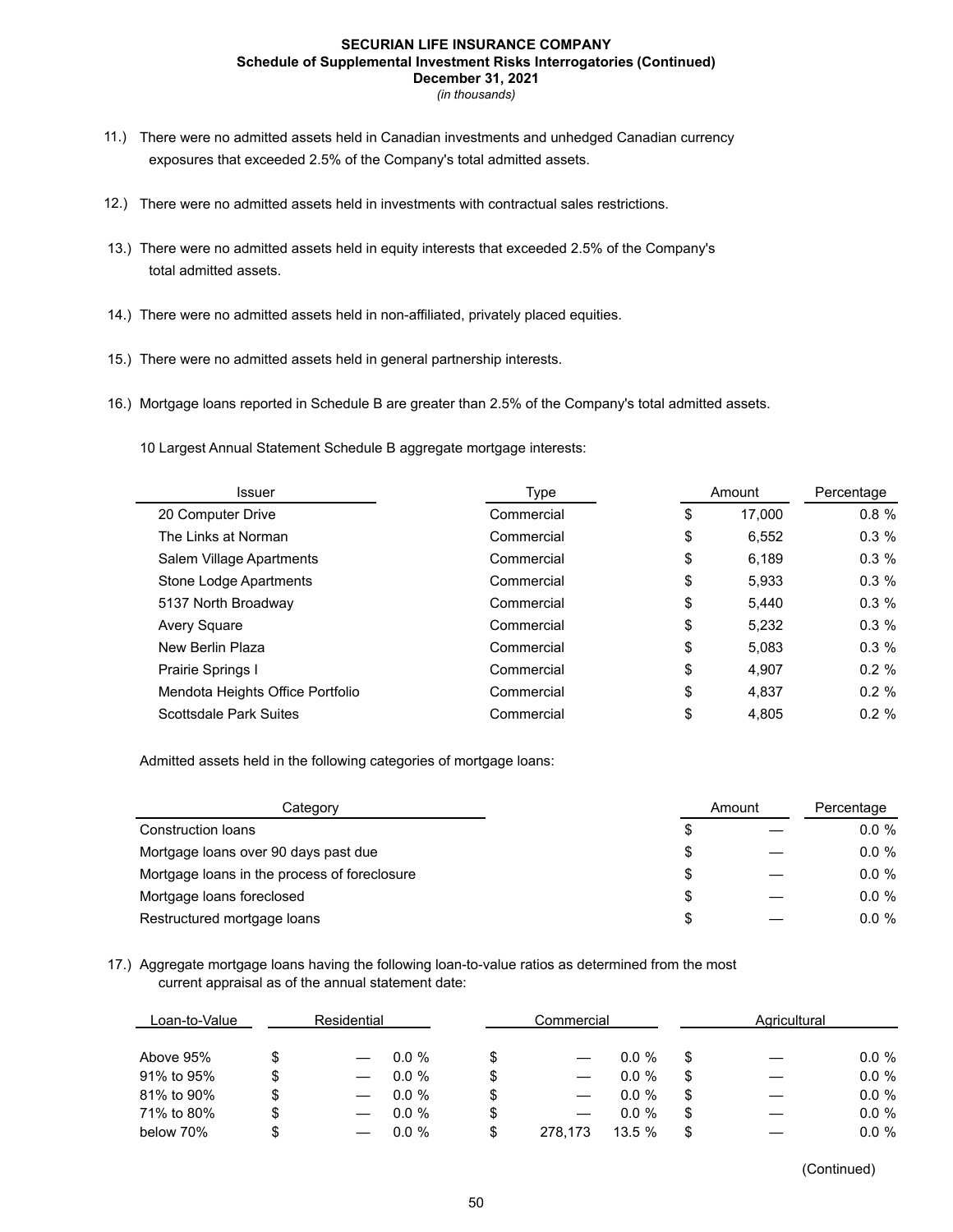#### **SECURIAN LIFE INSURANCE COMPANY Schedule of Supplemental Investment Risks Interrogatories (Continued) December 31, 2021**

*(in thousands)*

- 18.) There were no assets held in each of the five largest investments in one parcel or group of contiguous parcels of real estate reported in the Annual Statement Schedule A.
- 19.) There were no assets held in investments held in mezzanine real estate loans.
- 20.) Total admitted assets subject to the following types of agreements:

|                           | At Year End |  |          | At End of Each Quarter |         |  |         |  |         |
|---------------------------|-------------|--|----------|------------------------|---------|--|---------|--|---------|
| Agreement Type            |             |  |          |                        | 1st Qtr |  | 2nd Qtr |  | 3rd Qtr |
| Securities lending        |             |  | $0.0 \%$ | \$                     |         |  |         |  |         |
| Repurchase                | Φ           |  | $0.0 \%$ | \$                     |         |  |         |  |         |
| Reverse repurchase        | \$          |  | $0.0 \%$ | \$                     |         |  |         |  |         |
| Dollar repurchase         | \$          |  | $0.0 \%$ | \$                     |         |  |         |  |         |
| Dollar reverse repurchase |             |  | $0.0 \%$ | \$                     |         |  |         |  |         |

21.) Warrants not attached to other financial instruments, options, caps, and floors:

|                   | Owned |  |          | Written |  |    |  |
|-------------------|-------|--|----------|---------|--|----|--|
| Hedging           | S     |  | $0.0 \%$ |         |  | ۰D |  |
| Income generation | \$    |  | $0.0 \%$ |         |  | ۰D |  |
| Other             | S     |  | $0.0 \%$ |         |  | Œ  |  |

#### 22.) Potential exposure for collars, swaps and forwards:

|                   |    | At Year End       |          |    |         | At End of Each Quarter |         |    |         |
|-------------------|----|-------------------|----------|----|---------|------------------------|---------|----|---------|
|                   |    |                   |          |    | 1st Qtr |                        | 2nd Qtr |    | 3rd Qtr |
| Hedging           | C  |                   | $0.0 \%$ | \$ |         |                        |         | ۰D |         |
| Income generation | \$ |                   | $0.0 \%$ | \$ |         | \$                     |         |    |         |
| Replications      | \$ | $\hspace{0.05cm}$ | $0.0 \%$ | \$ |         | Œ                      |         | ۰D |         |
| Other             | \$ |                   | $0.0 \%$ | \$ |         | ъ                      |         | \$ |         |

## 23.) Potential exposure for future contracts:

|                   | At Year End |          |    | At End of Each Quarter |   |         |    |         |  |
|-------------------|-------------|----------|----|------------------------|---|---------|----|---------|--|
|                   |             |          |    | 1st Qtr                |   | 2nd Qtr |    | 3rd Qtr |  |
| Hedging           |             | $0.0 \%$ | \$ |                        |   |         |    |         |  |
| Income generation |             | $0.0 \%$ | \$ |                        |   |         | \$ |         |  |
| Replications      |             | $0.0 \%$ | \$ |                        | Œ |         | S  |         |  |
| Other             |             | $0.0 \%$ |    |                        |   |         |    |         |  |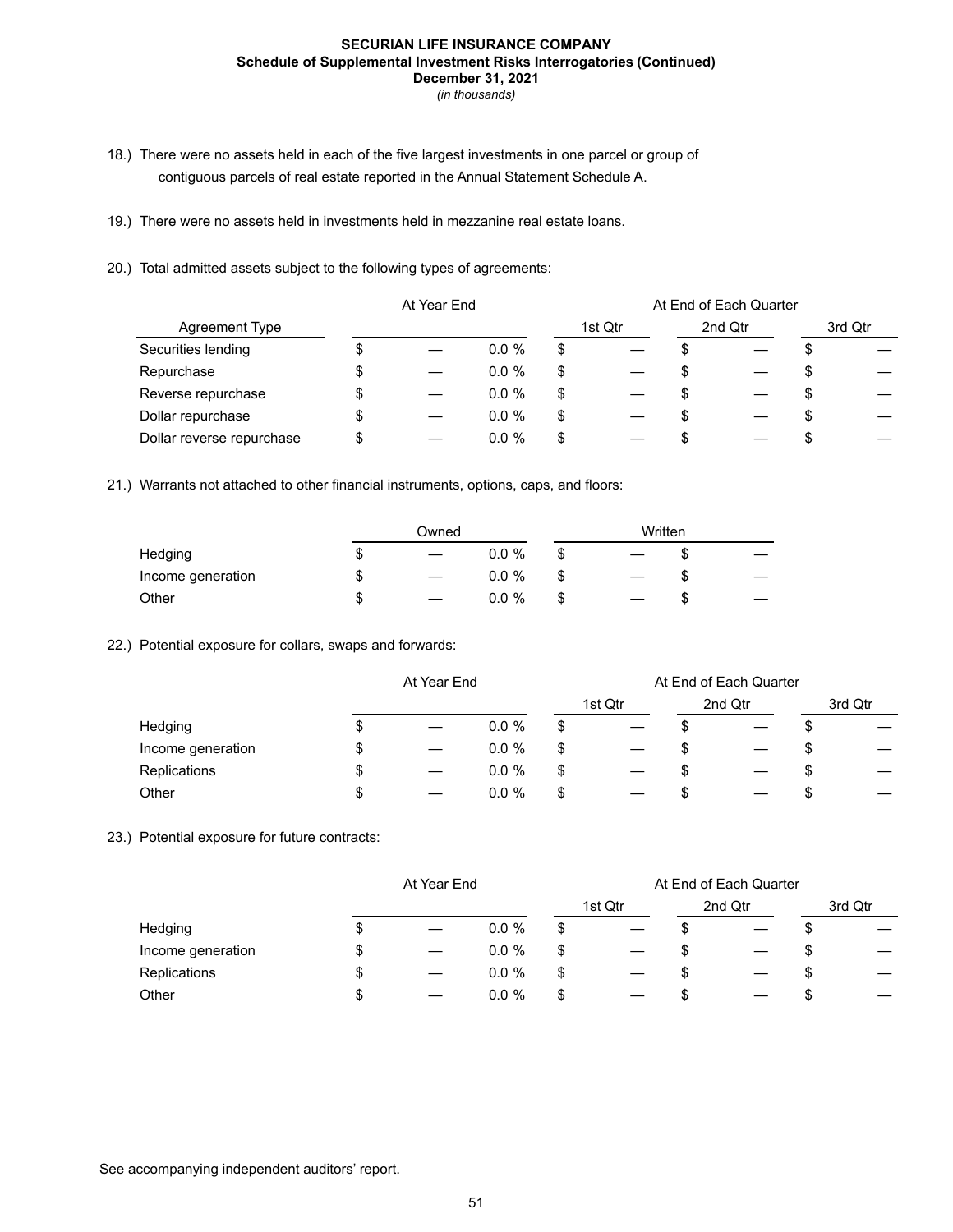**Summary Investment Schedule**

**December 31, 2021** *(in thousands)*

| <b>Investment Categories</b>                            | <b>Gross Investment Holdings</b> |           |          | <b>Admitted Assets</b> |           |           |
|---------------------------------------------------------|----------------------------------|-----------|----------|------------------------|-----------|-----------|
| Long-term bonds                                         |                                  |           |          |                        |           |           |
| US governments                                          | \$                               | 41,342    | 2.22 %   | \$                     | 41,342    | 2.22 %    |
| US states, territories and possessions, etc. guaranteed |                                  |           | $-$ %    |                        |           | $-$ %     |
| US political subdivisions of states, territories, and   |                                  |           |          |                        |           |           |
| possessions, guaranteed                                 |                                  | 3,034     | 0.16%    |                        | 3,034     | 0.16%     |
| US special revenue and special assessment obligations,  |                                  |           |          |                        |           |           |
| etc. non-guaranteed                                     |                                  | 202,472   | 10.87 %  |                        | 202,472   | 10.87 %   |
| Industrial and miscellaneous                            |                                  | 1,214,670 | 65.23 %  |                        | 1,214,670 | 65.23 %   |
| <b>Hybrid securities</b>                                |                                  | 1,500     | 0.08 %   |                        | 1,500     | 0.08 %    |
| Total long-term bonds                                   | \$                               | 1,463,018 | 78.56 %  | \$                     | 1,463,018 | 78.56 %   |
| Preferred stocks                                        |                                  |           |          |                        |           |           |
| Industrial and miscellaneous (unaffiliated)             | \$                               | 2,000     | 0.11%    | \$                     | 2,000     | 0.11%     |
| Total preferred stocks                                  | \$                               | 2,000     | 0.11%    | \$                     | 2,000     | 0.11%     |
| Common stocks                                           |                                  |           |          |                        |           |           |
| Industrial and miscellaneous other (unaffiliated)       | \$                               | 2,174     | 0.12%    | \$                     | 2,174     | 0.12%     |
| Mutual funds                                            |                                  | 7,248     | 0.39 %   |                        | 7,248     | 0.39 %    |
| Total common stocks                                     | \$                               | 9,422     | 0.51%    | \$                     | 9,422     | 0.51%     |
| Mortgage loans                                          |                                  |           |          |                        |           |           |
| Commercial mortgages                                    | \$                               | 278,173   | 14.94 %  | \$                     | 278,173   | 14.94 %   |
| Total mortgage loans                                    | \$                               | 278,173   | 14.94 %  | \$                     | 278,173   | 14.94 %   |
| Real estate                                             |                                  |           |          |                        |           |           |
| Properties occupied by the company                      | \$                               |           |          |                        |           | - %       |
| Total real estate                                       | \$                               |           | $-$ %    | \$                     |           | $-$ %     |
| Cash, cash equivalents and short-term investments       |                                  |           |          |                        |           |           |
| Cash                                                    | \$                               | (8,759)   | (0.47)%  | \$                     | (8, 759)  | (0.47)%   |
| Cash equivalents                                        |                                  | 64,422    | 3.46 %   |                        | 64,422    | 3.46 %    |
| Short-term investments                                  |                                  | 5,500     | 0.30 %   |                        | 5,500     | 0.30 %    |
| Total cash, cash equivalents and short-term investments | \$                               | 61,163    | 3.29 %   | \$                     | 61,163    | 3.29 %    |
| Policy loans                                            | \$                               | 8,566     | 0.46 %   | \$                     | 8,566     | 0.46 %    |
| Derivatives                                             | \$                               | 32,307    | 1.73 %   | \$                     | 32,307    | 1.73 %    |
| Other invested assets                                   | \$                               | 6,557     | 0.35 %   | \$                     | 6,557     | 0.35 %    |
| Receivable for securities                               | \$                               | 1,059     | 0.05%    | \$                     | 1,037     | $0.05 \%$ |
| Total invested assets                                   | P                                | 1,862,265 | 100.00 % | \$                     | 1,862,243 | 100.00 %  |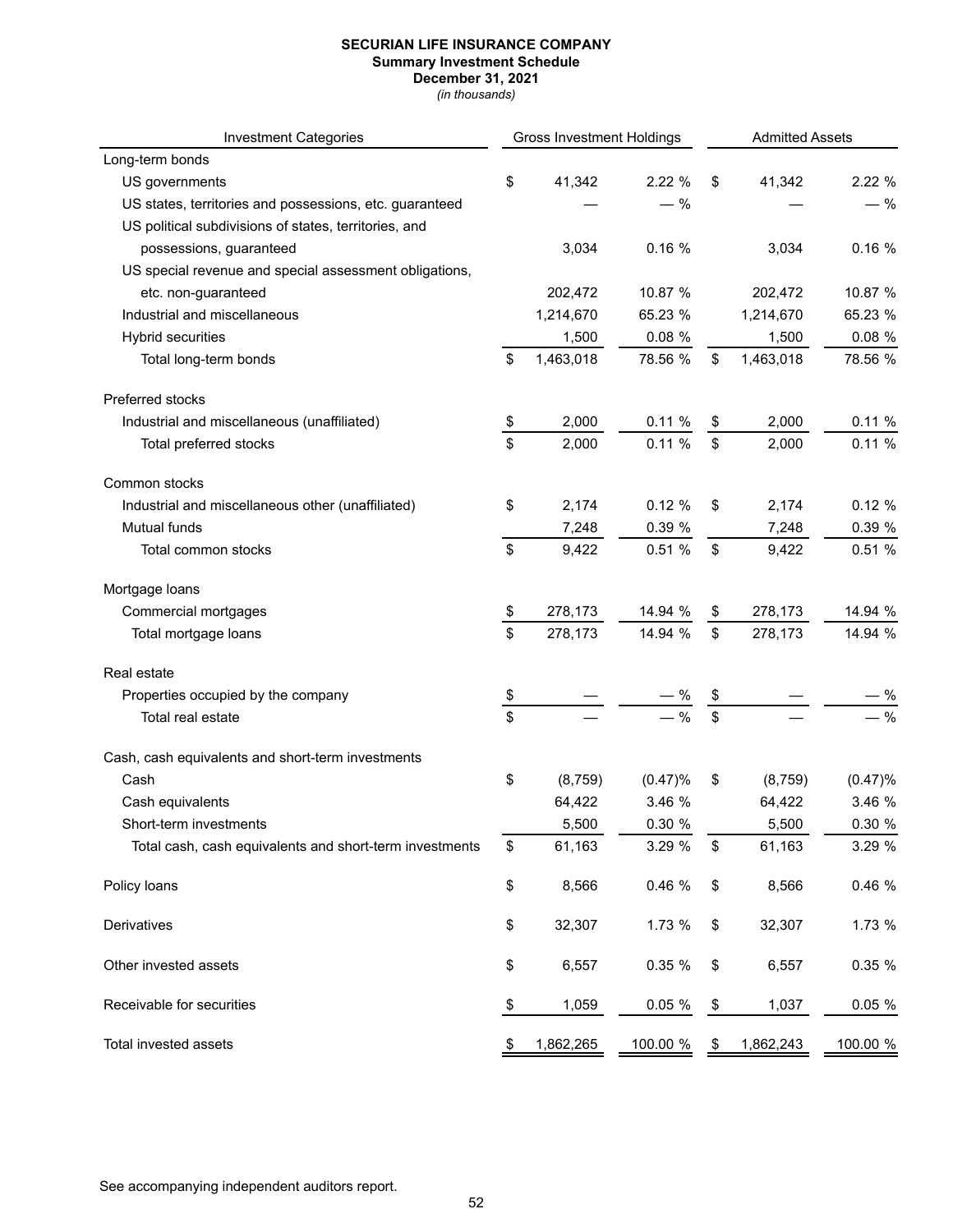#### **SECURIAN LIFE INSURANCE COMPANY Schedule of Supplemental Reinsurance Risks Interrogatories December 31, 2021**

The following information regarding reinsurance contracts is presented to satisfy the disclosure requirements in SSAP No. 61R, *Life, Deposit-Type and Accident and Health Reinsurance*, which apply to reinsurance contracts entered into, renewed or amended on or after January 1, 1996.

1. Has Securian Life Insurance Company reinsured any risk with any other entity under a reinsurance contract (or multiple contracts with the same reinsurer or its affiliates) that is subject to Appendix A-791, *Life and Health Reinsurance Agreements*, and includes a provision that limits the reinsurer's assumption of significant risks identified in Appendix A-791?

Examples of risk-limiting features include provisions such as a deductible, a loss ratio corridor, a loss cap, an aggregate limit or other provisions that result in similar effects.

If yes, indicate the number of reinsurance contracts to which such provisions apply:

If yes, indicate if deposit accounting was applied for all contracts subject to Appendix A-791 that limit significant risks.

Yes □ No □ N/A **x** 

Yes □ No **⊠** 

2. Has Securian Life Insurance Company reinsured any risk with any other entity under a reinsurance contract (or multiple contracts with the same reinsurer or its affiliates) that is not subject to Appendix A-791, for which reinsurance accounting was applied and includes a provision that limits the reinsurer's assumption of risk?

Examples of risk-limiting features include provisions such as a deductible, a loss ratio corridor, a loss cap, an aggregate limit or other provisions that result in similar effects.

Yes ⊠ No □

If yes, indicate the number of reinsurance contracts to which such provisions apply:  $\frac{1}{1}$ 

If yes, indicate whether the reinsurance credit was reduced for the risk-limiting features.

 $Yes \Box No \Box N/A \boxtimes$ 

N/A as the reinsurance contract did not result in a reinsurance credit.

- 3. Does Securian Life Insurance Company have any reinsurance contracts (other than reinsurance contracts with a federal or state facility) that contain one or more of the following features which may result in delays in payment in form or in fact:
	- a. Provisions that permit the reporting of losses to be made less frequently than quarterly;
	- b. Provisions that permit settlements to be made less frequently than quarterly;
	- c. Provisions that permit payments due from the reinsurer to not be made in cash within ninety (90) days of the settlement date (unless there is no activity during the period); or
	- d. The existence of payment schedules, accumulating retentions from multiple years, or any features inherently designed to delay timing of the reimbursement to the ceding entity.